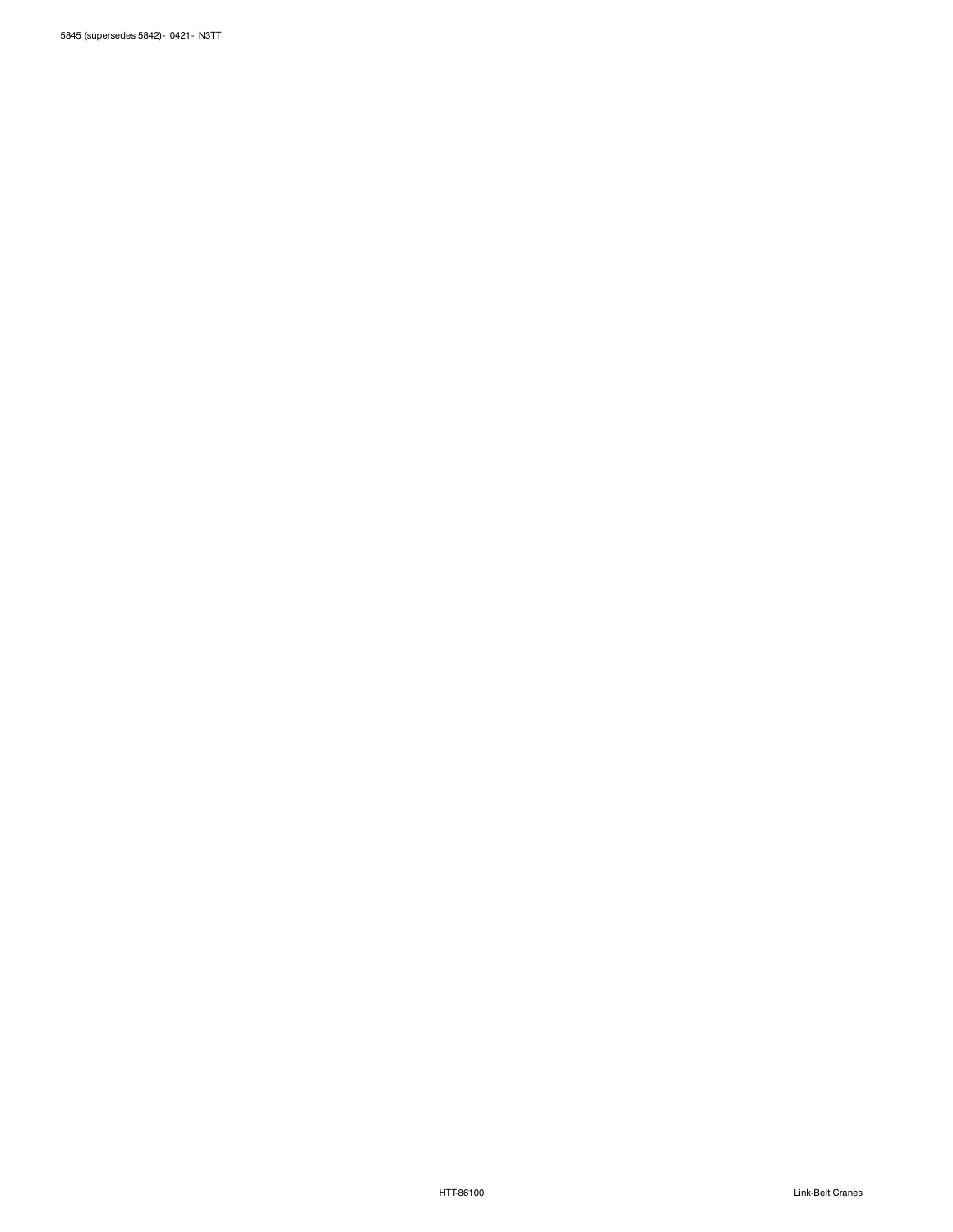# **Table Of Contents**

| 1  |
|----|
|    |
| 1  |
|    |
|    |
|    |
| 1  |
| 1  |
| 2  |
| 3  |
| 3  |
| 3  |
| 3  |
| 3  |
| 4  |
| 4  |
|    |
| 6  |
| 6  |
| 6  |
| 6  |
| 6  |
| 6  |
| 6  |
| 6  |
| 7  |
| 7  |
| 8  |
| 8  |
| 8  |
| 8  |
| 9  |
| 9  |
| 10 |
| 11 |
| 12 |
| 12 |
| 13 |
| 14 |
| 15 |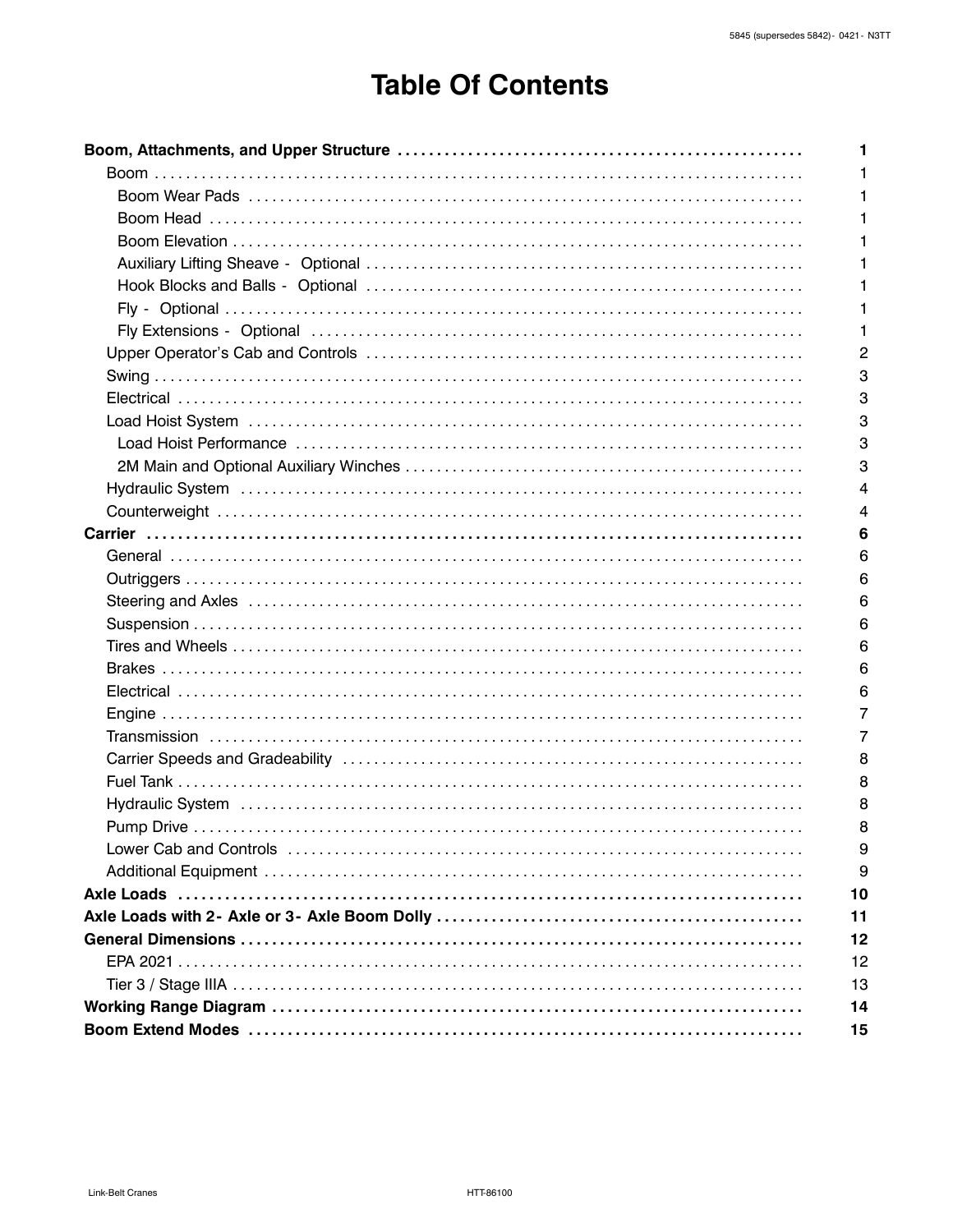| Main Boom Lift Capacity Charts - Imperial B30.5 - Standard                          | 16 |
|-------------------------------------------------------------------------------------|----|
| 8,500 lb Counterweight - Fully Extended Outriggers - 360° Rotation                  | 16 |
| 8,500 lb Counterweight - On Tires - Stationary - Boom Centered Over Rear            | 17 |
| 8,500 lb Counterweight - On Tires - Pick & Carry (1 mph) - Boom Centered Over Rear  | 17 |
| 11,500 lb Counterweight - Fully Extended Outriggers - 360° Rotation                 | 18 |
| 11,500 lb Counterweight - On Tires - Stationary - Boom Centered Over Rear           | 19 |
| 11,500 lb Counterweight - On Tires - Pick & Carry (1 mph) - Boom Centered Over Rear | 19 |
| Main Boom Lift Capacity Charts - Imperial B30.5 - Optional                          | 20 |
| 14,500 lb Counterweight - On Tires - Stationary - Boom Centered Over Rear           | 20 |
| 14,500 lb Counterweight - On Tires - Pick & Carry (1 mph) - Boom Centered Over Rear | 20 |
| 32,500 lb Counterweight - Fully Extended Outriggers - 360° Rotation                 | 21 |
| 39,500 lb Counterweight - Fully Extended Outriggers - 360° Rotation                 | 22 |
| Fly Attachment Lift Capacity Charts - Imperial B30.5 - Optional                     | 23 |
| 8,500 lb Counterweight - Fully Extended Outriggers - 360° Rotation                  | 23 |
| 11,500 lb Counterweight - Fully Extended Outriggers - 360° Rotation                 | 25 |
| 32,500 lb Counterweight - Fully Extended Outriggers - 360° Rotation                 | 27 |
| 39,500 lb Counterweight - Fully Extended Outriggers - 360° Rotation                 | 29 |
|                                                                                     | 31 |
|                                                                                     | 31 |
| 3.8t Counterweight - On Tires - Stationary - Boom Centered Over Rear                | 32 |
| 3.8t Counterweight - On Tires - Pick & Carry (1.6 km/h) - Boom Centered Over Rear   | 32 |
| 5.2t Counterweight - Fully Extended Outriggers - 360° Rotation                      | 33 |
| 5.2t Counterweight - On Tires - Stationary - Boom Centered Over Rear                | 34 |
| 5.2t Counterweight - On Tires - Pick & Carry (1.6 km/h) - Boom Centered Over Rear   | 34 |
|                                                                                     | 35 |
| 6.5t Counterweight - On Tires - Stationary - Boom Centered Over Rear                | 35 |
| 6.5t Counterweight - On Tires - Pick & Carry (1.6 km/h) - Boom Centered Over Rear   | 35 |
| 14.7t Counterweight - Fully Extended Outriggers - 360° Rotation                     | 36 |
| 17.9t Counterweight - Fully Extended Outriggers - 360° Rotation                     | 37 |
| Fly Attachment Lift Capacity Charts - Metric 75% - Optional                         | 38 |
|                                                                                     | 38 |
| 5.2t Counterweight - Fully Extended Outriggers - 360° Rotation                      | 39 |
| 14.7t Counterweight - Fully Extended Outriggers - 360° Rotation                     | 40 |
| 17.9t Counterweight - Fully Extended Outriggers - 360° Rotation                     | 42 |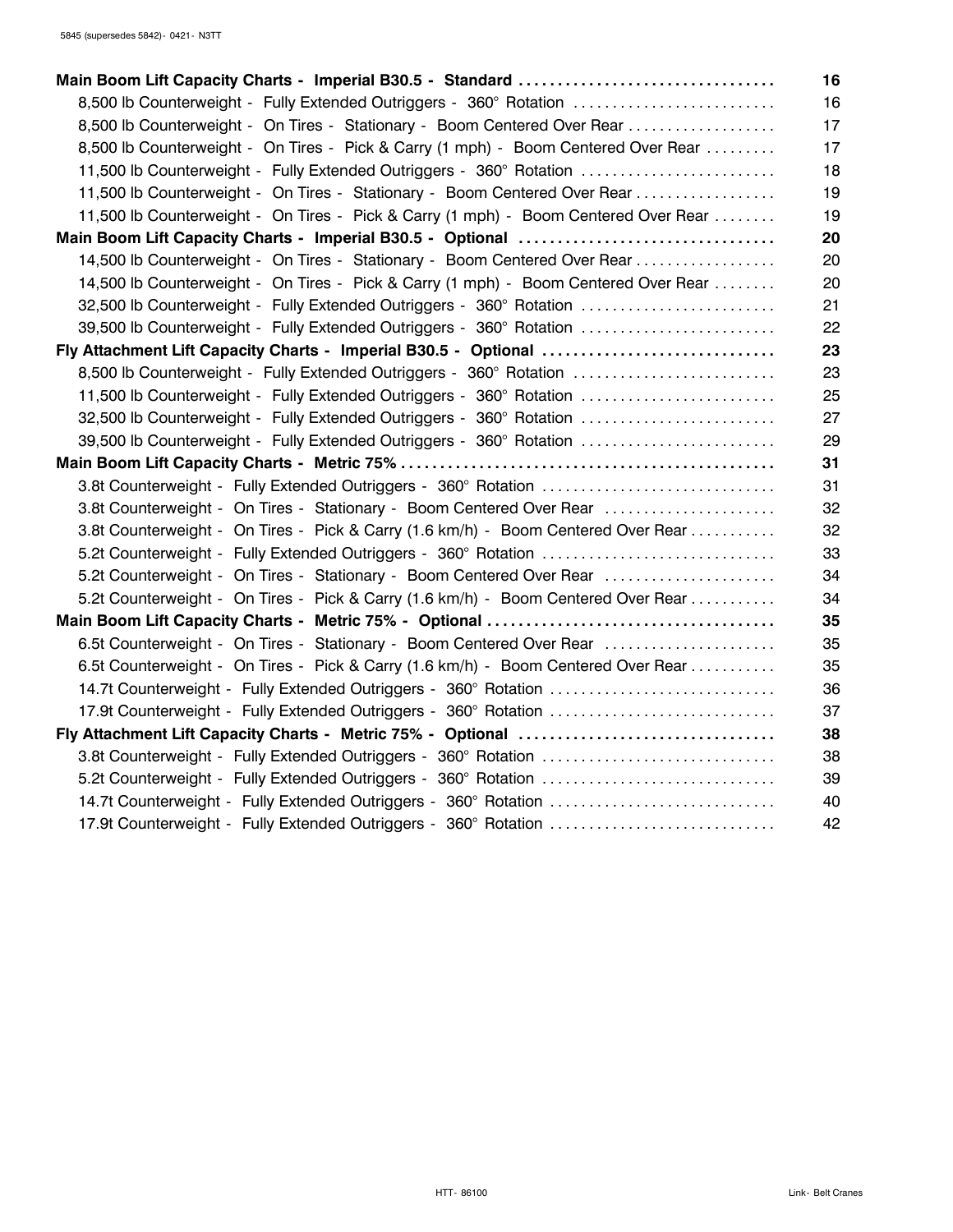# **Boom, Attachments, and Upper Structure**

### J **Boom**

**Design** - Five section, formed construction of extra high tensile steel consisting of one base section and four telescoping sections. The two plate design of each section has multiple longitudinal bends for superior strength. Each telescoping section extends independently by means of one double - acting, single stage hydraulic cylinder with integrated holding valves.

#### **Boom**

- 38- 140 ft (11.6- 42.7m) five section boom
- Integral boom dolly connection
- Five boom extend modes (EM1 through EM5), controlled from the operator's cab, provide superior capacities by varying the extension of the telescoping sections:
	- EM1 extends to 140.0 ft (42.7*m*)
	- EM2 extends to 127.3 ft (38.8m)
	- EM3 extends to 115.8 ft (35.3m)
	- EM4 extends to 102.0 ft (31.1m)
	- EM5 extends to 76.5 ft (23.3m)
- Mechanical boom angle indicator
- Maximum tip height for each extend mode is:
	- EM1 is 148 ft (45.1m)
	- EM2 is 135 ft (41.1m)
	- EM3 is 124 ft (37.8m)
	- EM4 is 110 ft (33.5m)
	- EM5 is 84 ft (25.6m)

#### **Boom Wear Pads**

- Wear pads with Teflon inserts that self- lubricate the boom sections
- Bottom wear pads are universal for all boom sections
- Top wear pads are universal for all boom sections

#### **Boom Head**

- Five 16.5 in (41.9cm) root diameter nylon sheaves to handle up to ten parts of line
- Easily removable wire rope guards
- Rope dead end lugs on each side of the boom head
- Boom head is designed for quick reeve of the hook block

#### **Boom Elevation**

- One double acting hydraulic cylinder with integral holding valve
- Boom elevation:  $-3^\circ$  to 80 $^\circ$

#### **Auxiliary Lifting Sheave - Optional**

- Single 16.5 in (41.9m) root diameter nylon sheave
- Easily removable wire rope guards
- Does not affect erection of the fly or use of the main head sheaves

#### **Hook Blocks and Balls - Optional**

- 40 ton (36.3mt) 4 sheave quick- reeve hook block with safety latch
- 60 ton (54.4mt) 4 sheave quick- reeve hook block with safety latch
- 100 ton (90.71mt) 6 sheave quick- reeve hook block with safety latch
- 8.5 ton (7.7mt) swivel and non- swivel hook balls with safety latch
- 10 ton (9.1mt) swivel and non- swivel hook balls with safety latch

#### **Fly - Optional**

- 35 ft (10.7m) one piece lattice fly, stowable, offsettable to  $2^\circ$ , 15 $^\circ$ , 30 $^\circ$ , and 45 $^\circ$ . Maximum tip height is 182 ft (*55.5m*).
- 35 ft 58 ft (10.7 17.7m) two piece bi fold lattice fly, stowable, offsettable to 2° , 15° , 30° , and 45° . Maximum tip height is 205 ft (*62.5m*).

#### **Fly Extensions - Optional**

- One 16 ft (4.9*m*) lattice extension, equipped with two 16.5 in (*41.9cm*) root diameter nylon sheaves, to be mounted between the boom head and fly options. Maximum tip height is 221 ft (*67.4m*).
- Two 16 ft (4.9m) lattice extensions, one equipped with two 16.5 in (*41.9cm*) root diameter nylon sheaves, to be mounted between the boom head and fly options. Maximum tip height is 237 ft (*72.2m*). Minimum of 14,500 lb (*6.6t*) of counterweight required.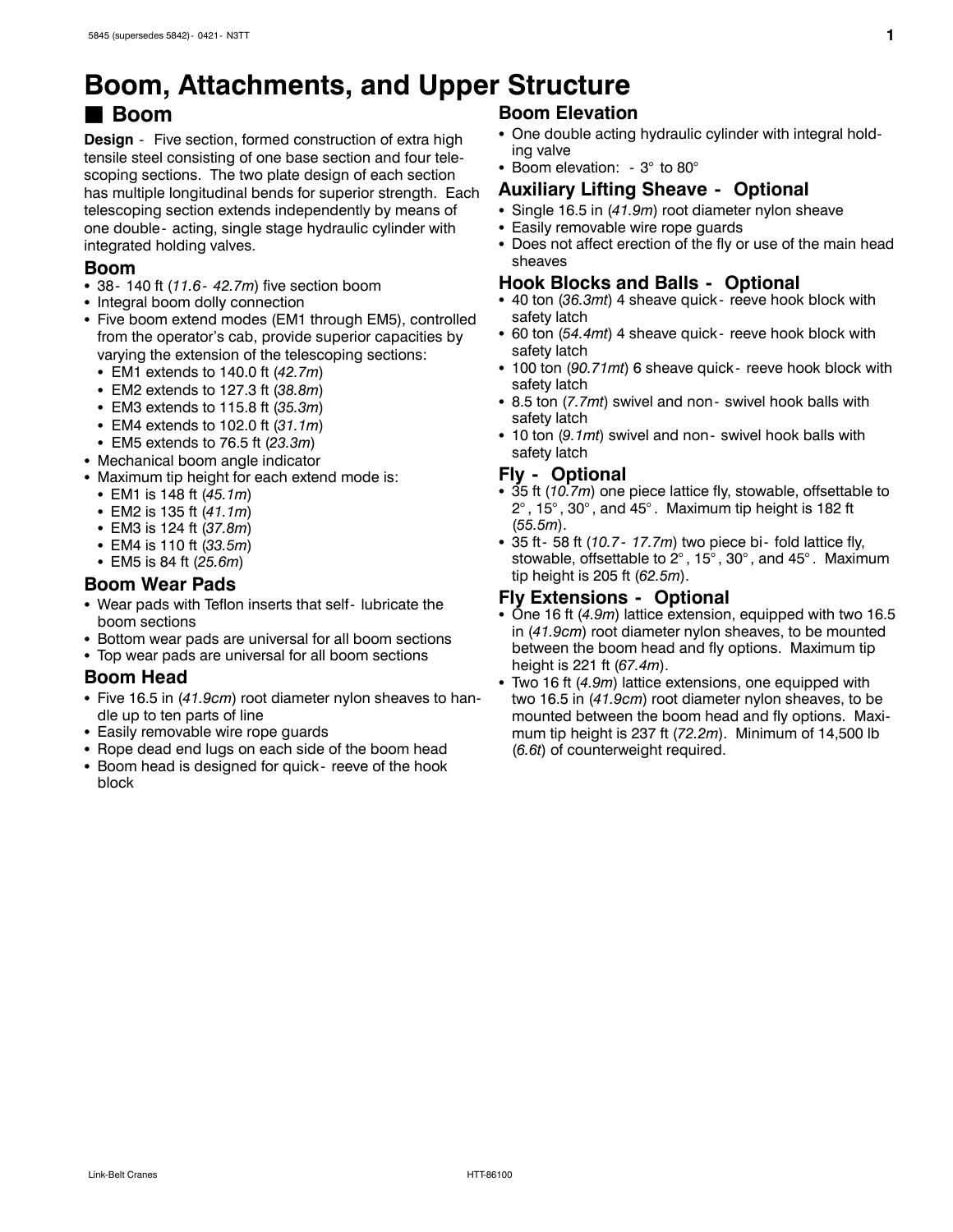### J **Upper Operator's Cab and Controls**

**Environmental Cab** - Fully enclosed, one person cab of galvaneal steel structure with acoustical insulation. Equipped with:

- Tinted and tempered glass windows
- Extra- large fixed front window with windshield wiper and washer
- Swing up roof window with windshield wiper
- Sliding left side door with large fixed window
- Sliding rear and right side windows for ventilation
- Six way adjustable, cushioned seat with seat belt and storage compartment
- Diesel fired warm- water heater with air ducts for front windshield defroster and cab floor - optional
- Defroster fan for the front window
- Bubble level
- Circulating fan
- Adjustable sun visor
- LED Dome light
- Cup holder
- Fire extinguisher
- Left side viewing mirror
- Pull- out cabwalk
- Two position travel swing lock
- AM/FM Radio

**Air Conditioning - Optional** - Integral with cab heating system utilizing the same ventilation outlets

**Armrest Controls** - Two dual axis hydraulic joystick controllers or optional single axis hydraulic controllers for:

- $\bullet$  Cab heater and A/C controls
- Swing
- Boom hoist
- Main rear winch
- Auxiliary front winch optional
- Drum rotation indication
- Drum rotation indicator activation switch
- Swing park brake switch
- Winch high/low speed and disable switch(es)
- Counterweight handling switch
- Warning horn button

**Outrigger Controls** - Hand held control box with umbilical cord gives the operator the freedom to view operation while setting the outriggers.

Rotating beacon or strobe

#### **Foot Controls**

- Boom telescope
- Swing brake
- Engine throttle

**Right Front Console -** Controls and indicators for:

- Engine ignition Bubble level
- Engine throttle lock 12 volt power connection
- Pump enable **Sanditioning optional**
- 
- Tunction disable Soom floodlight optional<br>• Front windshield wiper Rotating beacon or strobe and washer **ight** - optional
- Cab floodlights Third wrap selector switch -
- Warning horn optional
- Console dimmer switch

**Camera Display -** Located on dash console

- Displays right side of upper
- Displays main and auxiliary winches

**Cab Instrumentation** - Ergonomically positioned LCD display, CANBUS instrumentation for crane operation in-

- cluding: • Tachometer • Engine oil pressure
- 
- Engine water temperature Swing park brake light
- Fuel level **Called Battery voltage** 
	-
- Hydraulic oil temperature Fuel rate (gal/hr) • Stop engine **Stop engine Stop engine Ioad** 
	-
- Check engine **State Search Check engine Search Figure Diagnostics**
- Regeneration disabled light (EPA 2021 engine only)
- DPF regeneration light (EPA 2021 engine only)
- High exhaust temperature light (EPA 2021 engine only)
- Malfunction indicator lamp (EPA 2021 engine only)
- Engine air filter high restriction light

**Link-Belt Pulse** – The Link-Belt in-house designed, total crane operating system that utilizes the display as a readout and operator interface for the following systems:

- Rated capacity limiter LCD graphic audio visual warning system integrated into the dash with anti – two block and function limiter. Operating data includes:
	- Crane configuration
	- Boom length and angle
	- Boom head height
	- Allowed load and % of allowed load
	- $\bullet$  RCL light bar
	- Boom angle
	- Radius of load
	- Actual load
	- Wind speed
	- Highlighted unit of measurement on working screen
	- Active pin/latch status
	- Telescope operation displayed in real time
	- Counterweight installation/removal
	- Third wrap indicator
	- Diagnostics
	- Operator settable alarms (include):
		- Maximum and minimum boom angles
		- Maximum tip height
		- Maximum boom length
		- Swing left/right positions
		- Operator defined area (imaginary plane)
- Telematics Cellular based data logging and monitoring system that provides:
	- Location and operational settings
	- Routine maintenance
	- Crane and engine monitoring
	- Diagnostic and fault codes
- Extend control module (ECM)
	- Controls the extend modes
	- Diagnostics

**Integrated Third Wrap Indicator - Optional** - Link-Belt Pulse color display visually and audibly warns the operator when the wire rope is on the first/bottom layer and when the wire rope is down to the last three wraps.

**Integrated Third Wrap Function Kickout - Optional** - Link - Belt Pulse color display visually and audibly warns the operator when the wire rope is on the first/bottom layer and provides a function kickout when the wire rope is down to the last three wraps.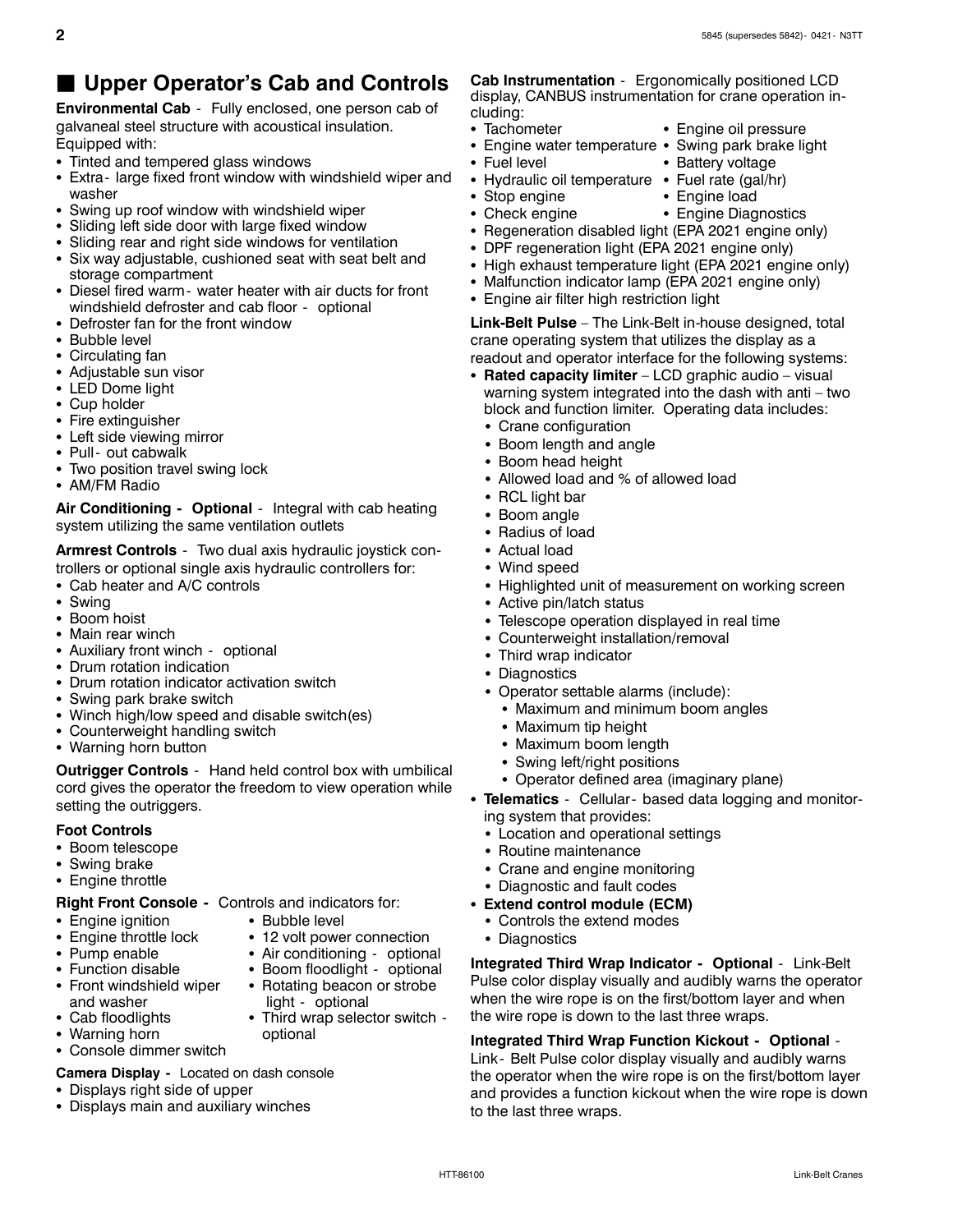**Internal RCL Light Bar -** Visually informs the operator when crane is approaching maximum load capacity with a series of green, yellow, and red lights.

**External RCL Light Bar - Optional** - Visually informs the ground crew when crane is approaching maximum load capacity with a series of green, yellow, and red lights.

### **■ Swing**

**Motor/Planetary** - Bi- directional hydraulic swing motor mounted to a planetary reducer for 360° continuous smooth swing at 1.7 rpm.

**Swing Park Brake** - 360° , electric over hydraulic, (spring applied/hydraulic released) multi- disc brake mounted on the speed reducer. Operated by a switch from the operator's cab.

**Swing Brake** - 360° , foot operated, hydraulic applied disc brake mounted to the speed reducer.

**Swing Lock** - Two- position swing lock (boom over front or rear) operated from the operator's cab.

**360° Positive Swing Lock - Optional** - Meets New York City requirement.

### $\blacksquare$  Electrical

**Swing Alarm** - Audio warning device signals when the upper is swinging.

#### **Lights**

- Two LED working lights on front of the cab
- One LED working light on the top of the cab optional
- One amber strobe beacon on top of the cab optional
- Boom floodlight Dual optional Two high intensity floodlights mounted at the front portion of the boom base section. Two adjustable to individual fixed positions.
- Boom floodlight package optional Three high intensity floodlights mounted at the front portion of the boom base section. Two adjustable to individual fixed positions and one remote controlled.
- Work lighting package optional Four high intensity work lights mounted on top of the operator's cab, the right side of the superstructure facing forward, on the upper work platform, and on the left side of the superstructure facing down.

| <b>Load Hoist System</b>      |  |
|-------------------------------|--|
| <b>Load Hoist Performance</b> |  |

| Main (Rear) and Auxiliary (Front) Winches - 3/4 in (19mm) Rope |                   |       |        |                          |                        |       |       |      |     |       |  |  |
|----------------------------------------------------------------|-------------------|-------|--------|--------------------------|------------------------|-------|-------|------|-----|-------|--|--|
|                                                                | Maximum Line Pull |       |        | <b>Normal Line Speed</b> | <b>High Line Speed</b> |       | Layer |      |     | Total |  |  |
| Laver                                                          | ۱b                | kΝ    | ft/min | m/min                    | ft/min                 | m/min |       | m    | ft  | m     |  |  |
|                                                                | 16.880            | 75.09 | 179    | 54.6                     | 356                    | 108.5 | 114   | 34.7 | 114 | 34.7  |  |  |
| C                                                              | 15.519            | 69.03 | 195    | 59.4                     | 387                    | 118.0 | 124   | 37.8 | 238 | 72.5  |  |  |
| з                                                              | 14.362            | 63.89 | 211    | 64.3                     | 418                    | 127.4 | 134   | 40.8 | 372 | 113.4 |  |  |
| Δ                                                              | 13.365            | 59.45 | 226    | 68.9                     | 449                    | 136.9 | 144   | 43.9 | 516 | 157.3 |  |  |
| 5                                                              | 12.497            | 55.59 | 242    | 73.8                     | 480                    | 146.3 | 154   | 46.9 | 670 | 204.2 |  |  |
| 6                                                              | $  -$             | - - - |        | - - -                    |                        | - - - | 164   | 50.0 | 834 | 254.2 |  |  |

| <b>Wire Rope Application</b> |          | <b>Diameter</b> |    | <b>Type</b>                                           | <b>Maximum</b><br><b>Permissible Load</b> |       |  |
|------------------------------|----------|-----------------|----|-------------------------------------------------------|-------------------------------------------|-------|--|
|                              | in       | mm              |    | lb                                                    | kN.                                       |       |  |
| Main (Rear) Winch            | Standard | 3/4             | 19 | 37x7 non rotating -<br>right lang lay (Type KC)       | 13.365                                    | 59.45 |  |
|                              | Optional | 3/4             | 19 | 36x7 rotation resistant - right regular lay (Type ZB) | 15,600                                    | 69.39 |  |
|                              | Optional | 3/4             | 19 | 34x7 non rotating - right lang lay (Type YB)          | 16.000                                    | 71.17 |  |
| Auxiliary (Front)<br>Winch   | Standard | 3/4             | 19 | 37x7 non rotating -<br>right lang lay (Type KC)       | 13.365                                    | 59.45 |  |
|                              | Optional | 3/4             | 19 | 36x7 rotation resistant - right regular lay (Type ZB) | 15.600                                    | 69.39 |  |
|                              | Optional | 3/4             | 19 | 34x7 non rotating - right lang lay (Type YB)          | 16,000                                    | 71.17 |  |

#### **2M Main and Optional Auxiliary Winches**

- Axial piston, full and half displacement (2- speed) motors driven through planetary reduction unit for positive control under all load conditions.
- Grooved lagging
- Power up/down mode of operation
- Hoist drum cable follower optional
- Drum rotation indicator
- Drum diameter: 16 in (40.6cm)
- $\bullet$  Rope length:
- Main: 730 ft (222.5m)
- S Auxiliary: 600 ft (*182.9m*) or 730 ft (*222.5m*)
- Maximum rope storage: 834 ft (254.2m)
- Terminator style socket and wedge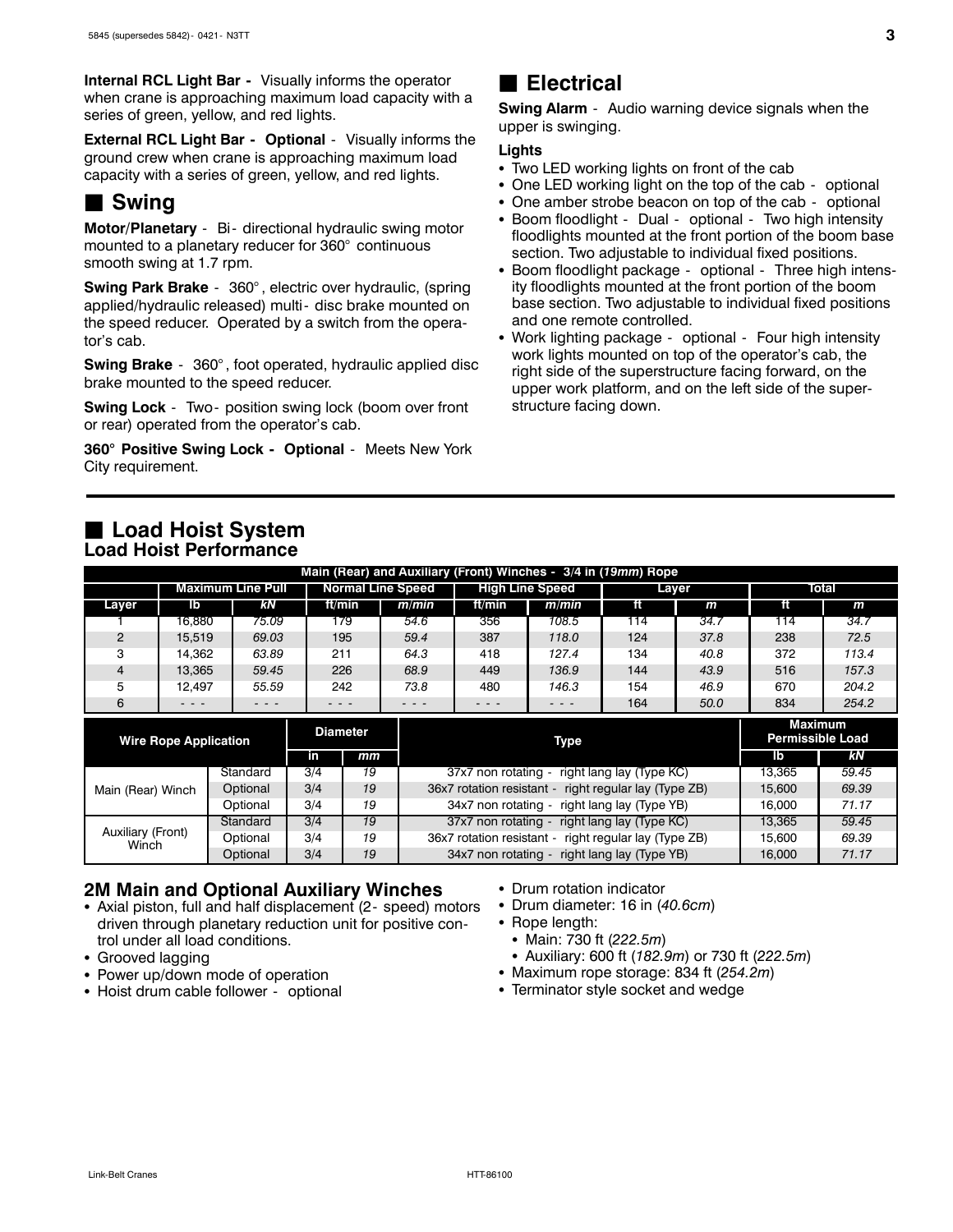### **Hydraulic System**

All circuits of the hydraulic system are pressure compensated.

**Counterbalance Valves** - All hoist motors, boom extend cylinders, and boom hoist cylinders are equipped with counterbalance valves to provide load lowering and to prevent accidental load drop if hydraulic power is suddenly reduced.

**Hydraulic Oil Cooler** - One carrier mounted cooler removes heat from the hydraulic oil. The cooler is mounted in left side access ladder.

**Boom Hoist Float Valves (Optional)** - For transporting the boom over the rear of the crane with a boom dolly. Allows hydraulic oil within the boom hoist cylinder to flow between piston side and case side, allowing the boom to float while on the boom dolly.

**Swing Brake Release** - For transporting the boom over the rear of the crane with a boom dolly. Holds the 360º swing park brake in the released position allowing free rotation of the upper structure.

### **Counterweight**

**Standard** - Total of 11,500 lb (*5.2t*) of total counterweight consisting of three, hydraulically removable counterweights. Assembled and disassembled by hydraulic cylinders controlled from the operator's cab with capacities for:

- 0 lb (0t) counterweight
- $\cdot$  2,500 lb  $(1.1t)$  counterweight
- S 5,500 lb (*2.5t*) counterweight
- 8,500 lb (3.8t) counterweight
- $\cdot$  11,500 lb (5.2t) counterweight

**Optional** - 15,000 lb (*6.8t*) in addition to standard counterweight for a total of 26,500 lb (*12t*) with additional capacities for:

- $\cdot$  14,500 lb ( $6.6t$ ) counterweight
- $\cdot$  20,500 lb (9.3t) counterweight
- 23,500 lb (10.6t) counterweight
- 26,500 lb (12t) counterweight

**Optional** - 21,000 lb (*9.5t*) in addition to standard counterweight for a total of 32,500 lb (*14.7t*) with additional capacities for:

- $\cdot$  14,500 lb ( $6.6t$ ) counterweight
- 17,500 lb (7.9t) counterweight
- $\cdot$  20,500 lb (9.3t) counterweight
- 23,500 lb (10.6t) counterweight
- 26,500 lb (12t) counterweight
- $\cdot$  29,500 lb (13,3t) counterweight
- $\cdot$  32,500 lb  $(14.7t)$  counterweight

**Optional** - 28,000 lb (*12.7t*) in addition to standard counterweight for a total of 39,500 lb (*17.9t*) with additional capacities for:

- $\cdot$  14,500 lb ( $6.6t$ ) counterweight
- 17,500 lb (7.9t) counterweight
- $\cdot$  20,500 lb (9.3t) counterweight
- 23,500 lb (10.6t) counterweight
- 26,500 lb (12t) counterweight
- 29,500 lb (13.3t) counterweight
- $\cdot$  32,500 lb  $(14.7t)$  counterweight
- 39,500 lb (17.9t) counterweight\*

Limited low speed jobsite travel is offered for every counterweight configuration except 39,500 lb (*17.9t*) and a boom dolly or boom trailer may be required for on - highway travel.

\* Overall width of the crane increases to 11 ft (*3.4m*) for this counterweight configuration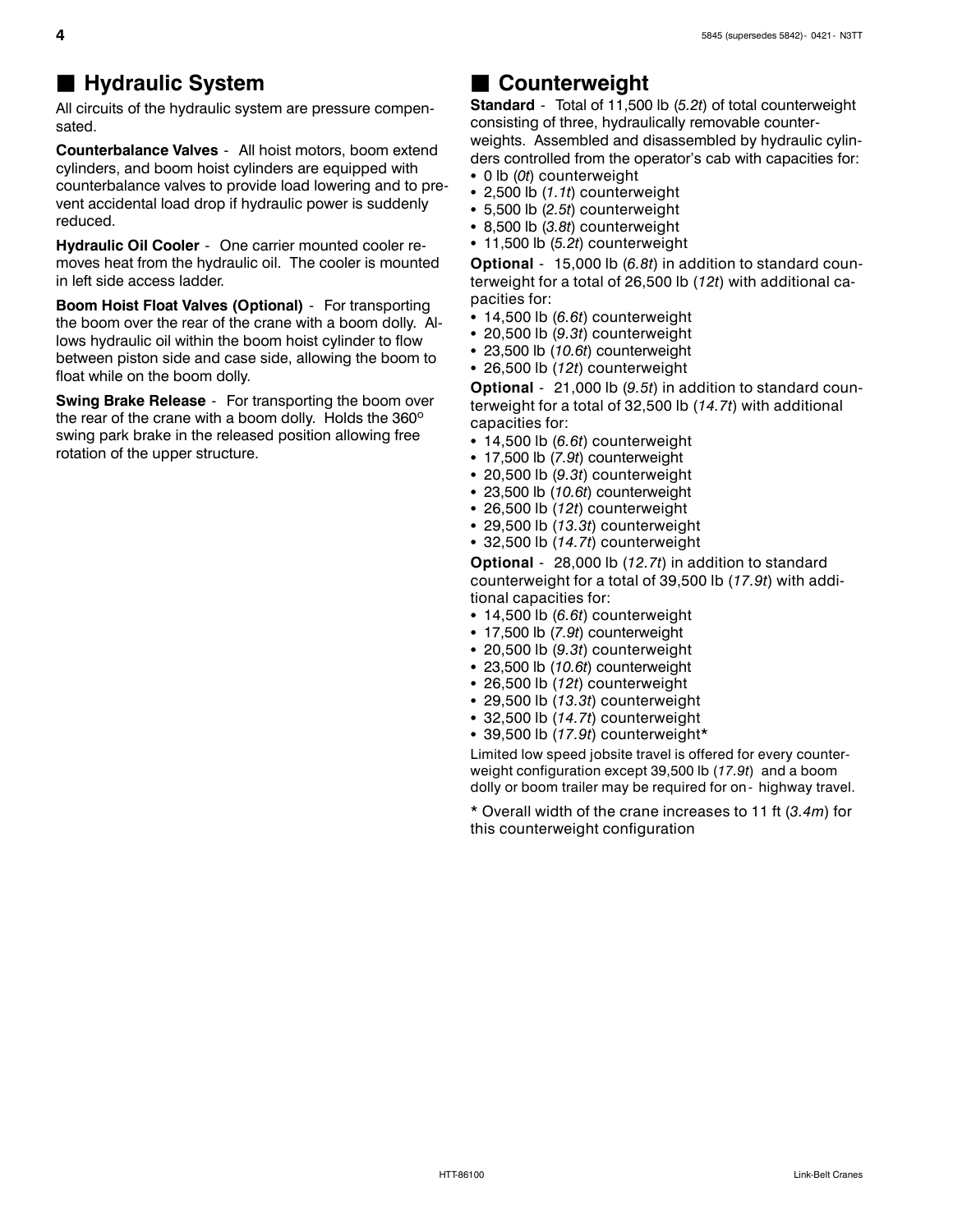

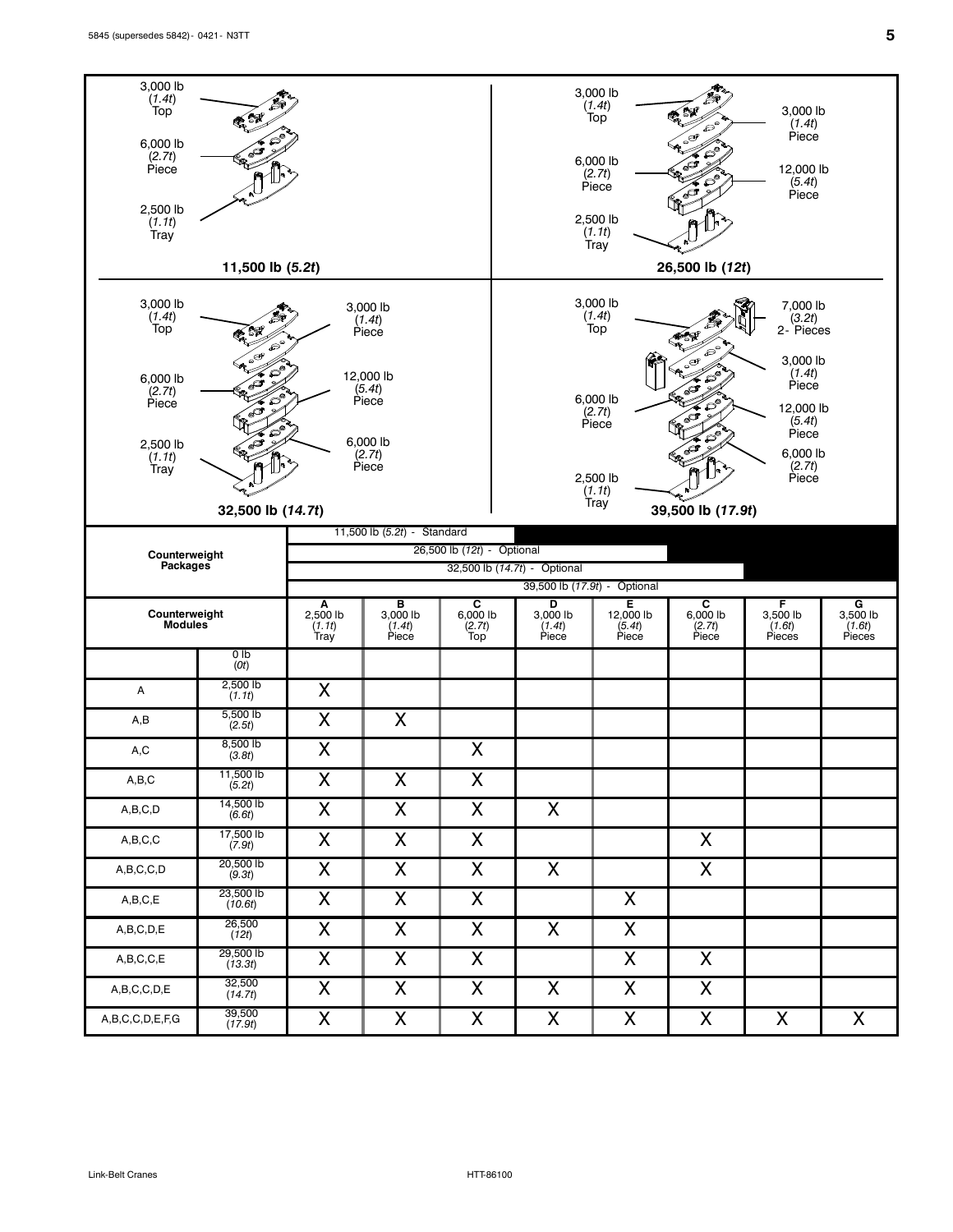# **Carrier**

### J **General**

- $\bullet$  8 ft 6 in (2.6 m) wide
- 23 ft 10 in (7.26m) wheelbase (centerline of first axle to centerline of fourth axle)
- Frame Box- type, torsion resistant, welded construction made of high tensile steel. Equipped with front and rear towing and tie - down lugs, tow connections, and access ladders.

### J **Outriggers**

**Boxes** - Two double box, front and rear welded to the carrier frame

**Beams and Jacks** - Four dual stage beams with Confined Area Lifting Capacities (CALC) provide selectable outrigger extensions of full, intermediate, and retracted positions. Jacks with integral check valves, hydraulically controlled from the operator's cab and on both sides of carrier. A fifth front bumper outrigger with integral check valves is hydraulically controlled from the operator's cab and at the front bumper of carrier.

#### **Pontoons**

- S **Main** Four lightweight, stow'n go, 23.5" x 27.25" (*59.7 x 69.2cm*) hexagonal steel pontoons with a contact area of 485 in<sup>2</sup> (3 129cm<sup>2</sup>) can be stored for road travel in either the storage racks on the carrier or under the outrigger boxes
- Front Bumper One, lightweight, self- storing, 16" (*40.6cm*) diameter steel pontoon with a contact area of 201 in<sup>2</sup> (*1 296cm2*)

#### **Jack Reaction**

- Main 106,000 lb (471.5kN) force and 218 psi (*1 503kPa*) ground bearing pressure
- Front Bumper 51,000 lb (226.9kN) force and 254 psi (*1 751kPa*) ground bearing pressure

- **Steering and Axles**<br>• Sheppard full integral master gear/slave gear steering system provides hydraulic assisted steering with mechanical link between steering wheel and wheels
- Drive 8 x 4 for on/off- highway travel
- Axle 1 & 2 Tandem steered, non- driven
- Axle 3 & 4 Tandem steered, driven with reduction: 6.35 to 1
- Inter- Axle Differential Lock Traction adding device that locks axle 3 with axle 4. Operated by a switch from the carrier cab.
- Transverse (Cross- Axle) Differential Locks Traction adding device that locks differentials within axles 3 and 4. Operated by a switch from the carrier cab.

### ■ Suspension

**Front** - Raydan Air Link walking beam air suspension

- **Rear** Raydan Air Link walking beam air suspension • Axle Lift System - Optional - Improves rear tire
- ground clearance when the crane is up on outriggers. The rear tandem axles are raised and lowered with a switch in the carrier cab. The axle lift system can be controlled with a switch on both sides of the carrier.

### J **Tires and Wheels**

**Front** - Four (single) 445/65R22.5 tires on aluminum disc wheels

**Rear** - Four (single) 445/65R22.5 tires on aluminum disc wheels

- Spare tires and wheels optional
- Tire inflation kit optional

#### **■ Brakes**

**Service** - Full air anti- lock (ABS) brakes on all wheel ends. Dual circuit compressed air system with air dryer.

**Parking/Emergency** - Spring loaded type, acting on 3rd and 4th axles automatically apply when air pressure drops below 40 psi (*275.8kPa*) in both circuits.

### **Electrical**

**Battery** - Three batteries provide 12 volt starting and operation

#### **Lights**

- Front lighting includes two main daytime running/ headlights, two high beam lights, two parking/directional indicators, and three cab marker lights.
- Side lighting includes three parking/directional indicators per side.
- Rear lighting includes two parking/directional indicators, two parking/brake lights, two reverse lights, three marker lights, and a license plate light.
- Other equipment includes hazard/warning system, cab light, instrument panel light, and signal horn.
- One amber strobe beacon behind the cab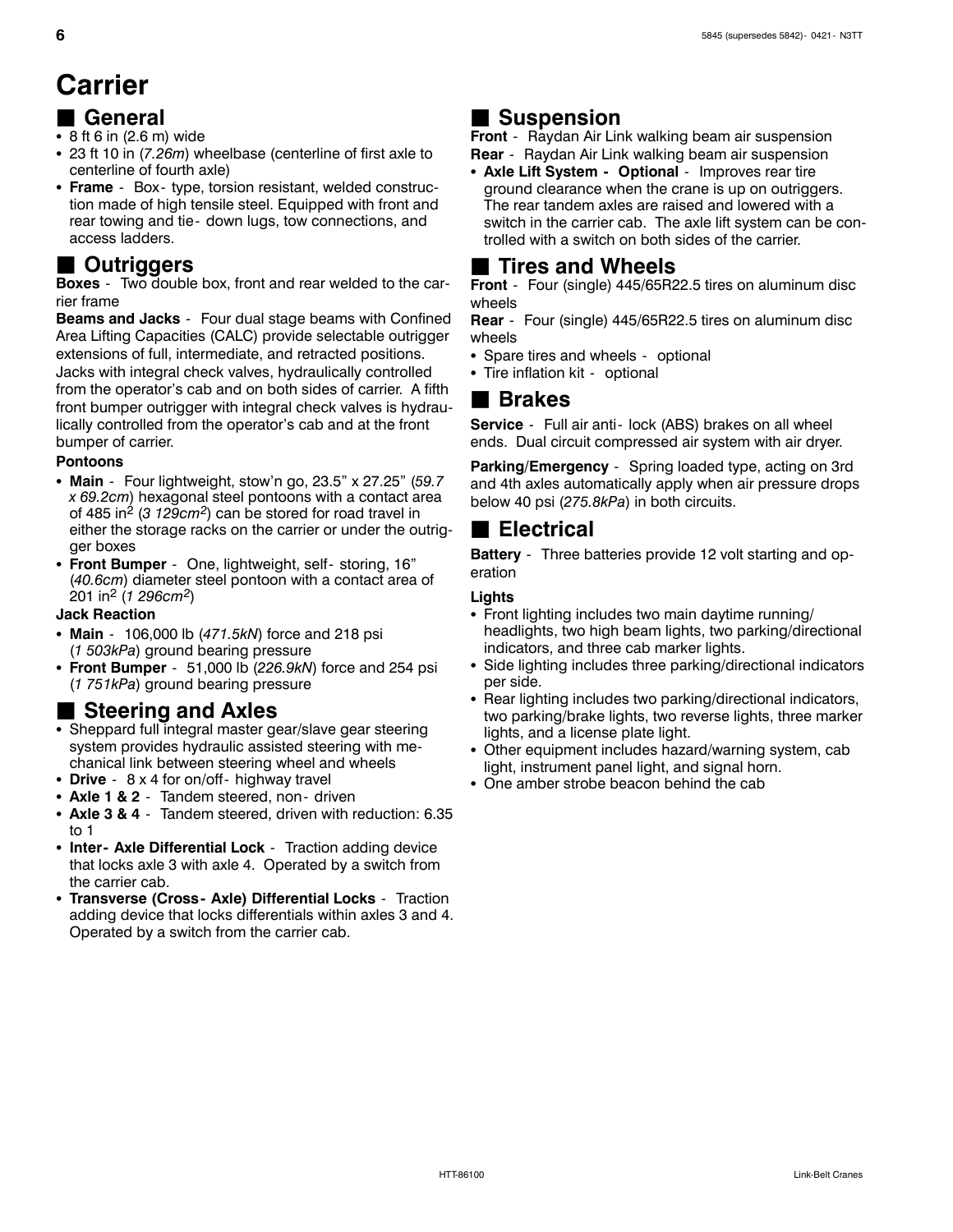#### J **Engine**

| <b>Specification</b>                               | <b>Cummins X12</b>                                   | <b>Cummins QSX15</b>                                   |
|----------------------------------------------------|------------------------------------------------------|--------------------------------------------------------|
| <b>Emissions Compliance</b><br>Level:              | EPA 2021 (1)                                         | Tier $3/$<br>Stage IIIA (2)                            |
| Maximum Allowable Sulfur<br>Content of Fuel (PPM): | 15                                                   | 5000                                                   |
| Numbers of cylinders:                              | 6                                                    | 6                                                      |
| Cycle:                                             | 4                                                    | 4                                                      |
| Bore and Stroke: inch (mm)                         | $5.11 \times 5.91$<br>(130x150)                      | $5.39 \times 6.65$<br>(137x169)                        |
| Piston Displacement: in <sup>3</sup> (L)           | 729 (11.9)                                           | 915(15.0)                                              |
| Max. Brake Horsepower:<br>hp (kW)                  | 450 (336) @<br>1,800 rpm<br>414 (309) @<br>2,100 rpm | 480 (358.8) @<br>1,800 rpm<br>450 (336) @<br>2,100 rpm |
| Peak Torque: ft lb (Nm)                            | 1,550 (2 102) $@$<br>1,200 rpm                       | 1,550 (2 102) @<br>1,400 rpm                           |
| Alternator: volts - amps                           | $12 - 145$                                           | 12 - 135                                               |
| Crankcase Capacity: qt (L)                         | 48 (45.4)                                            | 48.0 (45.4)                                            |

• Cruise control

• Cummins ISX12 Three stage engine compression brake<br>• Thermostatically controlled, bydraulically driven radiator

Thermostatically controlled, hydraulically driven radiator fan

• 120 volt engine block heater - X12

• Ether injection system - optional on X12

• Grid heater starting aid standard on X12

220 volt engine block heater - QSX15

Engine equipped with on-board diagnostics - ISX

• Cummins QSX15 Two stage compression brake<br>
(1) Can only be sold and/or operated where EPA20

Can only be sold and/or operated where EPA2021 on- highway emission standards are accepted.

(2) Can only be sold and/or operated where Tier 3/Stage IIIA off highway emission standards are accepted.

### **Transmission**

**Automated** - ZF TRAXON (no clutch pedal) manual transmission with 12 forward gears and 2 reverse gears.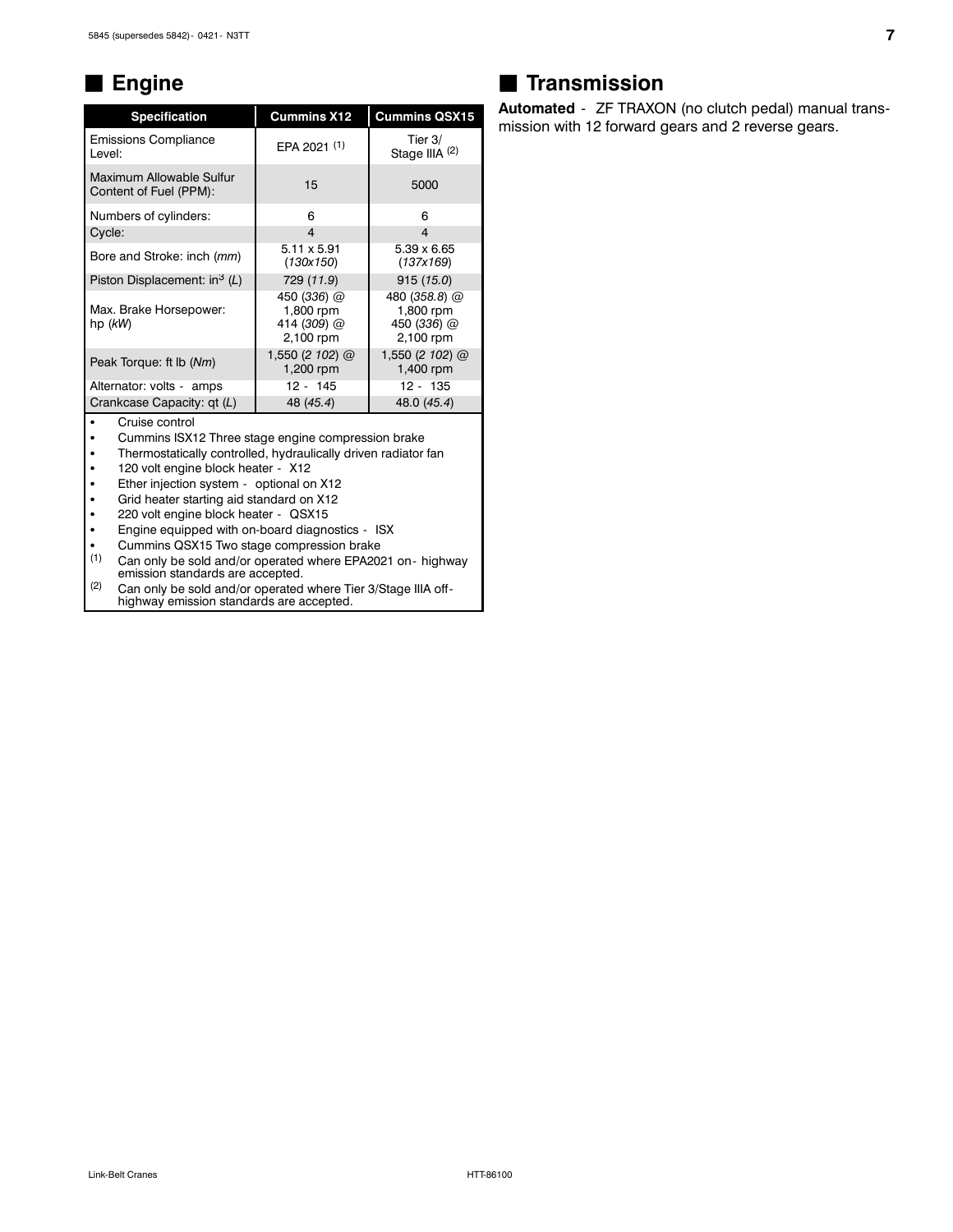|                                                            |                  |       |                 | <b>Governed Speed</b> | Gradeability<br>(At Peak Torque |                   |                      |                              |  |
|------------------------------------------------------------|------------------|-------|-----------------|-----------------------|---------------------------------|-------------------|----------------------|------------------------------|--|
| <b>ZF Traxon</b>                                           |                  |       | <b>EPA 2021</b> |                       |                                 | Tier 3/Stage IIIA | Except Creep @ Idle) |                              |  |
|                                                            |                  |       |                 |                       |                                 |                   | % Grade              |                              |  |
| Gear                                                       |                  | Ratio | mph             | km/h                  | mph                             | km/h              | <b>EPA 2021</b>      | Tier 3/<br><b>Stage IIIA</b> |  |
| 12th                                                       |                  | 0.77  | 61              | 98                    | 61                              | 98                | 1.6                  | 1.6                          |  |
| 11th                                                       |                  | 1.00  | 47              | 76                    | 47                              | 76                | 2.5                  | 2.5                          |  |
| 10th                                                       |                  | 1.30  | 36              | 58                    | 36                              | 58                | 3.7                  | 3.7                          |  |
| 9th                                                        |                  | 1.68  | 28              | 45                    | 28                              | 45                | 5.1                  | 5.1                          |  |
| 8th                                                        |                  | 2.19  | 22              | 35                    | 22                              | 35                | 6.9                  | 6.9                          |  |
| 7th                                                        |                  | 2.83  | 17              | 27                    | 17                              | 27                | 9.2                  | 9.2                          |  |
| 6th                                                        |                  | 3.53  | 13              | 22                    | 13                              | 22                | 11.7                 | 11.7                         |  |
| 5th                                                        |                  | 4.57  | 10              | 17                    | 10                              | 17                | 15.4                 | 15.4                         |  |
| 4th                                                        |                  | 5.94  | 8               | 13                    | 8                               | 13                | 20.2                 | 20.2                         |  |
| 3rd                                                        |                  | 7.69  | 6               | 10                    | 6                               | 10                | 26.3                 | 26.3                         |  |
| 2nd                                                        |                  | 9.98  | 5               | 8                     | 5                               | 8                 | 34.4                 | 34.4                         |  |
| 1st                                                        |                  | 12.92 | $\overline{4}$  | 6                     | $\overline{4}$                  | 6                 | 44.7                 | 44.7                         |  |
| <b>Reverse 1</b>                                           |                  | 12.03 | $\overline{4}$  | 6                     | 4                               | 6                 | 41.6                 | 41.6                         |  |
| <b>Reverse 2</b>                                           |                  | 9.29  | 5               | 8                     | 5                               | 8                 | 32.0                 | 32.0                         |  |
|                                                            | 2nd              | 9.98  | $\mathbf{2}$    | 3                     | $\overline{2}$                  | 3                 | 17.4                 | 17.4                         |  |
|                                                            | 1st              | 12.92 | 1               | $\overline{c}$        | 1                               | $\overline{c}$    | 22.7                 | 22.7                         |  |
| Creep @ idle                                               | Reverse 1        | 12.03 | $\mathbf{1}$    | $\overline{2}$        | 1                               | $\overline{c}$    | 21.1                 | 21.1                         |  |
|                                                            | <b>Reverse 2</b> | 9.29  | $\overline{2}$  | 3                     | 2                               | 3                 | 16.1                 | 16.1                         |  |
| Based on a gross vehicle weight of 107,250 lb (43 091.3kg) |                  |       |                 |                       |                                 |                   |                      |                              |  |

### **Starrier Speeds and Gradeability**

### **H** Fuel Tank

- One 80 gal (302.8L) capacity tank
- One 10 gal (37.8L) capacity diesel exhaust fluid (DEF) plastic tank

## J **Hydraulic System**

All functions are hydraulically powered allowing positive, precise control with independent or simultaneous operation of all functions.

#### **Main Pumps**

- Three fixed displacement gear pumps with automatic disconnect for the main and auxiliary winches, swing, boom hoist, control circuit, and telescope for use when pick & carry switch is in travel mode.
- One fixed displacement gear pump for steering and the front bumper outrigger
- Two fixed displacement gear pumps for engine cooling fan and main outriggers. These pumps also provide flow to the winches and boom hoist for "pick & carry" mode. Operated by a switch in the carrier cab.
- Combined pump capacity of 188 gpm (711.7Lpm)

**Hydraulic Reservoir** - 144 gal (*545.1L*) capacity equipped with sight level gauge. Diffusers built in for deaeration.

**Filtration** - One 10 micron, full flow, return line filter. All oil is filtered prior to return to reservoir. Accessible for easy filter replacement.

### **■ Pump Drive**

All pumps are mechanically driven by the diesel engine. Main and auxiliary winches, swing, boom hoist, control circuit, and telescope pumps are mounted to an automatic pump disconnect on the rear of the transmission to aid in cold weather starting as well as to reduce pump wear while traveling.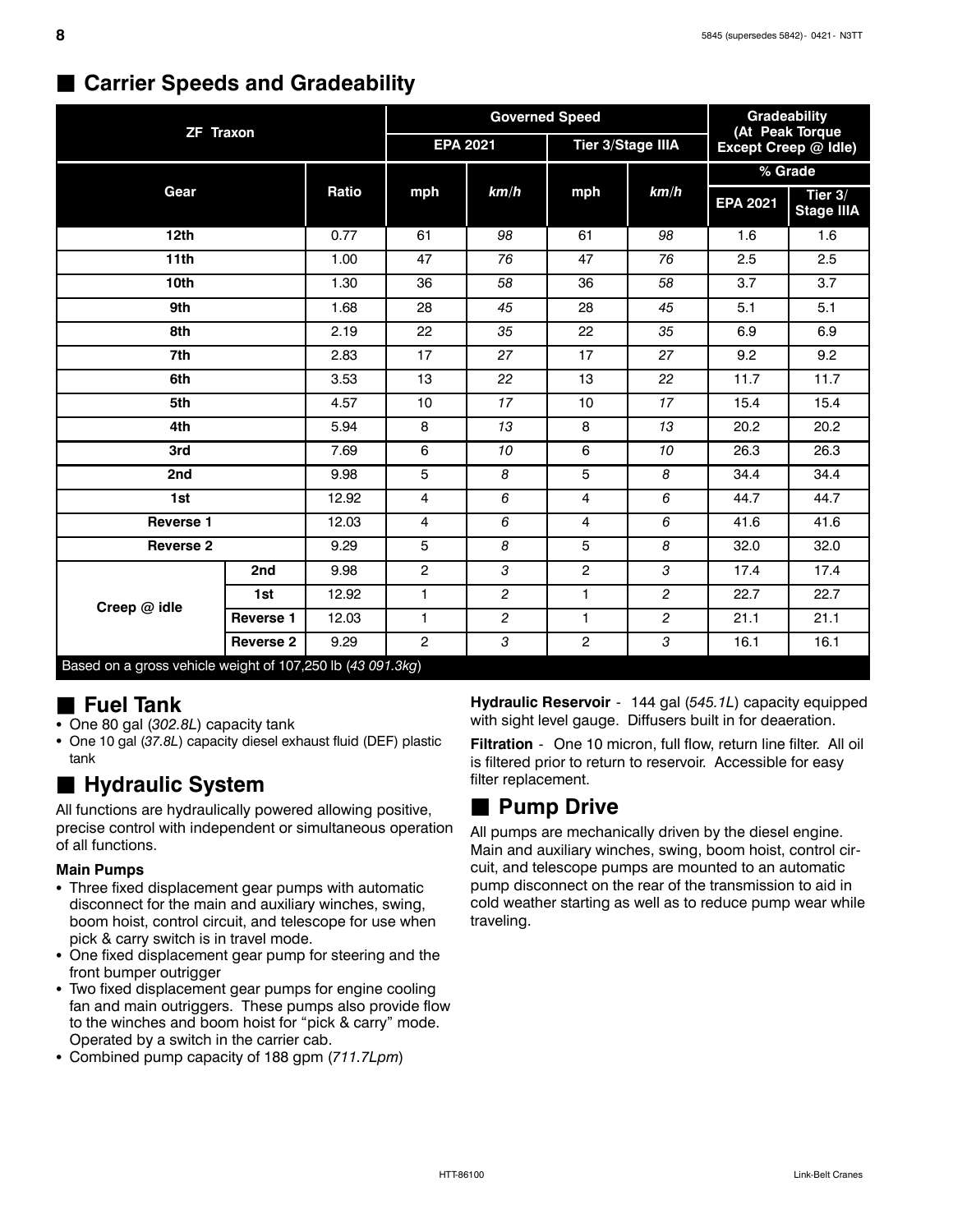### **Lower Cab and Controls**

**Environmental Cab** - Fully enclosed, one person cab of composite structure with acoustical insulation. Equipped with:

- Tinted and tempered glass windows
- Roll down left side window for ventilation
- Windshield wiper and washer
- Six way adjustable and air suspended driver's seat with seat belt
- Two adiustable rear view mirrors
- Engine dependent warm water heater with air ducts for windshield defroster and cab floor
- Adjustable sun visor
- LED Dome light
- 12 volt connection
- Fire extinguisher

**Air Conditioning -** Integral with cab heating system utilizing the same ventilation outlets

**Overhead Console** - Located above the sun visor

- Document storage unit
- AM/FM Radio
- 12 volt accessory jack (switched)
- 12 volt accessory jack (unswitched)
- Strobe beacon switch

**Camera Display** - Located on dash console

- Displays right side of machine
- Displays rear view

**Cab Instrumentation** - Ergonomically positioned analog instrumentation for driving including:

- Speedometer with odometer, hourmeter, trip odometer, and clock
- Front and rear air pressure with warning indicator
- Engine coolant temperature with warning indicator
- Engine oil pressure with warning indicator
- Voltage indicator with warning indicator
- $\cdot$  Fuel level
- $\bullet$  Tachometer
- Diesel emission fluid with warning indicator (EPA 2021 engine only)

**Right Side Console** - Controls and indicators for:

- Transmission gear shifting
- Transmission digital readout
- Cruise controls
- Engine compression brake controls
- Rear steer axle lock switch
- Rear axle steering switch

#### **Dash Mounted Controls For:**

- Carrier lights
- Carrier/upper throttle control
- Engine cooling fan override
- Cab heater/air conditioning
- Console dimmer switch
- Anti- lock brake diagnostic switch
- Diesel particulate filter switch
- Park brake
- Pick & carry switch
- Inter- axle differential lock switch
- Rear axle lift system switch optional
- Engine ignition

#### **Dash Mounted Indicator For:**

- Check, stop, and service engine
- Turn signal indication
	- Park brake
	- $\bullet\,$  Cruise activation
- High beam headlights
- Check anti- lock brake system
- Check anti- lock trailer brake system
- Diesel particulate filter indication (EPA 2021 Engine Only)
- High exhaust temperature indication (EPA 2021 Engine Only)
- Regeneration inhibit (EPA 2021 engine only)
- Malfunction indicator lamp (EPA 2021 engine only)

#### **Steering Column Controls For:**

- Warning horn
- Turn indicators
- High beam headlights
- Steering wheel adjustments
- Intermittent windshield wiper and washer
- Hazard lights

#### **Foot Controls For:**

- Carrier service brakes
- Engine throttle

#### **■ Additional Equipment**

#### **Standard:**

- Aluminum full deck fenders with mud flaps
- Left and right bubble levels
- Air hose connection ports
- Clearance flags

#### **Optional:**

- Pneumatic and electrical quick disconnect connectors mounted on the rear for trailer or boom dolly brakes and lights
- Left side aluminum storage box
- Rear mounted pintle hook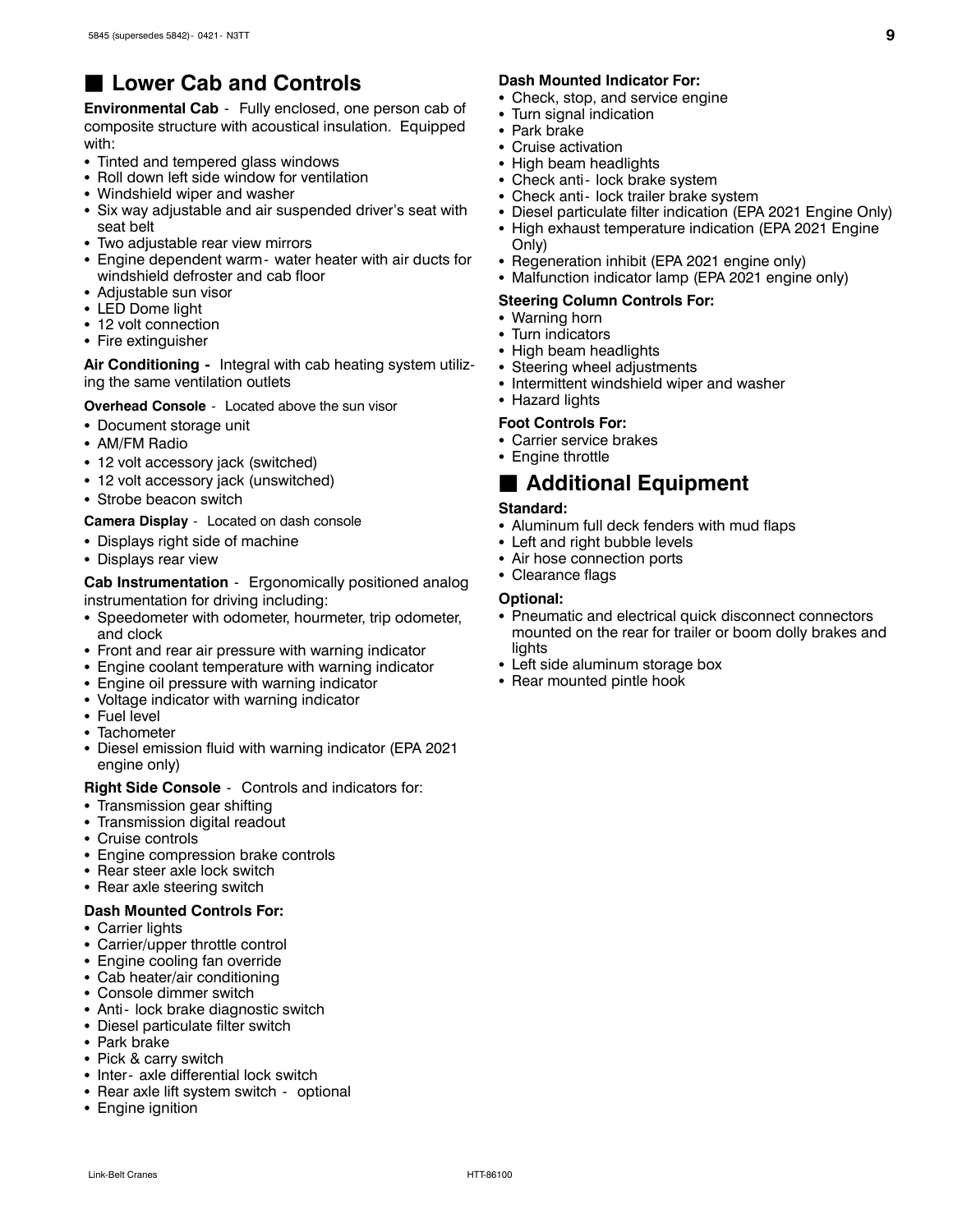# **Axle Loads**

|                                                                                    |                     | Weight $(1)$   | <b>Gross Vehicle</b>            | <b>Front Axles</b>  |          | <b>Rear Axles</b> |                |
|------------------------------------------------------------------------------------|---------------------|----------------|---------------------------------|---------------------|----------|-------------------|----------------|
| Base crane with full tank of fuel                                                  |                     | lb             | kg                              | lb                  | kg       | lb                | kg             |
| and no counterweight                                                               | <b>EPA 2021</b>     | 80,213         | 36 384                          | 35,705              | 16 195   | 44,507            | 20 188         |
|                                                                                    | Tier 3 / Stage IIIA | 80 073         | 36 321                          | 35,501              | 16 103   | 44,571            | 20 218         |
| Driver in carrier cab                                                              |                     | 250            | 113                             | 315                 | 143      | - 65              | - 29           |
| Rear pintle hook                                                                   |                     | 13             | 6                               | $-6$                | - 3      | 19                | 8              |
| Pneumatic and electrical connectors for trailer or boom dolly                      |                     | 11             | 5                               | - 4                 | $-2$     | 15                | $\overline{7}$ |
| Carrier aluminum storage box                                                       |                     | 59             | 27                              | 28                  | 13       | 31                | 14             |
| Air ride lift system - rear axles                                                  |                     | 48             | 22                              | 0                   | 0        | 48                | 22             |
| Ether injection                                                                    |                     | 13             | 6                               | 12                  | 5        | $\mathbf{1}$      | $\mathbf{1}$   |
| Hoist drum follower - main                                                         |                     | 69             | 31                              | $-35$               | $-16$    | 104               | 47             |
| Auxiliary winch with 600 ft (182.9m) of 3/4" (19mm) type "RB" rope                 |                     | 735            | 333                             | $-240$              | - 109    | 975               | 442            |
| Hoist drum follower - auxiliary                                                    |                     | 69             | 31                              | $-21$               | $-10$    | 90                | 41             |
| Substitute 600 ft (182.9m) of rope with 730 ft (222.5m) of rope -<br>auxiliary     |                     | 163            | 74                              | $-54$               | $-24$    | 217               | 98             |
| Remove 730 ft (222.5m) of rope from rear (main) winch                              |                     |                | - 422                           |                     |          |                   | - 591          |
|                                                                                    |                     | - 931          | $-348$                          | 373<br>252          | 169      | - 1,304           |                |
| Remove 600 ft (182.9m) of rope from front (auxiliary) winch                        |                     | $-768$         |                                 |                     | 114      | $-1,020$          | $-463$         |
| 360° mechanical swing lock                                                         |                     | 140            | 64                              | 21                  | 9        | 119               | 54             |
| 2,500 lb (1.1t) counterweight tray on upper                                        |                     | 2,544          | 1 1 5 4                         | $-1,255$            | - 569    | 3,799             | 1723           |
| 3,000 lb (1.4t) counterweight on upper                                             |                     | 2,981          | 1 352                           | $-1,471$            | - 667    | 4,452             | 2019           |
| 6,000 lb (2.7t) counterweight on upper                                             |                     | 6,000          | 2722                            | $-2,961$            | $-1343$  | 8,961             | 4 0 6 5        |
| 6,000 lb (2.7t) counterweight on upper                                             |                     | 6,000          | 2 7 2 2                         | $-2,961$            | $-1343$  | 8,961             | 4 0 6 5        |
| 12,000 lb (5.4t) counterweight on upper                                            |                     | 12,050         | 5466                            | $-5,947$            | $-2697$  | 17,997            | 8 1 6 3        |
| 3,000 lb (1.4t) top counterweight on upper                                         |                     | 3,009          | 1 3 6 5                         | $-1,485$            | $-674$   | 4,494             | 2038           |
| Floodlight to the front of boom base section                                       |                     | $\overline{7}$ | 3                               | 6                   | 3        | $\mathbf{1}$      | $\mathcal I$   |
| Fly mounting brackets to boom base section for fly options                         |                     | 176            | 80                              | 136                 | 62       | 40                | 18             |
| 35 ft (10.7m) offsettable, one - piece lattice fly - stowed                        |                     | 1,591          | 722                             | 1,539               | 698      | 52                | 24             |
| 35- 58 ft (10.7- 17.7m) offsettable, two- piece (bi- fold) lattice fly -<br>stowed |                     | 2,263          | 1026                            | 1,886               | 855      | 377               | 171            |
| Auxiliary lifting sheave                                                           |                     | 110            | 50                              | 200                 | 91       | $-90$             | $-41$          |
| 40 ton (36.3mt) 4- sheave hook block at front bumper                               |                     | 900            | 408                             | 1,570               | 712      | $-670$            | $-304$         |
| 60 ton (54.4mt) 3- sheave hook block (2 cheek weights) at front bumper             |                     | 992            | 450                             | 1,730               | 785      | $-738$            | - 335          |
| 60 ton (54.4mt) 3- sheave hook block (4 cheek weights) at front bumper             |                     | 1,172          | 532                             | 2,044               | 927      | $-872$            | - 396          |
| 60 ton (54.4mt) 3- sheave hook block (6 cheek weights) at front bumper             |                     | 1,352          | 613                             | 2,358               | 1 0 6 9  | $-1,006$          | $-456$         |
| 100 ton (90.71mt) 6- sheave hook block at front bumper                             |                     | 1,554          | 705                             | 2,711               | 1 2 3 0  | $-1,157$          | $-525$         |
| 8.5 ton (7.7mt) hook ball at front bumper                                          |                     | 360            | 163                             | 628                 | 285      | $-268$            | $-122$         |
| 10 ton (9.1mt) hook ball at front bumper                                           |                     | 580            | 263                             | 1,012               | 459      | $-432$            | $-196$         |
|                                                                                    |                     |                | <b>Front Axles</b>              |                     |          | <b>Rear Axles</b> |                |
| <b>Counterweight Load Transfer</b>                                                 |                     |                | Ib                              | kg                  | lb       |                   | kg             |
| Transfer 2,500 lb (1.1t) counterweight tray to carrier deck                        |                     |                | 3,194                           | 1449                | $-3,194$ |                   | $-1449$        |
| Transfer 3,000 lb (1.4t) counterweight to carrier deck                             |                     |                | 3,742                           | 1697                | $-3,742$ |                   | $-1697$        |
| Transfer 6,000 lb (2.7t) counterweight to carrier deck                             |                     | 7,532          | 3416                            | $-7,532$            |          | $-3416$           |                |
| Transfer 6,000 lb (2.7t) counterweight to carrier deck                             |                     | 7,532          | 3416                            | $-7,532$<br>$-3416$ |          |                   |                |
| Transfer 12,000 lb (5.4t) counterweight to carrier deck                            |                     | 15,128         | 6862                            | $-15,128$           |          | $-6862$           |                |
| Transfer 3,000 lb (1.4t) top counterweight to carrier deck                         |                     |                | 3,778                           | 1714                | $-3,778$ |                   | $-1714$        |
| Axle                                                                               |                     |                | Maximum Load @ 65 mph (105km/h) |                     |          |                   |                |
| 47,250 lb (21 432kg) - aluminum disc wheels with 445/65R22.5 tires<br>Front        |                     |                |                                 |                     |          |                   |                |
| 51,200 lb (23 224kg) - aluminum disc wheels with 445/65R22.5 tires<br>Rear         |                     |                |                                 |                     |          |                   |                |

 $(1)$  Adjust gross vehicle weight and axle loading according to component weight. All weights are  $\pm 3\%$ .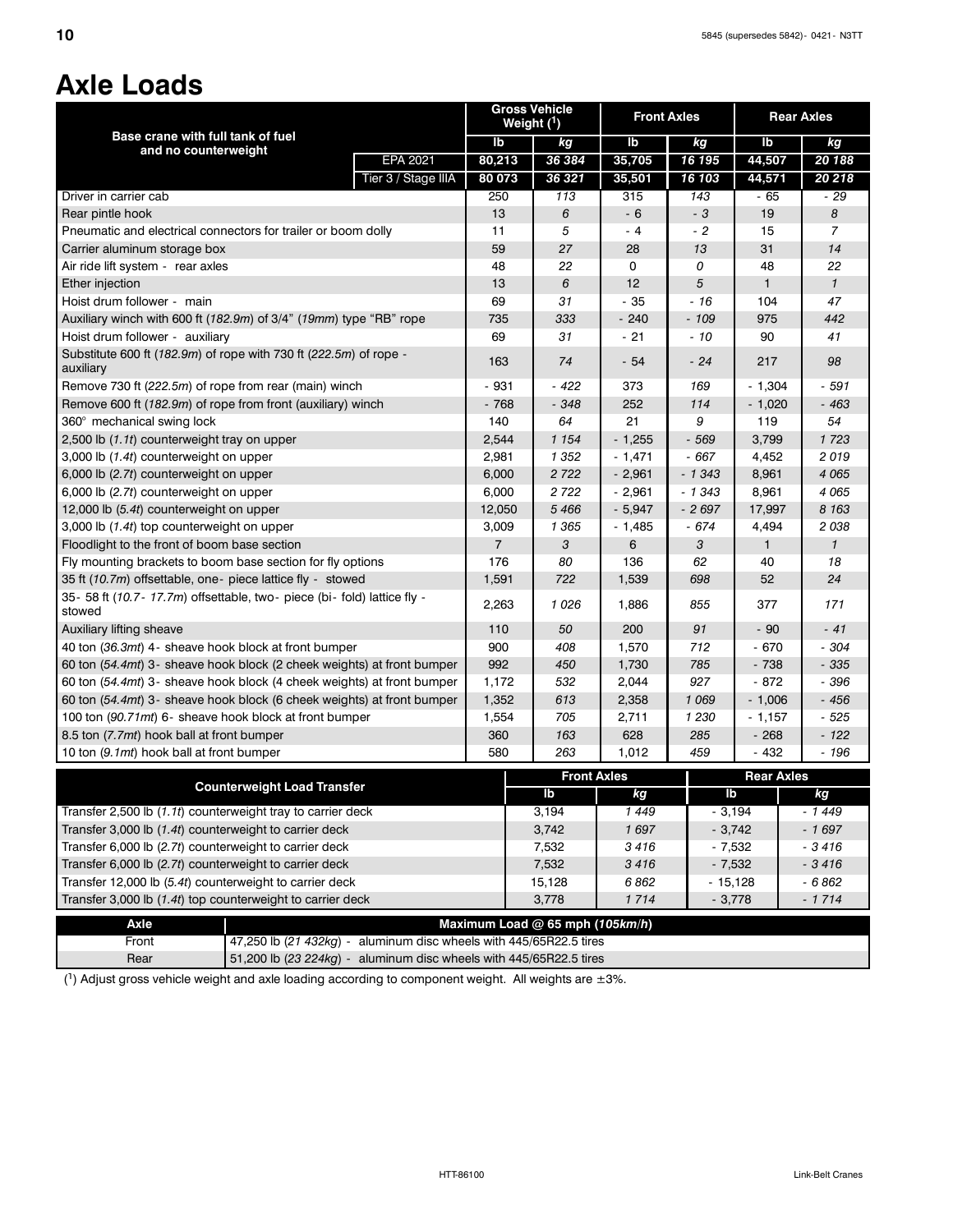# **Axle Loads with 2- Axle or 3- Axle Boom Dolly**

|                                                                                    | Weight $(1)$   | <b>Gross Vehicle</b> | <b>Front Axles</b>              |               |                   | <b>Rear Axles</b> | <b>Dolly Axles</b> |         |
|------------------------------------------------------------------------------------|----------------|----------------------|---------------------------------|---------------|-------------------|-------------------|--------------------|---------|
| Base crane with full tank of fuel                                                  | lb             | kg                   | lb                              | kg            | lb                | kg                | lb                 | kg      |
| and no counterweight<br><b>EPA 2021</b>                                            | 80,213         | 36 384               | 30 470                          | 13820         | 35,791            | 16 234            | 13,951             | 6 3 2 8 |
| Tier 3 / Stage IIIA                                                                | 80,073         | 36 321               | 30,329                          | 13757         | 35,793            | 16 235            | 13,951             | 6 3 2 8 |
| Nelson 2- axle boom dolly                                                          | 6,000          | 2 7 2 2              | 0                               | 0             | 0                 | 0                 | 6,000              | 2722    |
| Nelson 3- axle boom dolly                                                          | 7,160          | 3 2 4 8              | 0                               | 0             | $\mathsf 0$       | 0                 | 7,160              | 3 2 4 8 |
| Driver in carrier cab                                                              | 250            | 113                  | 315                             | 143           | - 65              | $-29$             | 0                  | 0       |
| Rear pintle hook                                                                   | 13             | 6                    | - 6                             | - 3           | 19                | 8                 | $\mathbf 0$        | 0       |
| Pneumatic and electrical connectors for trailer or boom dolly                      | 11             | 5                    | - 4                             | $-2$          | 15                | $\overline{7}$    | 0                  | 0       |
| Carrier aluminum storage box                                                       | 59             | 27                   | 28                              | 13            | 31                | 14                | 0                  | 0       |
| Air ride lift system - rear axles                                                  | 48             | 22                   | 0                               | 0             | 48                | 22                | 0                  | 0       |
| Ether injection                                                                    | 13             | 6                    | 12                              | 5             | 1                 | $\mathbf{1}$      | $\mathbf 0$        | 0       |
| Hoist drum follower - main                                                         | 69             | 31                   | 53                              | 24            | 16                | $\overline{7}$    | $\Omega$           | 0       |
| Auxiliary winch with 600 ft (182.9m) of 3/4" (19mm) type "RB"<br>rope              | 735            | 333                  | 437                             | 198           | 298               | 135               | $\mathbf 0$        | 0       |
| Hoist drum follower - auxiliary                                                    | 69             | 31                   | 40                              | 18            | 29                | 13                | 0                  | 0       |
| Substitute 600 ft (182.9m) of rope with 730 ft (222.5m) of rope -<br>auxiliary     | 163            | 74                   | 97                              | 44            | 66                | 30                | $\mathbf 0$        | 0       |
| Remove 730 ft (222.5m) of rope from rear (main) winch                              | $-931$         | - 422                | - 623                           | - 282         | $-308$            | $-140$            | 0                  | 0       |
| Remove 600 ft (182.9m) of rope from front (auxiliary) winch                        | $-768$         | - 348                | $-458$                          | - 208         | $-310$            | - 140             | $\mathbf 0$        | 0       |
| 360° mechanical swing lock                                                         | 140            | 64                   | 17                              | 8             | 123               | 56                | 0                  | 0       |
| 2,500 lb (1.1t) counterweight tray on carrier deck                                 | 2,544          | 1 1 5 4              | 1,938                           | 879           | 606               | 275               | $\mathbf 0$        | 0       |
| 3,000 lb (1.4t) counterweight on carrier deck                                      | 2,981          | 1 352                | 2,271                           | 1030          | 710               | 322               | 0                  | 0       |
| 6,000 lb (2.7t) counterweight on carrier deck                                      | 6,000          | 2 7 2 2              | 4,571                           | 2074<br>1,429 |                   | 648               | $\mathbf 0$        | 0       |
| 6,000 lb (2.7t) counterweight on carrier deck                                      | 6,000          | 2722                 | 4,571                           | 2074          | 1,429             | 648               | 0                  | 0       |
| 12,000 lb (5.4t) counterweight on carrier deck                                     | 12,050         | 5 4 6 6              | 9,181                           | 4 1 6 4       | 2,869             | 1 301             | $\mathbf 0$        | 0       |
| 3,000 lb (1.4t) top counterweight on upper                                         | 3,009          | 1 365                | 2,293                           | 1040          | 716               | 325               | 0                  | 0       |
| Flood light to the front of boom base section                                      | $\overline{7}$ | 3                    | $\mathbf{1}$                    | $\mathbf{1}$  | $\mathbf{1}$      | $\mathbf{1}$      | 5                  | 2       |
| Fly mounting brackets to boom base section for fly options                         | 176            | 80                   | 30                              | 14            | 30                | 14                | 116                | 53      |
| 35 ft (10.7m) offsettable, one- piece lattice fly - stowed                         | 1,591          | 722                  | 168                             | 76            | 170               | 77                | 1,253              | 568     |
| 35- 58 ft (10.7- 17.7m) offsettable, two- piece (bi- fold) lattice<br>fly - stowed | 2,263          | 1026                 | 339                             | 154           | 342               | 155               | 1,583              | 718     |
| Two 16 ft (4.9m) lattice inserts (stowed on 3- axle boom dolly)                    | 1,584          | 718                  | $\mathbf 0$                     | 0             | $\mathbf 0$       | 0                 | 1,584              | 718     |
| Auxiliary lifting sheave                                                           | 110            | 50                   | - 19                            | - 9           | $-19$             | - 9               | 149                | 67      |
| 40 ton (36.3mt) 4- sheave hook block at boom head                                  | 900            | 408                  | - 134                           | $-61$         | $-135$            | $-61$             | 1,169              | 530     |
| 60 ton (54.4mt) 3- sheave hook block (2 cheek weights) at<br>boom head             | 992            | 450                  | $-250$                          | - 113         | $-252$            | - 114             | 1,492              | 677     |
| 60 ton (54.4mt) 3- sheave hook block (4 cheek weights) at<br>boom head             | 1,172          | 532                  | $-294$                          | - 133         | $-296$            | $-134$            | 1,763              | 800     |
| 60 ton (54.4mt) 3- sheave hook block (6 cheek weights) at<br>boom head             | 1,352          | 613                  | $-340$                          | - 154         | - 342             | $-155$            | 2,034              | 923     |
| 100 ton (90.71mt) 6- sheave hook block at boom head                                | 1,554          | 705                  | - 231                           | - 105         | $-233$            | $-106$            | 2,019              | 916     |
| 8.5 ton (7.7mt) hook ball at boom head                                             | 360            | 163                  | - 54                            | $-24$         | $-54$             | $-25$             | 468                | 212     |
| 10 ton (9.1mt) hook ball at boom head                                              | 580            | 263                  | $-87$                           | - 39          | $-87$             | - 39              | 754                | 342     |
|                                                                                    |                |                      | <b>Front Axles</b>              |               | <b>Rear Axles</b> |                   | <b>Dolly Axles</b> |         |
| <b>Counterweight Load Transfer</b>                                                 |                |                      | lb                              | kg            | lb                | kg                | lb                 | kg      |
| Transfer 3,000 lb (1.4t) counterweight to the boom dolly                           |                |                      | $-2,271$                        | $-1030$       | $-710$            | - 322             | 2,981              | 1 3 5 2 |
| Transfer 6,000 lb (2.7t) counterweight to the boom dolly                           |                |                      | $-4,571$                        | $-2074$       | $-1,429$          | $-648$            | 6,000              | 2 7 2 2 |
| Transfer 6,000 lb (2.7t) counterweight to the boom dolly                           |                |                      | $-4,571$                        | $-2074$       | $-1,429$          | $-648$            | 6,000              | 2 7 2 2 |
| Transfer 12,000 lb (5.4t) counterweight to the boom dolly                          |                |                      | $-9,181$                        | $-4164$       | $-2,869$          | - 1 301           | 12,050             | 5 4 6 6 |
| Transfer 3,000 lb (1.4t) top counterweight to the boom dolly                       |                |                      | $-2,293$                        | $-1040$       | $-716$            | $-325$            | 3,009              | 1 3 6 5 |
| <b>Axle</b>                                                                        |                |                      | Maximum Load @ 65 mph (105km/h) |               |                   |                   |                    |         |
| 47,250 lb (21 432kg) - aluminum disc wheels with 445/65R22.5 tires<br>Front        |                |                      |                                 |               |                   |                   |                    |         |
| 51,200 lb (23 224kg) - aluminum disc wheels with 445/65R22.5 tires<br>Rear         |                |                      |                                 |               |                   |                   |                    |         |

(1) Adjust gross vehicle weight and axle loading according to component weight. All weights are  $\pm 3\%$ .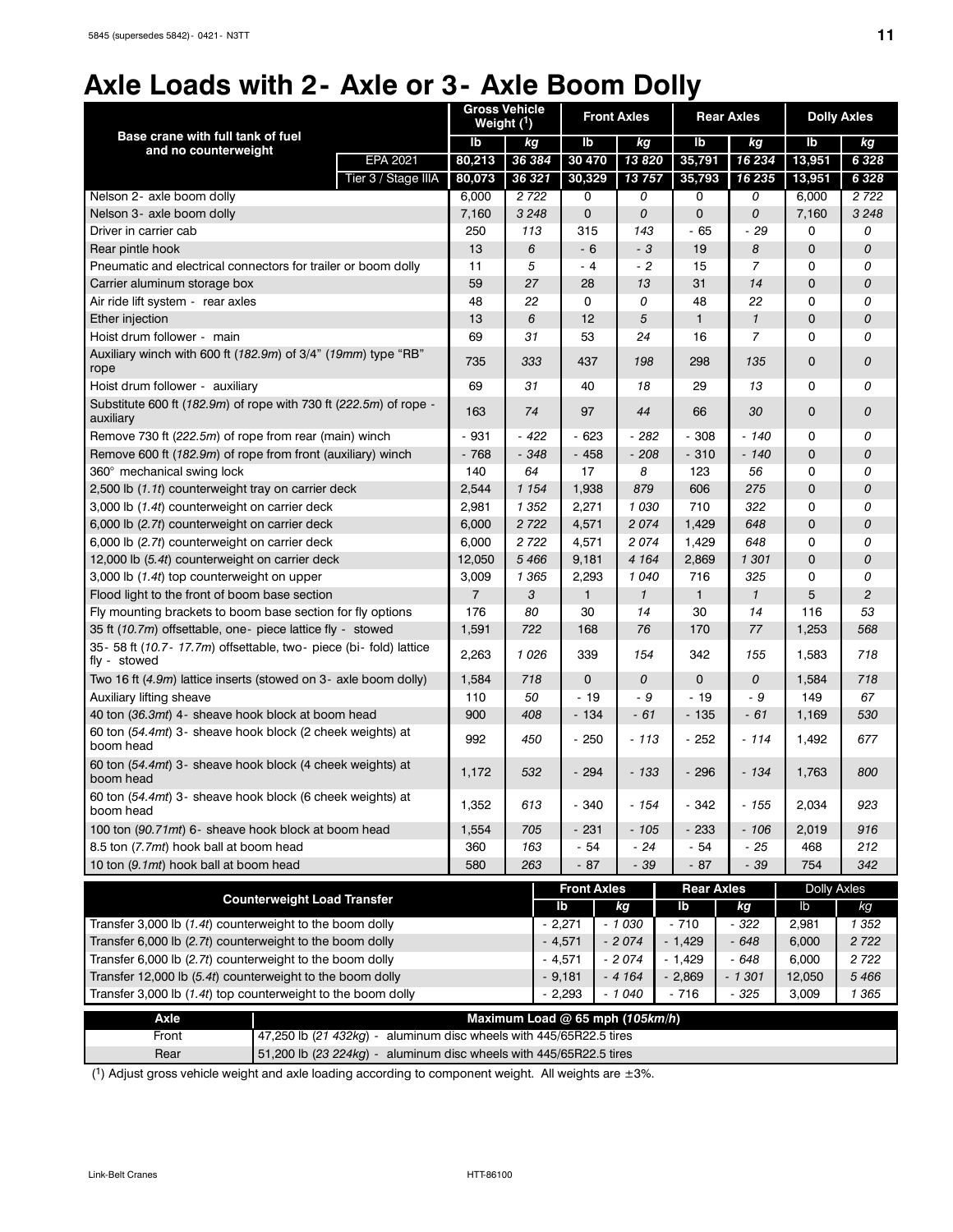# **General Dimensions**

**EPA 2021**

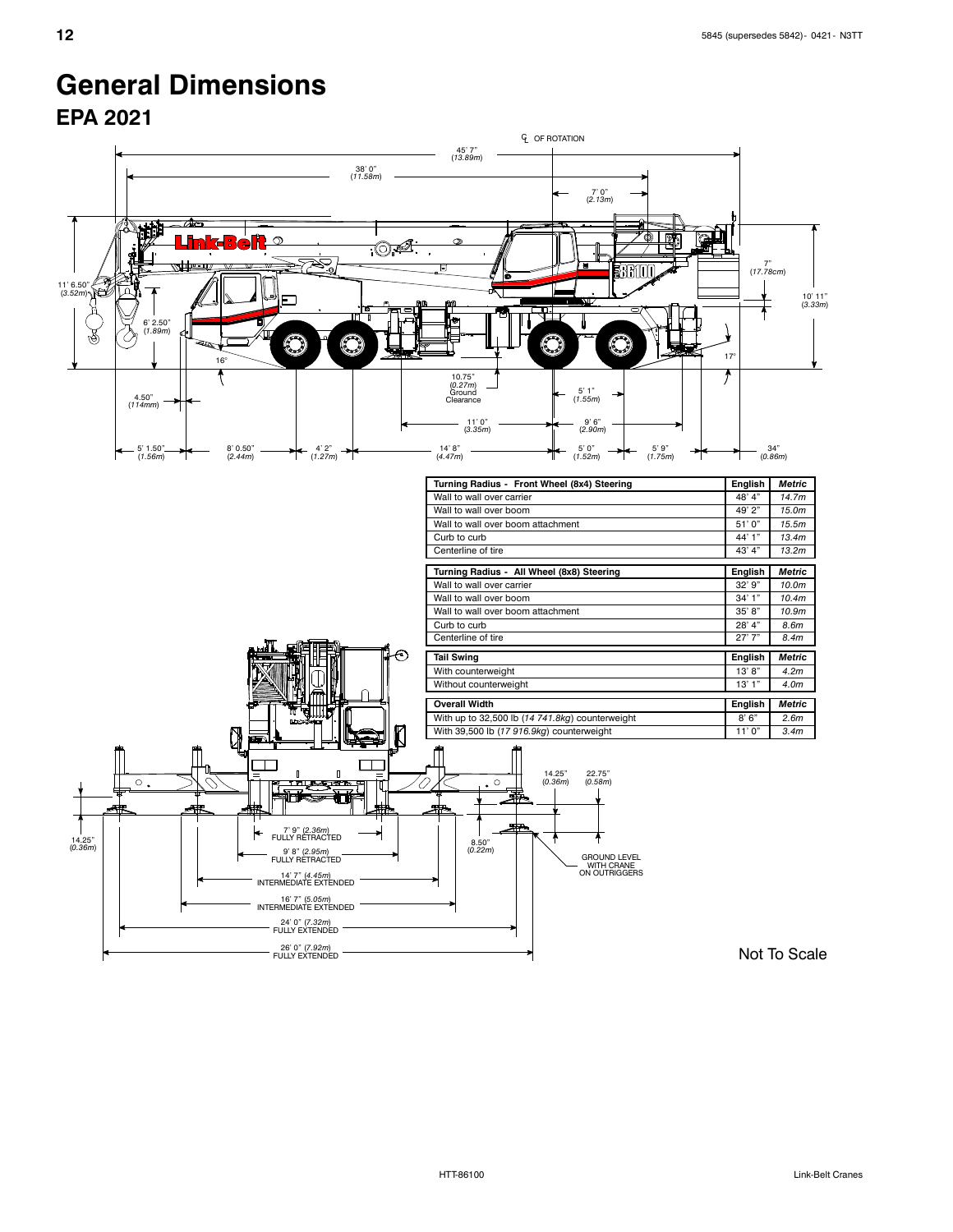# **General Dimensions**

### **Tier 3 / Stage IIIA**

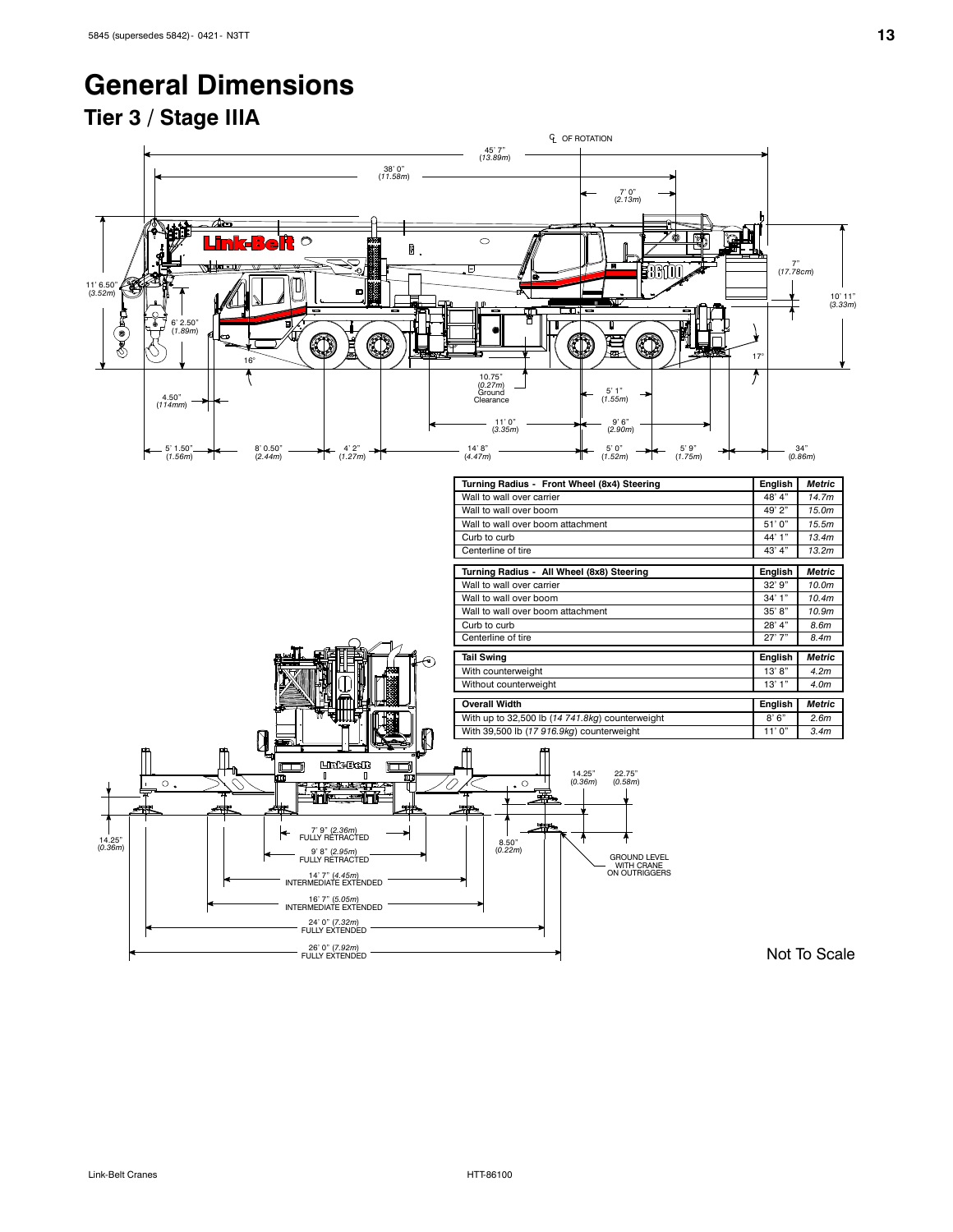# **Working Range Diagram**

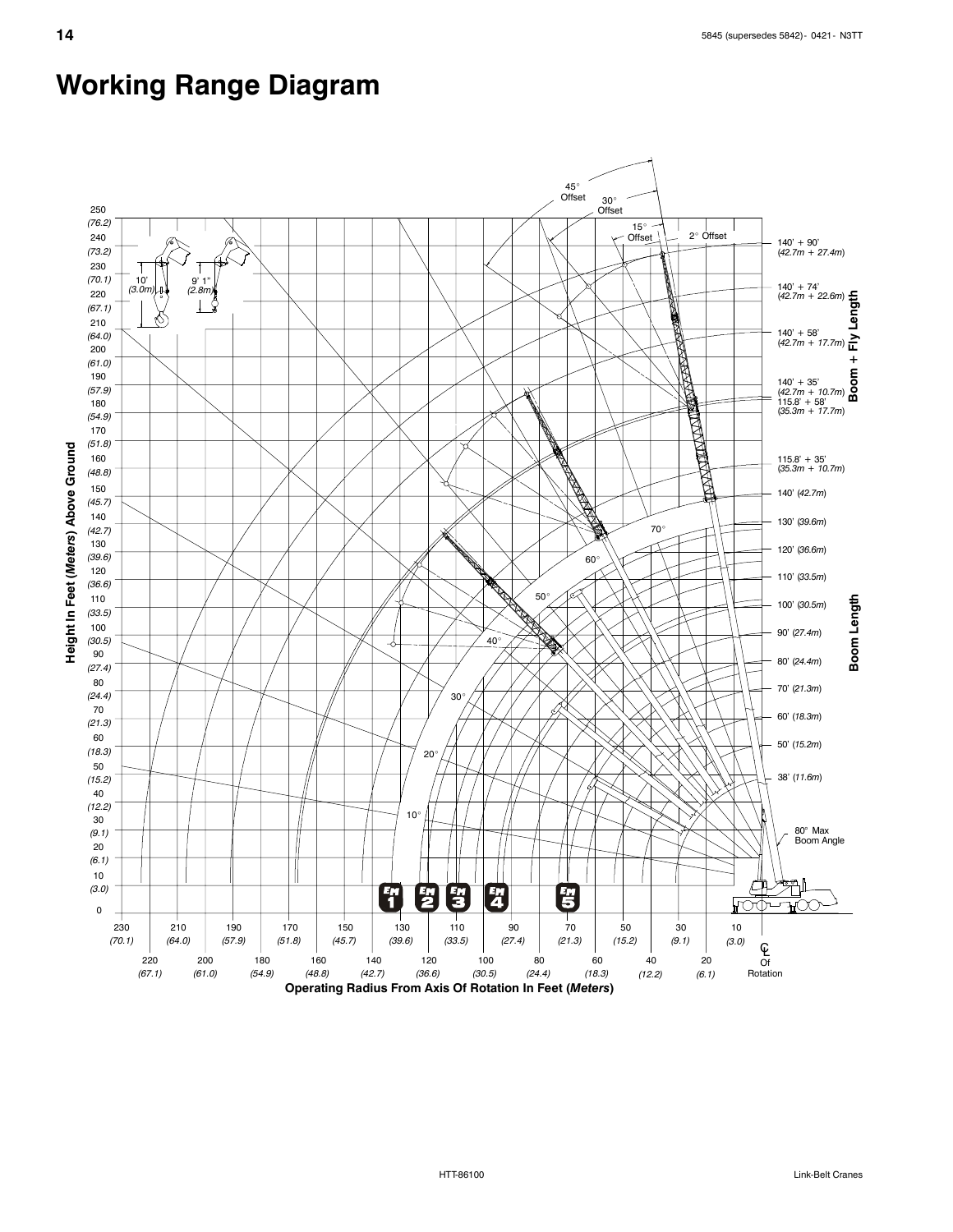# **Boom Extend Modes**

| <b>Boom Length</b> |                    |           |                       | <b>Section Length</b> |                 |                                                             |
|--------------------|--------------------|-----------|-----------------------|-----------------------|-----------------|-------------------------------------------------------------|
| ft                 | $\mathbf{m}$       | <b>T4</b> | T <sub>3</sub>        | T <sub>2</sub>        | T1              |                                                             |
| 50                 | 15.2               | 50%       |                       |                       |                 | 38 ft (11.6m)                                               |
| 60                 | 18.3               | 91%       |                       |                       |                 |                                                             |
| 70                 | 21.3               | 100%      | 31%                   |                       |                 | <b>Base</b><br>Extend                                       |
| 80                 | 24.4               | 100%      | 71%                   |                       |                 |                                                             |
| 90                 | 27.4               | 100%      | 100%                  | 11%                   |                 | 140 ft (42.7m)                                              |
| 100                | 30.5               | 100%      | 100%                  | 49%                   |                 |                                                             |
| 110                | 33.5               | 100%      | 100%                  | 88%                   |                 | T <sub>3</sub><br>T4<br>T <sub>2</sub><br>T1<br><b>Base</b> |
| 120                | 36.6               | 100%      | 100%                  | 100%                  | 25%             |                                                             |
| 130                | 39.6               | 100%      | 100%                  | 100%                  | 63%             |                                                             |
| 140                | 42.7               | 100%      | 100%                  | 100%                  | 100%            |                                                             |
| <b>Boom Length</b> |                    |           | <b>Section Length</b> |                       |                 |                                                             |
| ft                 | $\mathbf m$        | Τ4        | T <sub>3</sub>        | T <sub>2</sub>        | $\overline{11}$ |                                                             |
| 50                 | 15.2               | 48%       | 2%                    |                       |                 | 38 ft (11.6m)                                               |
| 60                 | 18.3               | 48%       | 42%                   |                       |                 | <b>Base</b>                                                 |
| 70                 | 21.3               | 48%       | 82%                   |                       |                 | Extend                                                      |
| 80                 | 24.4               | 48%       | 100%                  | 21%                   |                 |                                                             |
| 90                 | 27.4               | 48%       | 100%                  | 60%                   |                 | 127.3 ft (38.8m)                                            |
| 100                | 30.5               | 48%       | 100%                  | 98%                   |                 | T <sub>3</sub><br>T <sub>2</sub><br>T1<br><b>Base</b><br>T4 |
| 110                | 33.5               | 48%       | 100%                  | 100%                  | 35%             |                                                             |
| 120                | 36.6               | 48%       | 100%                  | 100%                  | 73%             |                                                             |
| 127.3              | 38.8               | 48%       | 100%                  | 100%                  | 100%            |                                                             |
| <b>Boom Length</b> |                    |           |                       | <b>Section Length</b> |                 |                                                             |
| ft                 | $\mathbf{m}$       | T4        | T <sub>3</sub>        | T <sub>2</sub>        | T1              | 38 ft (11.6m)                                               |
| 50                 | 15.2               | 0%        | 48%                   |                       |                 |                                                             |
| 60                 | 18.3               | 0%        | 88%                   |                       |                 | <b>Base</b><br>Extend                                       |
| 70                 | 21.3               | 0%        | 100%                  | 27%                   |                 |                                                             |
| 80                 | 24.4               | 0%        | 100%                  | 65%                   |                 | 115.8 ft (35.3m)                                            |
| 90                 | 27.4               | 0%        | 100%                  | 100%                  | 4%              | T <sub>3</sub><br>T <sub>2</sub><br>T1<br><b>Base</b>       |
| 100                | 30.5               | 0%        | 100%                  | 100%                  | 41%             |                                                             |
| 115.8              | 35.3               | 0%        | 100%                  | 100%                  | 100%            |                                                             |
|                    | <b>Boom Length</b> |           |                       | <b>Section Length</b> |                 | 38 ft (11.6m)                                               |
| ft                 | $\mathbf{m}$       | <b>T4</b> | T <sub>3</sub>        | T <sub>2</sub>        | <b>T1</b>       |                                                             |
| 50                 | 15.2               | 48%       | 2%                    |                       |                 | Extend<br><b>Base</b>                                       |
| 60                 | 18.3               | 48%       | 42%                   |                       |                 |                                                             |
| 70                 | 21.3               | 48%       | 51%                   | 30%                   |                 | 102 ft (31.1m)                                              |
| 80                 | 24.4               | 48%       | 51%                   | 50%                   | 18%             | T <sub>2</sub><br>T <sub>3</sub><br>T1<br><b>Base</b>       |
| 90                 | 27.4               | 48%       | 51%                   | 50%                   | 55%             | T4 <sub>1</sub>                                             |
| 102                | 31.1               | 48%       | 51%                   | 50%                   | 100%            |                                                             |
|                    | <b>Boom Length</b> |           |                       | <b>Section Length</b> |                 | 38 ft (11.6m)                                               |
| ft                 | $\mathbf{m}$       | <b>T4</b> | T <sub>3</sub>        | T <sub>2</sub>        | <b>T1</b>       | Extend<br><b>Base</b>                                       |
| 50.7               | 15.5               | 0%        | 51%                   |                       |                 | 76.5 ft (23.3m)                                             |
| 63.7               | 19.4               | 0%        | 51%                   | 50%                   |                 | T3 <sub>I</sub><br><b>Base</b><br>T2<br>T1                  |
| 76.5               | 23.3               | $0\%$     | 51%                   | 50%                   | 48%             |                                                             |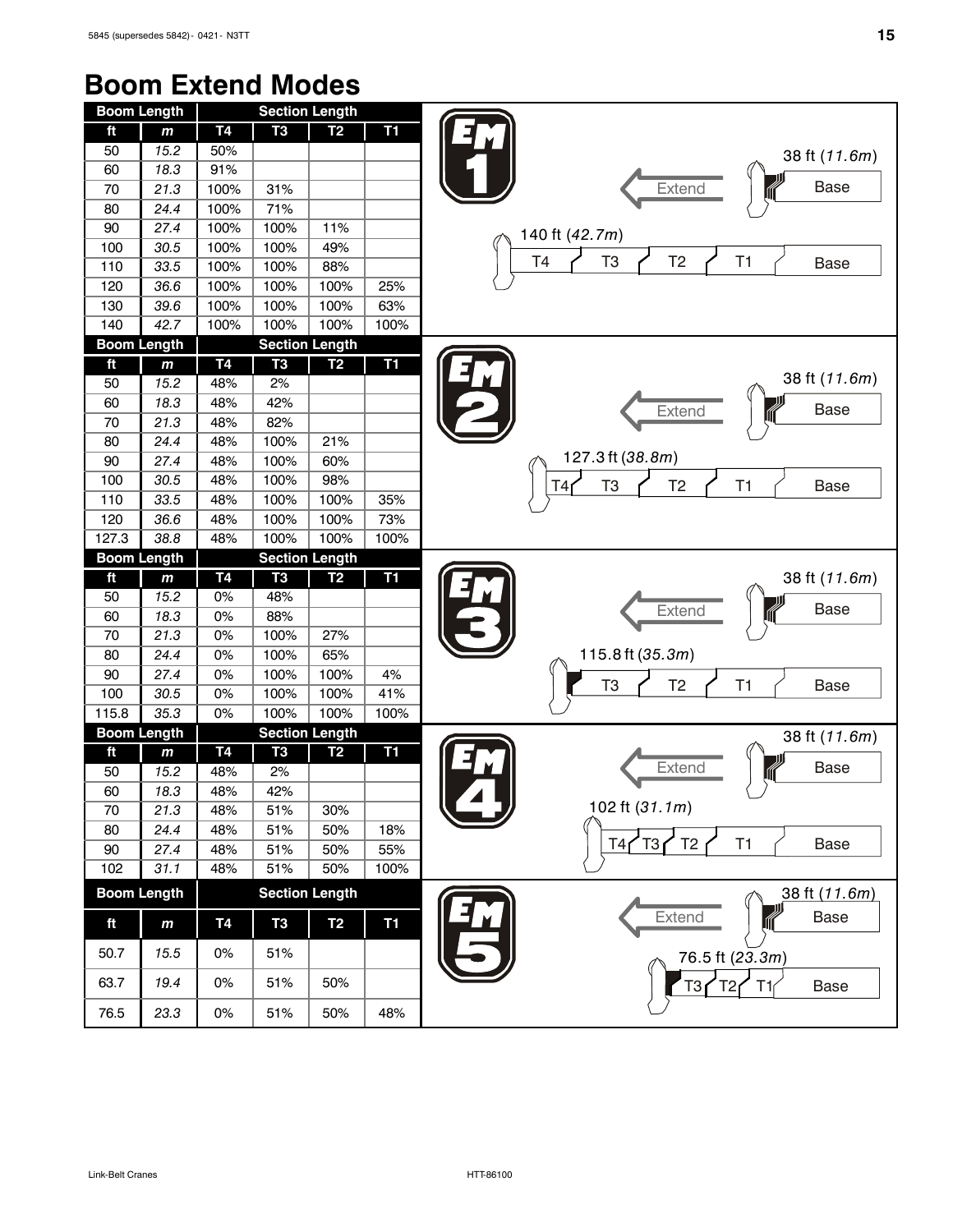# **Main Boom Lift Capacity Charts - Imperial B30.5 - Standard**

| 8,500 lb Counterweight - Fully Extended Outriggers - 360° Rotation<br>(All Capacities Are Listed In Pounds) |          |                                            |         |        |          |                  |        |        |        |        |        |                   |
|-------------------------------------------------------------------------------------------------------------|----------|--------------------------------------------|---------|--------|----------|------------------|--------|--------|--------|--------|--------|-------------------|
| Radius                                                                                                      |          |                                            |         |        |          | Boom Length (ft) |        |        |        |        |        | Radius            |
| (f <sup>t</sup> )                                                                                           | 38       | 50                                         | 60      | 70     | 76.5/80  | 90               | 100    | 110    | 120    | 130    | 140    | (f <sup>t</sup> ) |
| 9                                                                                                           | 164,400* |                                            |         |        |          |                  |        |        |        |        |        | 9                 |
| 10                                                                                                          | 154,600* | 152,100*                                   | 117,900 | 89,700 |          |                  |        |        |        |        |        | 10                |
| 12                                                                                                          | 129.300* | 131,300*                                   | 108,800 | 85,000 | 85,100** |                  |        |        |        |        |        | 12                |
| 15                                                                                                          | 102,500  | 104,600                                    | 104,900 | 78,800 | 78,400** | 57,700           |        |        |        |        |        | 15                |
| 20                                                                                                          | 74,700   | 77,000                                     | 77,400  | 70,300 | 76,500** | 56,200           | 49,100 | 42,500 |        |        |        | 20                |
| 25                                                                                                          | 54,700   | 57,900                                     | 59,400  | 60,100 | 59,700   | 55,300           | 45,800 | 42,500 | 33,700 | 29,700 |        | 25                |
| 30                                                                                                          | 39,600   | 43,300                                     | 44,400  | 44,600 | 44,300   | 43,800           | 43,200 | 38,300 | 31,200 | 29,400 | 24,400 | 30                |
| 35                                                                                                          |          | 33,100                                     | 34,100  | 34,900 | 34,100   | 35,000           | 33,500 | 34,500 | 30,900 | 29,100 | 24,100 | 35                |
| 40                                                                                                          |          | 26,100                                     | 27,200  | 27,900 | 28,100   | 28,000           | 28,000 | 27,500 | 28,100 | 26,900 | 24,000 | 40                |
| 45                                                                                                          |          |                                            | 22,800  | 23,500 | 23,900   | 23,300           | 24,000 | 23,800 | 23,500 | 23,100 | 22,700 | 45                |
| 50                                                                                                          |          |                                            | 18,900  | 19,600 | 20,000   | 20,200           | 20,100 | 19.900 | 19,600 | 19,100 | 18,800 | 50                |
| 55                                                                                                          |          |                                            |         | 16,500 | 16,900   | 17,100           | 16,900 | 16,800 | 16,400 | 16,000 | 15,700 | 55                |
| 60                                                                                                          |          |                                            |         | 14,000 | 14,400   | 14,600           | 14,500 | 14,300 | 14,000 | 13,600 | 13,200 | 60                |
| 65                                                                                                          |          |                                            |         |        | 12,500   | 12,700           | 12,500 | 12,400 | 12,100 | 11,700 | 11,400 | 65                |
| 70                                                                                                          |          |                                            |         |        | 10,800   | 11,000           | 10,900 | 10,800 | 10,400 | 10,100 | 9,700  | 70                |
| 75                                                                                                          |          |                                            |         |        |          | 9,600            | 9,500  | 9,400  | 9,100  | 8,700  | 8,400  | 75                |
| 80                                                                                                          |          |                                            |         |        |          | 8,400            | 8,300  | 8,200  | 7,900  | 7,500  | 7,200  | 80                |
| 85                                                                                                          |          |                                            |         |        |          |                  | 7,300  | 7,200  | 6,800  | 6,500  | 6,200  | 85                |
| 90                                                                                                          |          |                                            |         |        |          |                  | 6,300  | 6,300  | 6,000  | 5,600  | 5,300  | 90                |
| 95                                                                                                          |          |                                            |         |        |          |                  |        | 5,500  | 5,200  | 4,800  | 4,500  | 95                |
| 100                                                                                                         |          |                                            |         |        |          |                  |        | 4,800  | 4,500  | 4,100  | 3,800  | 100               |
| 105                                                                                                         |          |                                            |         |        |          |                  |        |        | 3,900  | 3,500  | 3,200  | 105               |
| 110                                                                                                         |          |                                            |         |        |          |                  |        |        | 3,300  | 3.000  | 2,700  | 110               |
| 115                                                                                                         |          |                                            |         |        |          |                  |        |        |        | 2,500  | 2,200  | 115               |
| 120                                                                                                         |          |                                            |         |        |          |                  |        |        |        | 2,000  | 1,700  | 120               |
| 125                                                                                                         |          |                                            |         |        |          |                  |        |        |        |        | 1,300  | 125               |
| 130                                                                                                         |          |                                            |         |        |          |                  |        |        |        |        | 900    | 130               |
| ** 76.5 EM5 mode                                                                                            |          | * Special Conditions Or Wire Rope Required |         |        |          |                  |        |        |        |        |        |                   |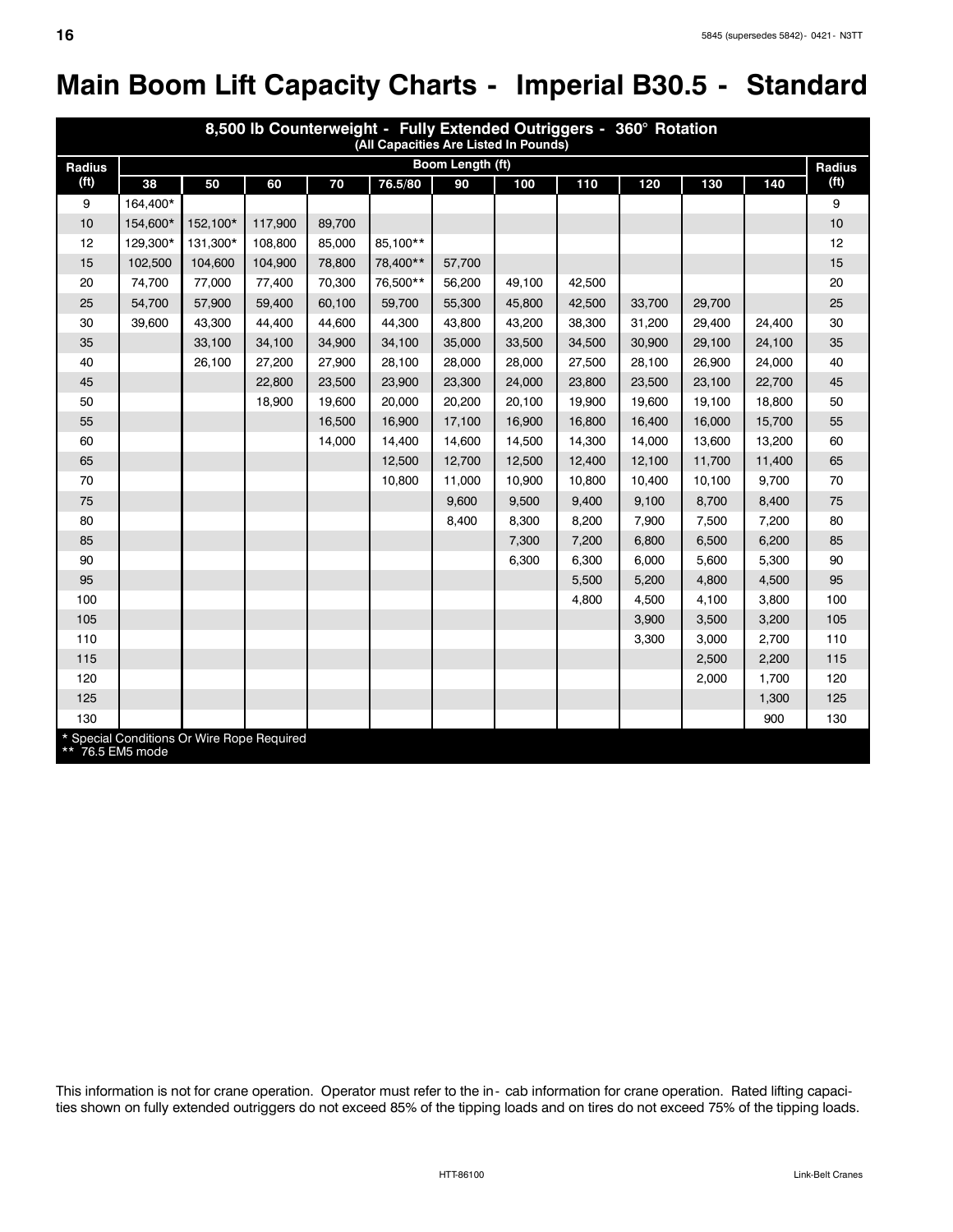| 8,500 lb Counterweight - On Tires - Stationary - Boom Centered Over Rear<br>(All Capacities Are Listed In Pounds) |                  |        |        |        |        |        |       |                   |  |  |  |
|-------------------------------------------------------------------------------------------------------------------|------------------|--------|--------|--------|--------|--------|-------|-------------------|--|--|--|
| <b>Radius</b>                                                                                                     | Boom Length (ft) |        |        |        |        |        |       |                   |  |  |  |
| (f <sup>t</sup> )                                                                                                 | 38               | 50     | 60     | 70     | 80     | 90     | 100   | (f <sup>t</sup> ) |  |  |  |
| 10                                                                                                                | 24,300           |        |        |        |        |        |       | 10                |  |  |  |
| 12                                                                                                                | 21,700           | 23,100 |        |        |        |        |       | 12                |  |  |  |
| 15                                                                                                                | 18,400           | 19,900 | 20,700 |        |        |        |       | 15                |  |  |  |
| 20                                                                                                                | 14,000           | 15,700 | 16,600 | 17,000 |        |        |       | 20                |  |  |  |
| 25                                                                                                                | 10,600           | 12,500 | 13,400 | 13,900 | 13,600 |        |       | 25                |  |  |  |
| 30                                                                                                                | 7,900            | 10,000 | 11,000 | 11,500 | 11,800 | 10,800 | 8,300 | 30                |  |  |  |
| 35                                                                                                                |                  | 7,900  | 9,000  | 9,500  | 9,800  | 10,000 | 8,300 | 35                |  |  |  |
| 40                                                                                                                |                  | 6,200  | 7,300  | 7,900  | 8,200  | 8,400  | 8,300 | 40                |  |  |  |
| 45                                                                                                                |                  |        | 5,800  | 6,400  | 6,700  | 6,900  | 6,900 | 45                |  |  |  |
| 50                                                                                                                |                  |        | 4,400  | 5,000  | 5,400  | 5,600  | 5,500 | 50                |  |  |  |
| 55                                                                                                                |                  |        |        | 3,900  | 4,200  | 4,400  | 4,400 | 55                |  |  |  |
| 60                                                                                                                |                  |        |        | 2,900  | 3,300  | 3,500  | 3,400 | 60                |  |  |  |
| 65                                                                                                                |                  |        |        |        | 2,500  | 2,700  | 2,700 | 65                |  |  |  |
| 70                                                                                                                |                  |        |        |        | 1,900  | 2,100  | 2,000 | 70                |  |  |  |
| 75                                                                                                                |                  |        |        |        |        | 1,500  | 1,400 | 75                |  |  |  |
| 80                                                                                                                |                  |        |        |        |        | 1,000  | 900   | 80                |  |  |  |

|                   | 8,500 lb Counterweight - On Tires - Pick & Carry (1 mph) - Boom Centered Over Rear<br>(All Capacities Are Listed In Pounds) |                  |        |       |       |       |       |                   |  |  |  |  |
|-------------------|-----------------------------------------------------------------------------------------------------------------------------|------------------|--------|-------|-------|-------|-------|-------------------|--|--|--|--|
| Radius            |                                                                                                                             | Boom Length (ft) |        |       |       |       |       |                   |  |  |  |  |
| (f <sup>t</sup> ) | 38                                                                                                                          | 50               | 60     | 70    | 80    | 90    | 100   | (f <sup>t</sup> ) |  |  |  |  |
| 10                | 13,700                                                                                                                      |                  |        |       |       |       |       | 10                |  |  |  |  |
| 12                | 11,700                                                                                                                      | 12,700           |        |       |       |       |       | 12                |  |  |  |  |
| 15                | 9.400                                                                                                                       | 10.900           | 11,600 |       |       |       |       | 15                |  |  |  |  |
| 20                | 6.200                                                                                                                       | 7.900            | 8.800  | 9,200 |       |       |       | 20                |  |  |  |  |
| 25                | 3.800                                                                                                                       | 5.700            | 6.600  | 7,100 | 7,400 |       |       | 25                |  |  |  |  |
| 30                | 1.800                                                                                                                       | 3.900            | 4.900  | 5.400 | 5.700 | 5,800 | 5,800 | 30                |  |  |  |  |
| 35                |                                                                                                                             | 2.400            | 3.400  | 4.000 | 4.300 | 4.500 | 4.400 | 35                |  |  |  |  |
| 40                |                                                                                                                             | 1.200            | 2.300  | 2.800 | 3,200 | 3.300 | 3.300 | 40                |  |  |  |  |
| 45                |                                                                                                                             |                  | 1.300  | 1.900 | 2,200 | 2.400 | 2.300 | 45                |  |  |  |  |
| 50                |                                                                                                                             |                  |        | 1.000 | 1.400 | 1.600 | 1.500 | 50                |  |  |  |  |
| 55                |                                                                                                                             |                  |        |       | 700   | 900   | 800   | 55                |  |  |  |  |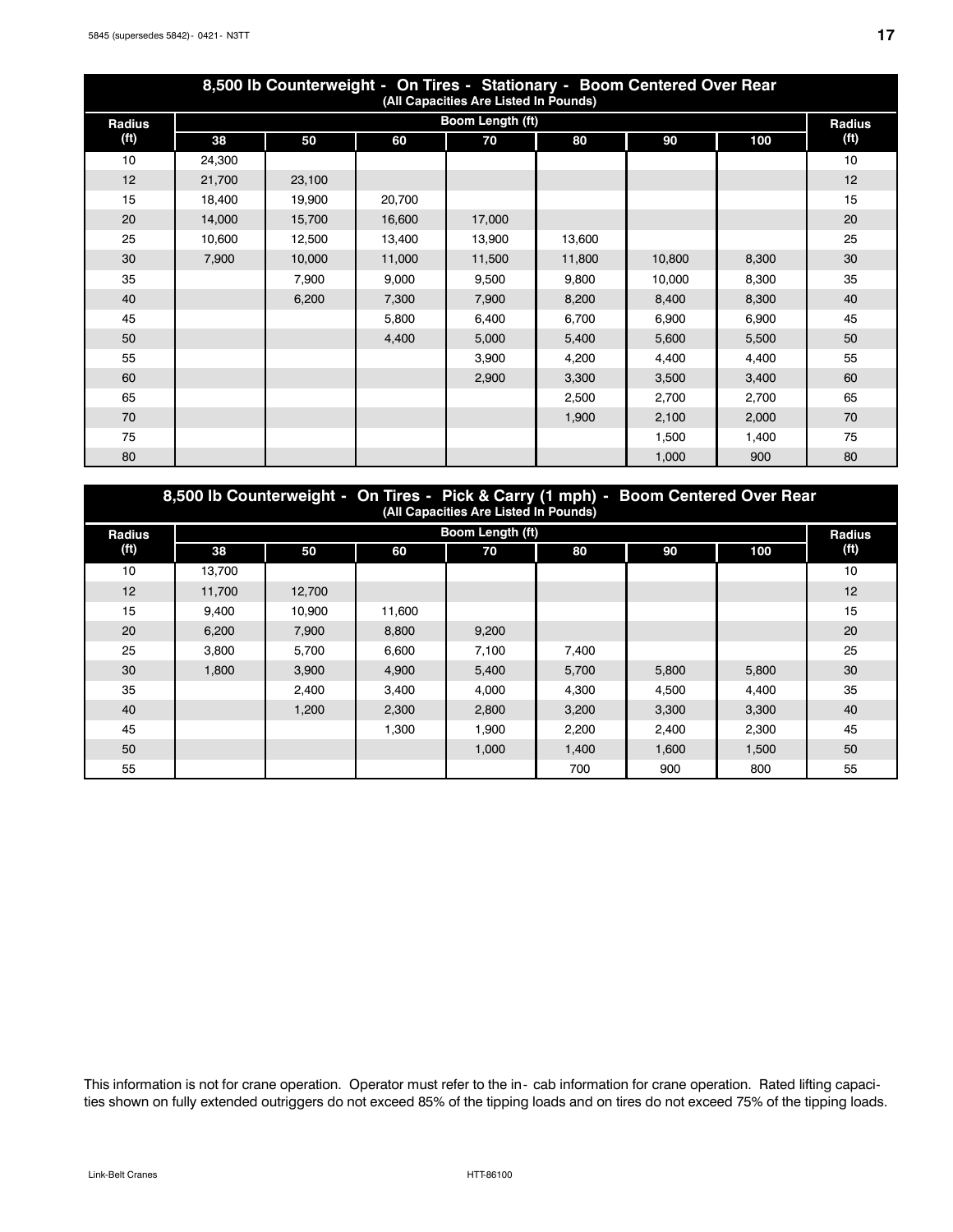| 11,500 lb Counterweight - Fully Extended Outriggers - 360° Rotation<br>(All Capacities Are Listed In Pounds) |                                            |          |         |        |          |                  |        |        |        |        |        |                   |
|--------------------------------------------------------------------------------------------------------------|--------------------------------------------|----------|---------|--------|----------|------------------|--------|--------|--------|--------|--------|-------------------|
| <b>Radius</b>                                                                                                |                                            |          |         |        |          | Boom Length (ft) |        |        |        |        |        | Radius            |
| (f <sup>t</sup> )                                                                                            | 38                                         | 50       | 60      | 70     | 76.5/80  | 90               | 100    | 110    | 120    | 130    | 140    | (f <sup>t</sup> ) |
| 9                                                                                                            | 165.000*                                   |          |         |        |          |                  |        |        |        |        |        | 9                 |
| 10                                                                                                           | 155,400*                                   | 152,100* | 117,900 | 89,700 |          |                  |        |        |        |        |        | 10                |
| 12                                                                                                           | 131,900*                                   | 133,900* | 108,800 | 85,000 | 85.100** |                  |        |        |        |        |        | 12                |
| 15                                                                                                           | 104,600                                    | 106,700  | 106,500 | 78,800 | 78,400** | 57,700           |        |        |        |        |        | 15                |
| 20                                                                                                           | 76,400                                     | 78,600   | 79,000  | 70,300 | 76.500** | 56,200           | 49,100 | 42,500 |        |        |        | 20                |
| 25                                                                                                           | 57,800                                     | 61,000   | 61,500  | 63,000 | 62,700   | 55,300           | 45,800 | 42,500 | 33,700 | 29,700 |        | 25                |
| 30                                                                                                           | 42,300                                     | 46,000   | 47,100  | 47,300 | 47,000   | 46,500           | 45,200 | 38,300 | 31,200 | 29,400 | 24,400 | 30                |
| 35                                                                                                           |                                            | 35,300   | 36,300  | 36,500 | 36,300   | 36,200           | 35,700 | 35,100 | 30,900 | 29,100 | 24,100 | 35                |
| 40                                                                                                           |                                            | 27,900   | 29,000  | 29,700 | 29,900   | 29,900           | 29,800 | 29,300 | 28,800 | 28,700 | 24,000 | 40                |
| 45                                                                                                           |                                            |          | 23,900  | 24,500 | 25,100   | 24,700           | 24,900 | 25,400 | 25,000 | 24,600 | 23,800 | 45                |
| 50                                                                                                           |                                            |          | 20,300  | 21,100 | 21,500   | 21,400           | 21,500 | 21,400 | 21,000 | 20,600 | 20,300 | 50                |
| 55                                                                                                           |                                            |          |         | 17,900 | 18,300   | 18,500           | 18,400 | 18,200 | 17,900 | 17,500 | 17,100 | 55                |
| 60                                                                                                           |                                            |          |         | 15,300 | 15,700   | 15,900           | 15,700 | 15,600 | 15,300 | 14,900 | 14,500 | 60                |
| 65                                                                                                           |                                            |          |         |        | 13,600   | 13,700           | 13,600 | 13,500 | 13,100 | 12,700 | 12,500 | 65                |
| 70                                                                                                           |                                            |          |         |        | 11,800   | 12,100           | 11,900 | 11,800 | 11,500 | 11,100 | 10,800 | 70                |
| 75                                                                                                           |                                            |          |         |        |          | 10,600           | 10,500 | 10,400 | 10,000 | 9,700  | 9,300  | 75                |
| 80                                                                                                           |                                            |          |         |        |          | 9,300            | 9,200  | 9,100  | 8,800  | 8,400  | 8,100  | 80                |
| 85                                                                                                           |                                            |          |         |        |          |                  | 8,100  | 8,000  | 7,700  | 7,300  | 7,000  | 85                |
| 90                                                                                                           |                                            |          |         |        |          |                  | 7,100  | 7,100  | 6,700  | 6,400  | 6,100  | 90                |
| 95                                                                                                           |                                            |          |         |        |          |                  |        | 6,200  | 5,900  | 5,600  | 5,200  | 95                |
| 100                                                                                                          |                                            |          |         |        |          |                  |        | 5,500  | 5,200  | 4,800  | 4,500  | 100               |
| 105                                                                                                          |                                            |          |         |        |          |                  |        |        | 4,500  | 4,200  | 3,900  | 105               |
| 110                                                                                                          |                                            |          |         |        |          |                  |        |        | 3,900  | 3,600  | 3,300  | 110               |
| 115                                                                                                          |                                            |          |         |        |          |                  |        |        |        | 3,100  | 2,800  | 115               |
| 120                                                                                                          |                                            |          |         |        |          |                  |        |        |        | 2,600  | 2.300  | 120               |
| 125                                                                                                          |                                            |          |         |        |          |                  |        |        |        |        | 1,800  | 125               |
| 130                                                                                                          |                                            |          |         |        |          |                  |        |        |        |        | 1,400  | 130               |
| ** 76.5 EM5 mode                                                                                             | * Special Conditions Or Wire Rope Required |          |         |        |          |                  |        |        |        |        |        |                   |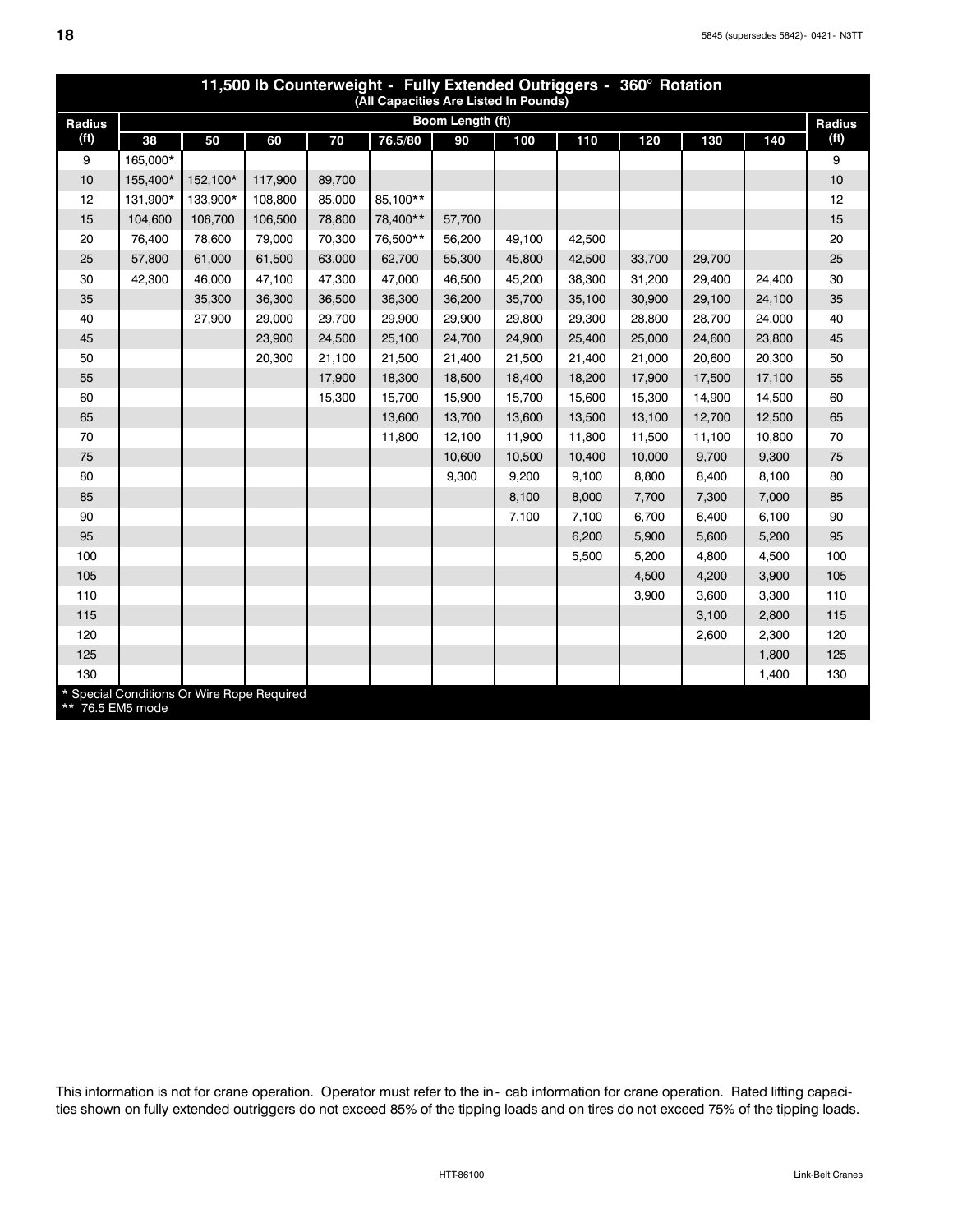| 11,500 lb Counterweight - On Tires - Stationary - Boom Centered Over Rear<br>(All Capacities Are Listed In Pounds) |        |        |        |                  |        |        |       |                   |  |  |  |
|--------------------------------------------------------------------------------------------------------------------|--------|--------|--------|------------------|--------|--------|-------|-------------------|--|--|--|
| <b>Radius</b>                                                                                                      |        |        |        | Boom Length (ft) |        |        |       | <b>Radius</b>     |  |  |  |
| (f <sup>t</sup> )                                                                                                  | 38     | 50     | 60     | 70               | 80     | 90     | 100   | (f <sup>t</sup> ) |  |  |  |
| 10                                                                                                                 | 23,700 |        |        |                  |        |        |       | 10                |  |  |  |
| 12                                                                                                                 | 21,200 | 22,500 |        |                  |        |        |       | 12                |  |  |  |
| 15                                                                                                                 | 17,900 | 19,400 | 20,200 |                  |        |        |       | 15                |  |  |  |
| 20                                                                                                                 | 13,600 | 15,300 | 16,200 | 16,600           |        |        |       | 20                |  |  |  |
| 25                                                                                                                 | 10,300 | 12,200 | 13,100 | 13,500           | 13,800 |        |       | 25                |  |  |  |
| 30                                                                                                                 | 7,600  | 9,700  | 10,700 | 11,200           | 11,500 | 11,700 | 9,400 | 30                |  |  |  |
| 35                                                                                                                 |        | 7,700  | 8,700  | 9,200            | 9,600  | 9,700  | 9,400 | 35                |  |  |  |
| 40                                                                                                                 |        | 6,000  | 7,100  | 7,600            | 8,000  | 8,100  | 8,100 | 40                |  |  |  |
| 45                                                                                                                 |        |        | 5,700  | 6,300            | 6,600  | 6,800  | 6,800 | 45                |  |  |  |
| 50                                                                                                                 |        |        | 4,600  | 5,100            | 5,500  | 5,700  | 5,600 | 50                |  |  |  |
| 55                                                                                                                 |        |        |        | 4,100            | 4,500  | 4,700  | 4,600 | 55                |  |  |  |
| 60                                                                                                                 |        |        |        | 3,300            | 3,700  | 3,800  | 3,800 | 60                |  |  |  |
| 65                                                                                                                 |        |        |        |                  | 2,900  | 3,100  | 3,100 | 65                |  |  |  |
| 70                                                                                                                 |        |        |        |                  | 2,300  | 2,400  | 2,400 | 70                |  |  |  |
| 75                                                                                                                 |        |        |        |                  |        | 1,900  | 1,800 | 75                |  |  |  |
| 80                                                                                                                 |        |        |        |                  |        | 1,300  | 1,300 | 80                |  |  |  |

|               | 11,500 lb Counterweight - On Tires - Pick & Carry (1 mph) - Boom Centered Over Rear<br>(All Capacities Are Listed In Pounds) |        |        |                  |       |       |       |                   |  |  |  |
|---------------|------------------------------------------------------------------------------------------------------------------------------|--------|--------|------------------|-------|-------|-------|-------------------|--|--|--|
| <b>Radius</b> |                                                                                                                              |        |        | Boom Length (ft) |       |       |       | <b>Radius</b>     |  |  |  |
| (ft)          | 38                                                                                                                           | 50     | 60     | 70               | 80    | 90    | 100   | (f <sup>t</sup> ) |  |  |  |
| 10            | 13.200                                                                                                                       |        |        |                  |       |       |       | 10                |  |  |  |
| 12            | 11.500                                                                                                                       | 12.900 |        |                  |       |       |       | 12                |  |  |  |
| 15            | 8.900                                                                                                                        | 10.400 | 11.900 |                  |       |       |       | 15                |  |  |  |
| 20            | 5.800                                                                                                                        | 7.600  | 8.400  | 8.800            |       |       |       | 20                |  |  |  |
| 25            | 3.400                                                                                                                        | 5.300  | 6.300  | 6.700            | 7.000 |       |       | 25                |  |  |  |
| 30            | 1,500                                                                                                                        | 3.600  | 4.600  | 5,100            | 5,400 | 5.500 | 5,500 | 30                |  |  |  |
| 35            |                                                                                                                              | 2.100  | 3.200  | 3.700            | 4.000 | 4.200 | 4,100 | 35                |  |  |  |
| 40            |                                                                                                                              | 900    | 2.000  | 2.600            | 2.900 | 3.100 | 3.000 | 40                |  |  |  |
| 45            |                                                                                                                              |        | 1.100  | 1.600            | 2.000 | 2.200 | 2.100 | 45                |  |  |  |
| 50            |                                                                                                                              |        |        | 800              | 1.200 | 1.400 | 1.300 | 50                |  |  |  |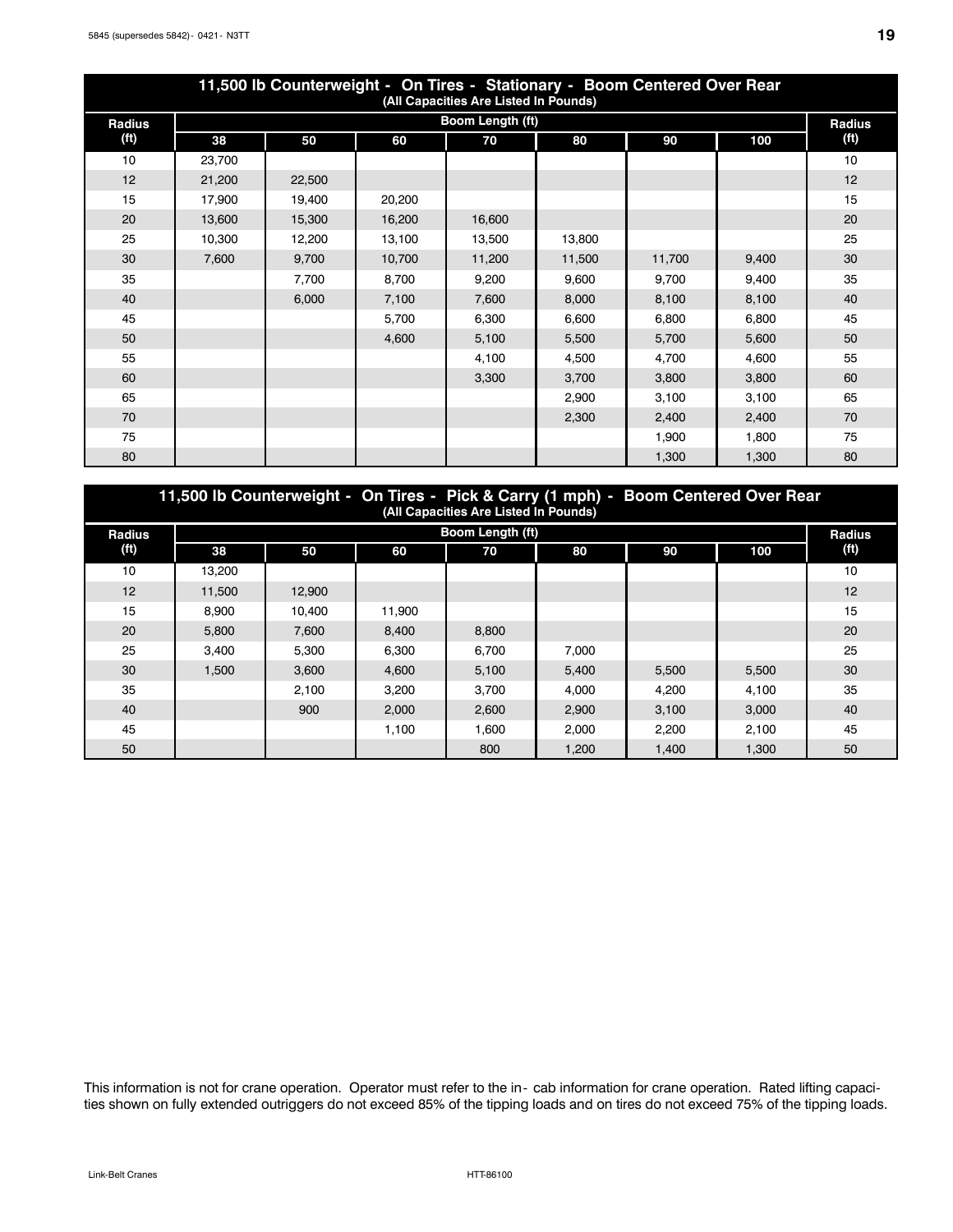# **Main Boom Lift Capacity Charts - Imperial B30.5 - Optional**

|                   | 14,500 lb Counterweight - On Tires - Stationary - Boom Centered Over Rear<br>(All Capacities Are Listed In Pounds) |        |        |                  |        |        |       |                   |  |  |  |  |
|-------------------|--------------------------------------------------------------------------------------------------------------------|--------|--------|------------------|--------|--------|-------|-------------------|--|--|--|--|
| Radius            |                                                                                                                    |        |        | Boom Length (ft) |        |        |       | <b>Radius</b>     |  |  |  |  |
| (f <sup>t</sup> ) | 38                                                                                                                 | 50     | 60     | 70               | 80     | 90     | 100   | (f <sup>t</sup> ) |  |  |  |  |
| 10                | 23,000                                                                                                             |        |        |                  |        |        |       | 10                |  |  |  |  |
| 12                | 20,700                                                                                                             | 21,900 |        |                  |        |        |       | 12                |  |  |  |  |
| 15                | 17,500                                                                                                             | 19,000 | 19,700 |                  |        |        |       | 15                |  |  |  |  |
| 20                | 13,200                                                                                                             | 14,900 | 15,800 | 16,200           |        |        |       | 20                |  |  |  |  |
| 25                | 10,000                                                                                                             | 11,900 | 12,800 | 13,200           | 13,500 |        |       | 25                |  |  |  |  |
| 30                | 7,300                                                                                                              | 9,400  | 10,400 | 10,900           | 11,200 | 11,400 | 9,400 | 30                |  |  |  |  |
| 35                |                                                                                                                    | 7,400  | 8,500  | 9,000            | 9,300  | 9,500  | 9,400 | 35                |  |  |  |  |
| 40                |                                                                                                                    | 5,800  | 6,900  | 7,400            | 7,700  | 7,900  | 7,900 | 40                |  |  |  |  |
| 45                |                                                                                                                    |        | 5,500  | 6,100            | 6,400  | 6,600  | 6,500 | 45                |  |  |  |  |
| 50                |                                                                                                                    |        | 4,400  | 4,900            | 5,300  | 5,500  | 5,400 | 50                |  |  |  |  |
| 55                |                                                                                                                    |        |        | 4,000            | 4,300  | 4,500  | 4,500 | 55                |  |  |  |  |
| 60                |                                                                                                                    |        |        | 3,100            | 3,500  | 3,700  | 3,600 | 60                |  |  |  |  |
| 65                |                                                                                                                    |        |        |                  | 2,700  | 2,900  | 2,900 | 65                |  |  |  |  |
| 70                |                                                                                                                    |        |        |                  | 2,100  | 2,300  | 2,200 | 70                |  |  |  |  |
| 75                |                                                                                                                    |        |        |                  |        | 1,700  | 1,700 | 75                |  |  |  |  |
| 80                |                                                                                                                    |        |        |                  |        | 1,200  | 1,100 | 80                |  |  |  |  |

| 14,500 lb Counterweight - On Tires - Pick & Carry (1 mph) - Boom Centered Over Rear<br>(All Capacities Are Listed In Pounds) |        |        |        |                         |       |       |       |        |  |  |  |
|------------------------------------------------------------------------------------------------------------------------------|--------|--------|--------|-------------------------|-------|-------|-------|--------|--|--|--|
| <b>Radius</b>                                                                                                                |        |        |        | <b>Boom Length (ft)</b> |       |       |       | Radius |  |  |  |
| (ft)                                                                                                                         | 38     | 50     | 60     | 70                      | 80    | 90    | 100   | (ft)   |  |  |  |
| 10                                                                                                                           | 12.700 |        |        |                         |       |       |       | 10     |  |  |  |
| 12                                                                                                                           | 10.900 | 12.400 |        |                         |       |       |       | 12     |  |  |  |
| 15                                                                                                                           | 8.600  | 10,200 | 11,000 |                         |       |       |       | 15     |  |  |  |
| 20                                                                                                                           | 5,400  | 7,100  | 8,500  | 8,800                   |       |       |       | 20     |  |  |  |
| 25                                                                                                                           | 3.100  | 5.000  | 5.900  | 6.300                   | 6.600 |       |       | 25     |  |  |  |
| 30                                                                                                                           | 1.200  | 3.300  | 4.300  | 4.800                   | 5.100 | 5.200 | 5,200 | 30     |  |  |  |
| 35                                                                                                                           |        | 1.900  | 2.900  | 3.400                   | 3.800 | 3.900 | 3.900 | 35     |  |  |  |
| 40                                                                                                                           |        |        | 1.800  | 2,300                   | 2,700 | 2,800 | 2,800 | 40     |  |  |  |
| 45                                                                                                                           |        |        | 900    | 1.400                   | 1.800 | 1.900 | 1.900 | 45     |  |  |  |
| 50                                                                                                                           |        |        |        |                         | 1.000 | 1,200 | 1.100 | 50     |  |  |  |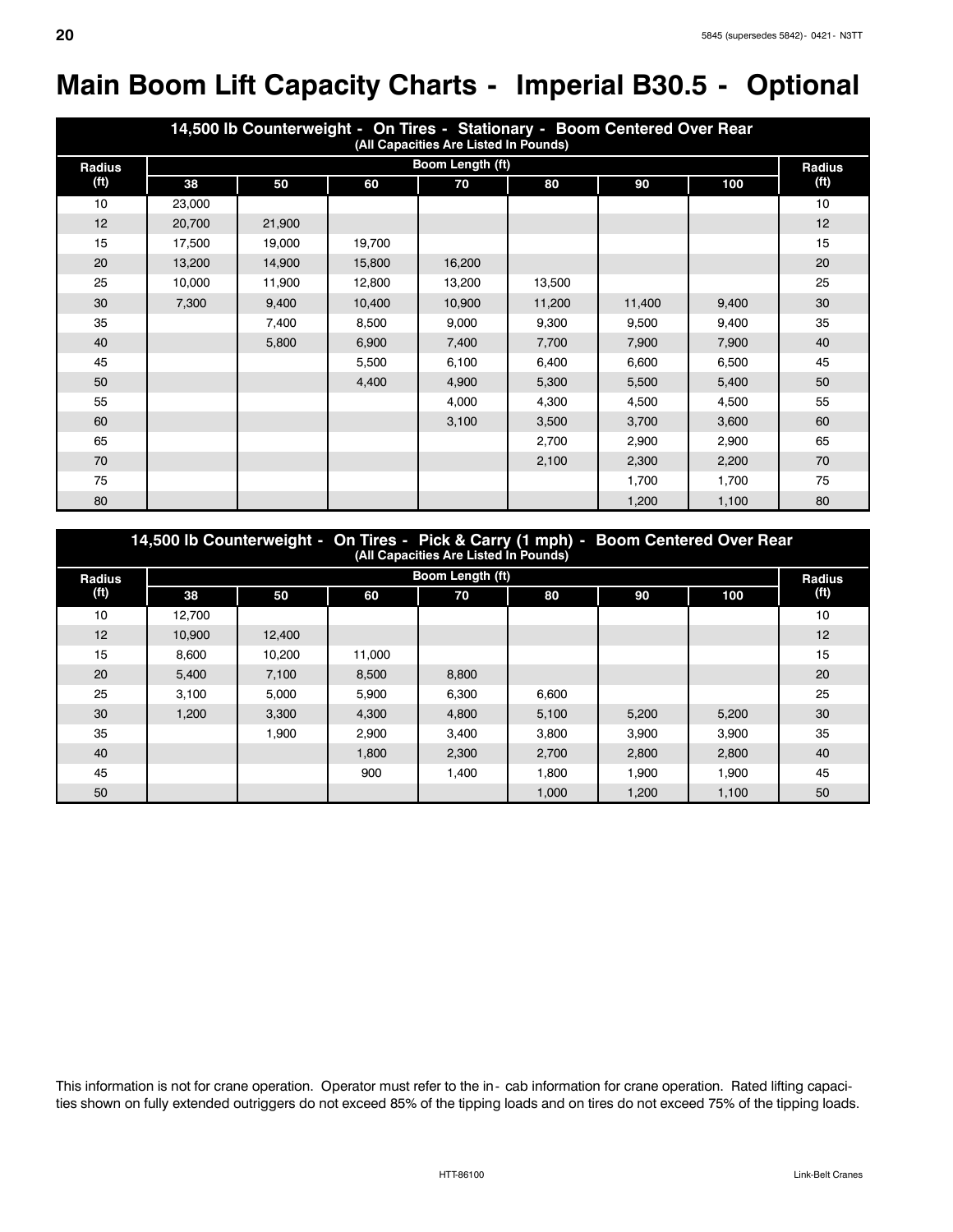|                   | 32,500 lb Counterweight - Fully Extended Outriggers - 360° Rotation<br>(All Capacities Are Listed In Pounds) |          |         |        |          |                  |        |        |        |        |        |                   |
|-------------------|--------------------------------------------------------------------------------------------------------------|----------|---------|--------|----------|------------------|--------|--------|--------|--------|--------|-------------------|
| Radius            |                                                                                                              |          |         |        |          | Boom Length (ft) |        |        |        |        |        | Radius            |
| (f <sup>t</sup> ) | 38                                                                                                           | 50       | 60      | 70     | 76.5/80  | 90               | 100    | 110    | 120    | 130    | 140    | (f <sup>t</sup> ) |
| $\overline{7}$    | 200,000***                                                                                                   |          |         |        |          |                  |        |        |        |        |        | $\overline{7}$    |
| 8                 | 180,000*                                                                                                     |          |         |        |          |                  |        |        |        |        |        | 8                 |
| 9                 | 167,100*                                                                                                     |          |         |        |          |                  |        |        |        |        |        | 9                 |
| 10                | 158,300*                                                                                                     | 152,100* | 117,900 | 89,700 |          |                  |        |        |        |        |        | 10                |
| 12                | 142.700*                                                                                                     | 138.700* | 108,800 | 85,000 | 85.100** |                  |        |        |        |        |        | 12                |
| 15                | 119,300                                                                                                      | 121,400  | 106,500 | 78,800 | 78,400** | 57,700           |        |        |        |        |        | 15                |
| 20                | 87,600                                                                                                       | 89,800   | 90,200  | 70,300 | 76,500** | 56,200           | 49,100 | 42,500 |        |        |        | 20                |
| 25                | 68,000                                                                                                       | 70,300   | 70,800  | 63,600 | 70,300** | 55,300           | 45,800 | 42,500 | 33,700 | 29,700 |        | 25                |
| 30                | 54,700                                                                                                       | 57,100   | 57,600  | 58.100 | 58,700   | 54,500           | 45,200 | 38,300 | 31,200 | 29,400 | 24,400 | 30                |
| 35                |                                                                                                              | 47,500   | 49,100  | 49,400 | 49,200   | 48,800           | 42,500 | 35,500 | 30,900 | 29,100 | 24,100 | 35                |
| 40                |                                                                                                              | 40,500   | 41,600  | 41,800 | 41,600   | 41,100           | 38,200 | 33,400 | 30,600 | 28,800 | 24,000 | 40                |
| 45                |                                                                                                              |          | 34,600  | 34,900 | 34,600   | 34,200           | 33,700 | 30,300 | 29,900 | 28,600 | 23,800 | 45                |
| 50                |                                                                                                              |          | 29,300  | 29,600 | 29,400   | 28,900           | 28,800 | 27,900 | 27,800 | 26,800 | 23,700 | 50                |
| 55                |                                                                                                              |          |         | 25,500 | 25,300   | 26,000           | 24,800 | 24,700 | 25,300 | 24,800 | 23,600 | 55                |
| 60                |                                                                                                              |          |         | 22,500 | 22,400   | 22,800           | 21,500 | 22,300 | 22,000 | 21,900 | 22,100 | 60                |
| 65                |                                                                                                              |          |         |        | 20,000   | 20,100           | 20,000 | 19,600 | 19,300 | 20,000 | 19,600 | 65                |
| 70                |                                                                                                              |          |         |        | 17,700   | 17,800           | 17,800 | 17,700 | 18,100 | 17,700 | 17,400 | 70                |
| 75                |                                                                                                              |          |         |        |          | 15,800           | 16,500 | 16,500 | 16,200 | 15,800 | 15,500 | 75                |
| 80                |                                                                                                              |          |         |        |          | 14,200           | 14,900 | 14,800 | 14,500 | 14,100 | 13,800 | 80                |
| 85                |                                                                                                              |          |         |        |          |                  | 13,500 | 13,400 | 13,100 | 12,700 | 12,500 | 85                |
| 90                |                                                                                                              |          |         |        |          |                  | 12,200 | 12,200 | 11,900 | 11,600 | 11,300 | 90                |
| 95                |                                                                                                              |          |         |        |          |                  |        | 11,100 | 10,800 | 10,500 | 10,200 | 95                |
| 100               |                                                                                                              |          |         |        |          |                  |        | 10,100 | 9,800  | 9,500  | 9,200  | 100               |
| 105               |                                                                                                              |          |         |        |          |                  |        |        | 8,900  | 8,600  | 8,300  | 105               |
| 110               |                                                                                                              |          |         |        |          |                  |        |        | 8,100  | 7,800  | 7,500  | 110               |
| 115               |                                                                                                              |          |         |        |          |                  |        |        |        | 7,100  | 6,800  | 115               |
| 120               |                                                                                                              |          |         |        |          |                  |        |        |        | 6,400  | 6.100  | 120               |
| 125               |                                                                                                              |          |         |        |          |                  |        |        |        |        | 5,500  | 125               |
| 130               |                                                                                                              |          |         |        |          |                  |        |        |        |        | 5,000  | 130               |
| ** 76.5 EM5 mode  | Special Conditions Or Wire Rope Required                                                                     |          |         |        |          |                  |        |        |        |        |        |                   |

\*\* Over Rear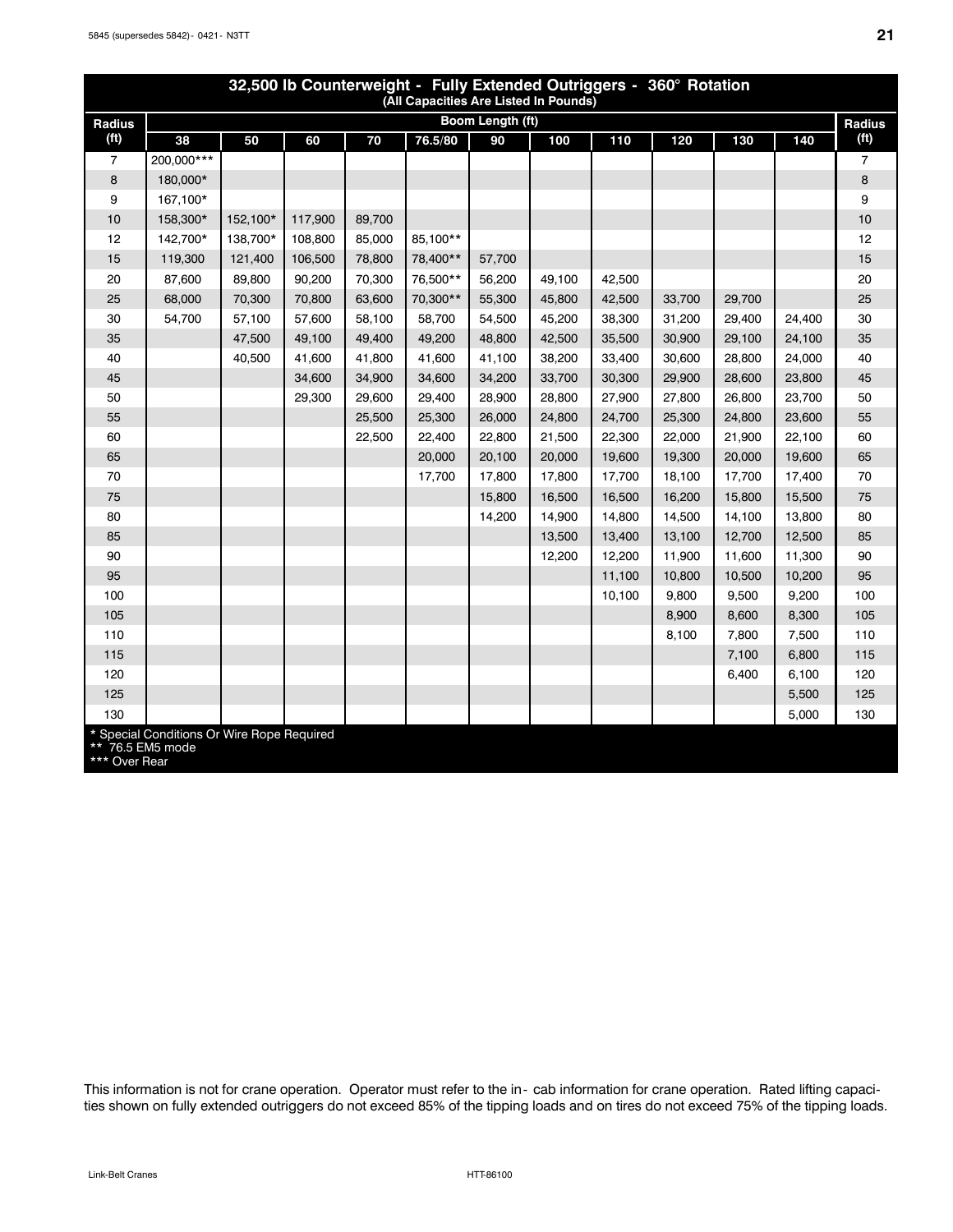| 39,500 lb Counterweight - Fully Extended Outriggers - 360° Rotation<br>(All Capacities Are Listed In Pounds) |                                            |          |         |        |          |                  |        |        |        |        |        |                   |
|--------------------------------------------------------------------------------------------------------------|--------------------------------------------|----------|---------|--------|----------|------------------|--------|--------|--------|--------|--------|-------------------|
| Radius                                                                                                       |                                            |          |         |        |          | Boom Length (ft) |        |        |        |        |        | Radius            |
| (f <sup>t</sup> )                                                                                            | 38                                         | 50       | 60      | 70     | 76.5/80  | 90               | 100    | 110    | 120    | 130    | 140    | (f <sup>t</sup> ) |
| 7                                                                                                            | 200,000***                                 |          |         |        |          |                  |        |        |        |        |        | 7                 |
| 8                                                                                                            | 180,000*                                   |          |         |        |          |                  |        |        |        |        |        | 8                 |
| 9                                                                                                            | 167.600*                                   |          |         |        |          |                  |        |        |        |        |        | 9                 |
| 10                                                                                                           | 158,800*                                   | 152,100* | 117,900 | 89,700 |          |                  |        |        |        |        |        | 10                |
| 12                                                                                                           | 143,600*                                   | 138,700* | 108,800 | 85,000 | 85,100** |                  |        |        |        |        |        | 12                |
| 15                                                                                                           | 123,700                                    | 122,600  | 106,500 | 78,800 | 78,400** | 57,700           |        |        |        |        |        | 15                |
| 20                                                                                                           | 91,300                                     | 93,500   | 93,800  | 70,300 | 76,500** | 56,200           | 49,100 | 42,500 |        |        |        | 20                |
| 25                                                                                                           | 71,000                                     | 73,300   | 73,800  | 63,600 | 73,300** | 55,300           | 45,800 | 42,500 | 33,700 | 29,700 |        | 25                |
| 30                                                                                                           | 57,200                                     | 59,600   | 60,100  | 58,100 | 61,100   | 54,500           | 45,200 | 38,300 | 31,200 | 29,400 | 24,400 | 30                |
| 35                                                                                                           |                                            | 49,700   | 50,300  | 51,400 | 51,200   | 50,900           | 42,500 | 35,500 | 30,900 | 29,100 | 24,100 | 35                |
| 40                                                                                                           |                                            | 42,200   | 43,700  | 44,000 | 43,800   | 43,400           | 38,200 | 33,400 | 30,600 | 28,800 | 24,000 | 40                |
| 45                                                                                                           |                                            |          | 37,900  | 38,200 | 38,100   | 37,700           | 34,600 | 30,300 | 29,900 | 28,600 | 23,800 | 45                |
| 50                                                                                                           |                                            |          | 32,400  | 32,700 | 32,500   | 32,000           | 31,500 | 27,900 | 27,800 | 26,800 | 23,700 | 50                |
| 55                                                                                                           |                                            |          |         | 28,200 | 28,000   | 27,600           | 27,300 | 25,600 | 25,800 | 24,800 | 23,600 | 55                |
| 60                                                                                                           |                                            |          |         | 24,600 | 24,500   | 24,100           | 24,100 | 23,600 | 24,200 | 23,000 | 22,100 | 60                |
| 65                                                                                                           |                                            |          |         |        | 21,500   | 22,300           | 21,100 | 21,400 | 21,600 | 21,300 | 20,600 | 65                |
| 70                                                                                                           |                                            |          |         |        | 19,700   | 19,900           | 18,700 | 19,500 | 19,100 | 19,200 | 19,200 | 70                |
| 75                                                                                                           |                                            |          |         |        |          | 17,700           | 17,500 | 17,400 | 17,000 | 17,700 | 17,400 | 75                |
| 80                                                                                                           |                                            |          |         |        |          | 16,000           | 16,000 | 15,600 | 15,900 | 15,900 | 15,600 | 80                |
| 85                                                                                                           |                                            |          |         |        |          |                  | 14,600 | 14,600 | 14,800 | 14,400 | 14,100 | 85                |
| 90                                                                                                           |                                            |          |         |        |          |                  | 13,800 | 13,700 | 13,400 | 13,000 | 12,700 | 90                |
| 95                                                                                                           |                                            |          |         |        |          |                  |        | 12,500 | 12,300 | 11,900 | 11,600 | 95                |
| 100                                                                                                          |                                            |          |         |        |          |                  |        | 11,500 | 11,200 | 10,900 | 10,600 | 100               |
| 105                                                                                                          |                                            |          |         |        |          |                  |        |        | 10,200 | 9,900  | 9,600  | 105               |
| 110                                                                                                          |                                            |          |         |        |          |                  |        |        | 9,400  | 9,000  | 8,800  | 110               |
| 115                                                                                                          |                                            |          |         |        |          |                  |        |        |        | 8,300  | 8,000  | 115               |
| 120                                                                                                          |                                            |          |         |        |          |                  |        |        |        | 7,500  | 7,300  | 120               |
| 125                                                                                                          |                                            |          |         |        |          |                  |        |        |        |        | 6,600  | 125               |
| 130                                                                                                          |                                            |          |         |        |          |                  |        |        |        |        | 6,000  | 130               |
| ** 76.5 EM5 mode                                                                                             | * Special Conditions Or Wire Rope Required |          |         |        |          |                  |        |        |        |        |        |                   |

\*\*\* Over Rear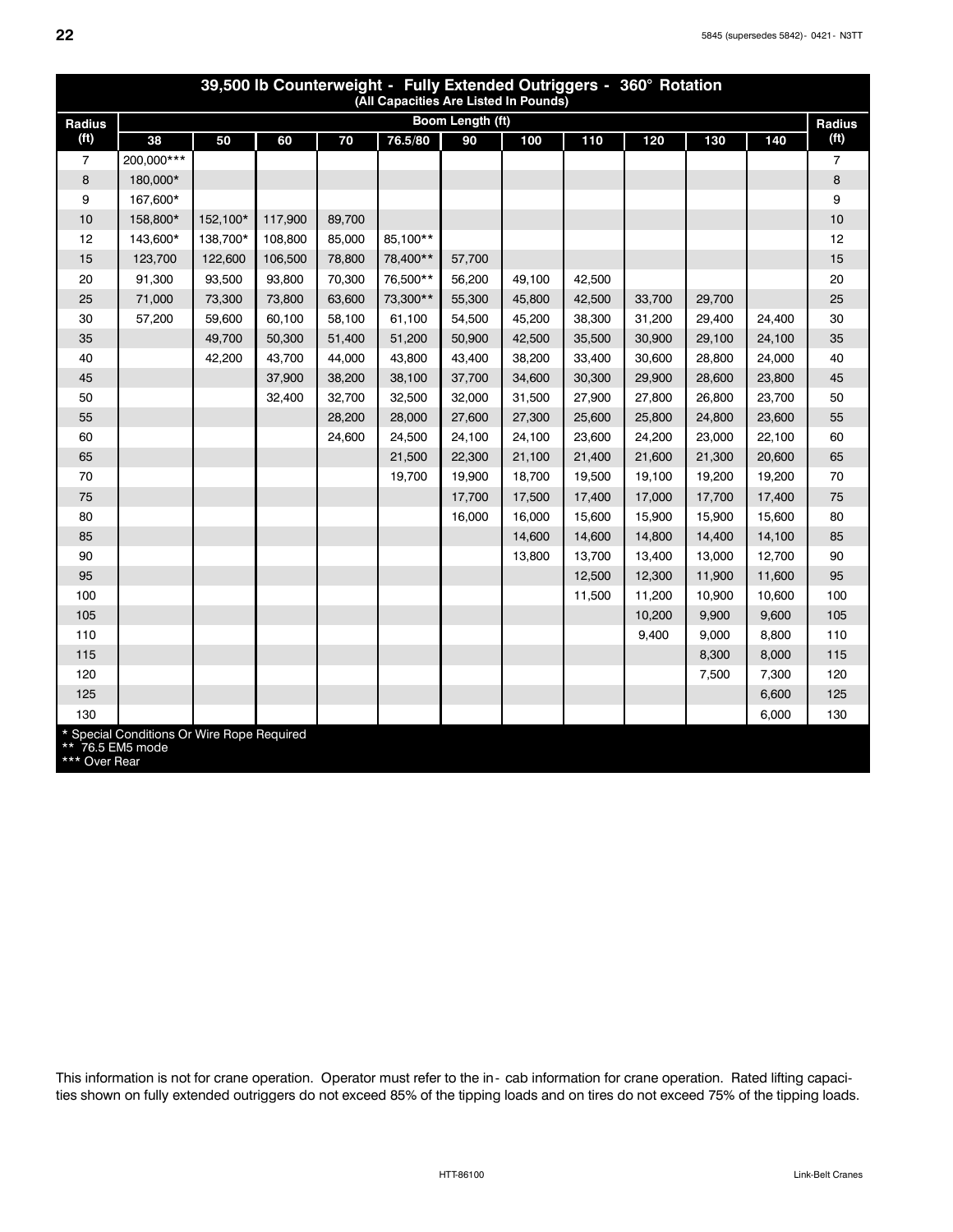### **Fly Attachment Lift Capacity Charts - Imperial B30.5 - Optional**

|                   |                                          | 8,500 lb Counterweight - Fully Extended Outriggers - 360° Rotation<br>(All Capacities Are Listed In Pounds) |                                           |                 |       |  |  |
|-------------------|------------------------------------------|-------------------------------------------------------------------------------------------------------------|-------------------------------------------|-----------------|-------|--|--|
|                   | 140 ft Main Boom Length<br>2° Fly Offset |                                                                                                             | 140 ft Main Boom Length<br>15° Fly Offset |                 |       |  |  |
| Radius            | Fly Length (ft)                          |                                                                                                             | Radius                                    | Fly Length (ft) |       |  |  |
| (f <sup>t</sup> ) | 35                                       | 58                                                                                                          | (f <sup>t</sup> )                         | 35              | 58    |  |  |
| 35                | 12,100                                   |                                                                                                             | 35                                        |                 |       |  |  |
| 40                | 12,100                                   |                                                                                                             | 40                                        |                 |       |  |  |
| 45                | 12,100                                   | 8,500                                                                                                       | 45                                        | 11,500          |       |  |  |
| 50                | 12,100                                   | 8,400                                                                                                       | 50                                        | 11,400          |       |  |  |
| 55                | 12,100                                   | 8,300                                                                                                       | 55                                        | 11,200          |       |  |  |
| 60                | 12,100                                   | 8,100                                                                                                       | 60                                        | 11,000          | 7,200 |  |  |
| 65                | 11,900                                   | 8,000                                                                                                       | 65                                        | 10,800          | 7,000 |  |  |
| 70                | 10,400                                   | 7,800                                                                                                       | 70                                        | 10,600          | 6,800 |  |  |
| 75                | 9,000                                    | 7,700                                                                                                       | 75                                        | 9,700           | 6,700 |  |  |
| 80                | 7,800                                    | 7,500                                                                                                       | 80                                        | 8,500           | 6,500 |  |  |
| 85                | 6,800                                    | 7,300                                                                                                       | 85                                        | 7,400           | 6,300 |  |  |
| 90                | 5,900                                    | 6,400                                                                                                       | 90                                        | 6,400           | 6,200 |  |  |
| 95                | 5,100                                    | 5,600                                                                                                       | 95                                        | 5,600           | 6,000 |  |  |
| 100               | 4,400                                    | 4,900                                                                                                       | 100                                       | 4,800           | 5,600 |  |  |
| 105               | 3,700                                    | 4,200                                                                                                       | 105                                       | 4,200           | 4,900 |  |  |
| 110               | 3,200                                    | 3,600                                                                                                       | 110                                       | 3,600           | 4,300 |  |  |
| 115               | 2,700                                    | 3,100                                                                                                       | 115                                       | 3,000           | 3,700 |  |  |
| 120               | 2,200                                    | 2,600                                                                                                       | 120                                       | 2,500           | 3,200 |  |  |
| 125               | 1,800                                    | 2,200                                                                                                       | 125                                       | 2,100           | 2,700 |  |  |
| 130               | 1,400                                    | 1,800                                                                                                       | 130                                       | 1,700           | 2,300 |  |  |
| 135               | 1,100                                    | 1,500                                                                                                       | 135                                       | 1,300           | 1,900 |  |  |
| 140               |                                          |                                                                                                             | 140                                       | 900             | 1,500 |  |  |
| 145               |                                          |                                                                                                             | 145                                       |                 | 1,200 |  |  |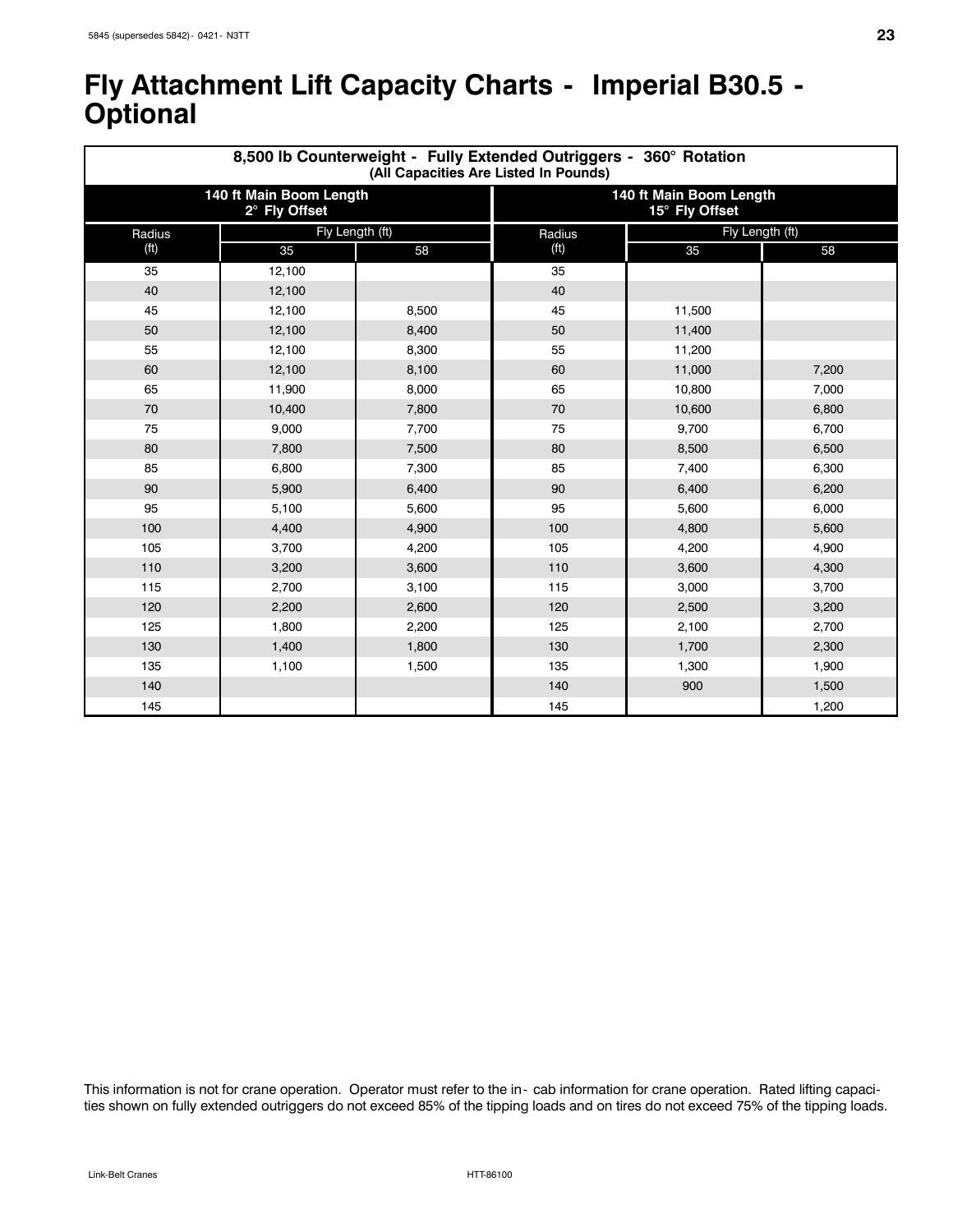|                   | 8,500 lb Counterweight - Fully Extended Outriggers - 360° Rotation<br>(All Capacities Are Listed In Pounds) |       |                   |                                           |       |  |  |  |  |  |  |  |
|-------------------|-------------------------------------------------------------------------------------------------------------|-------|-------------------|-------------------------------------------|-------|--|--|--|--|--|--|--|
|                   | 140 ft Main Boom Length<br>30° Fly Offset                                                                   |       |                   | 140 ft Main Boom Length<br>45° Fly Offset |       |  |  |  |  |  |  |  |
| Radius            | Fly Length (ft)                                                                                             |       | Radius            | Fly Length (ft)                           |       |  |  |  |  |  |  |  |
| (f <sup>t</sup> ) | 35                                                                                                          | 58    | (f <sup>t</sup> ) | 35                                        | 58    |  |  |  |  |  |  |  |
| 35                |                                                                                                             |       | 35                |                                           |       |  |  |  |  |  |  |  |
| 40                |                                                                                                             |       | 40                |                                           |       |  |  |  |  |  |  |  |
| 45                |                                                                                                             |       | 45                |                                           |       |  |  |  |  |  |  |  |
| 50                |                                                                                                             |       | 50                |                                           |       |  |  |  |  |  |  |  |
| 55                | 10,000                                                                                                      |       | 55                |                                           |       |  |  |  |  |  |  |  |
| 60                | 9,800                                                                                                       |       | 60                |                                           |       |  |  |  |  |  |  |  |
| 65                | 9,700                                                                                                       |       | 65                | 8,800                                     |       |  |  |  |  |  |  |  |
| 70                | 9,500                                                                                                       |       | 70                | 8,800                                     |       |  |  |  |  |  |  |  |
| 75                | 9,400                                                                                                       | 5,700 | 75                | 8,700                                     |       |  |  |  |  |  |  |  |
| 80                | 9,100                                                                                                       | 5,600 | 80                | 8,600                                     |       |  |  |  |  |  |  |  |
| 85                | 8,000                                                                                                       | 5,500 | 85                | 8,400                                     | 4,900 |  |  |  |  |  |  |  |
| 90                | 7,000                                                                                                       | 5,400 | 90                | 7,400                                     | 4,900 |  |  |  |  |  |  |  |
| 95                | 6,100                                                                                                       | 5,300 | 95                | 6,400                                     | 4,800 |  |  |  |  |  |  |  |
| 100               | 5,300                                                                                                       | 5,200 | 100               | 5,600                                     | 4,800 |  |  |  |  |  |  |  |
| 105               | 4,600                                                                                                       | 5,100 | 105               | 4,800                                     | 4,700 |  |  |  |  |  |  |  |
| 110               | 3,900                                                                                                       | 4,900 | 110               | 4,200                                     | 4,700 |  |  |  |  |  |  |  |
| 115               | 3,300                                                                                                       | 4,300 | 115               | 3,500                                     | 4,700 |  |  |  |  |  |  |  |
| 120               | 2,800                                                                                                       | 3,700 | 120               | 3,000                                     | 4,100 |  |  |  |  |  |  |  |
| 125               | 2,300                                                                                                       | 3,200 | 125               | 2,500                                     | 3,600 |  |  |  |  |  |  |  |
| 130               | 1,900                                                                                                       | 2,700 | 130               | 2,000                                     | 3,100 |  |  |  |  |  |  |  |
| 135               | 1,500                                                                                                       | 2,300 | 135               | 1,500                                     | 2,600 |  |  |  |  |  |  |  |
| 140               | 1,100                                                                                                       | 1,900 | 140               |                                           | 2,100 |  |  |  |  |  |  |  |
| 145               |                                                                                                             | 1,500 | 145               |                                           | 1,700 |  |  |  |  |  |  |  |
| 150               |                                                                                                             | 1,200 | 150               |                                           | 1,300 |  |  |  |  |  |  |  |
| 155               |                                                                                                             |       | 155               |                                           | 1,000 |  |  |  |  |  |  |  |

# **8,500 lb Counterweight - Fully Extended Outriggers - 360° Rotation**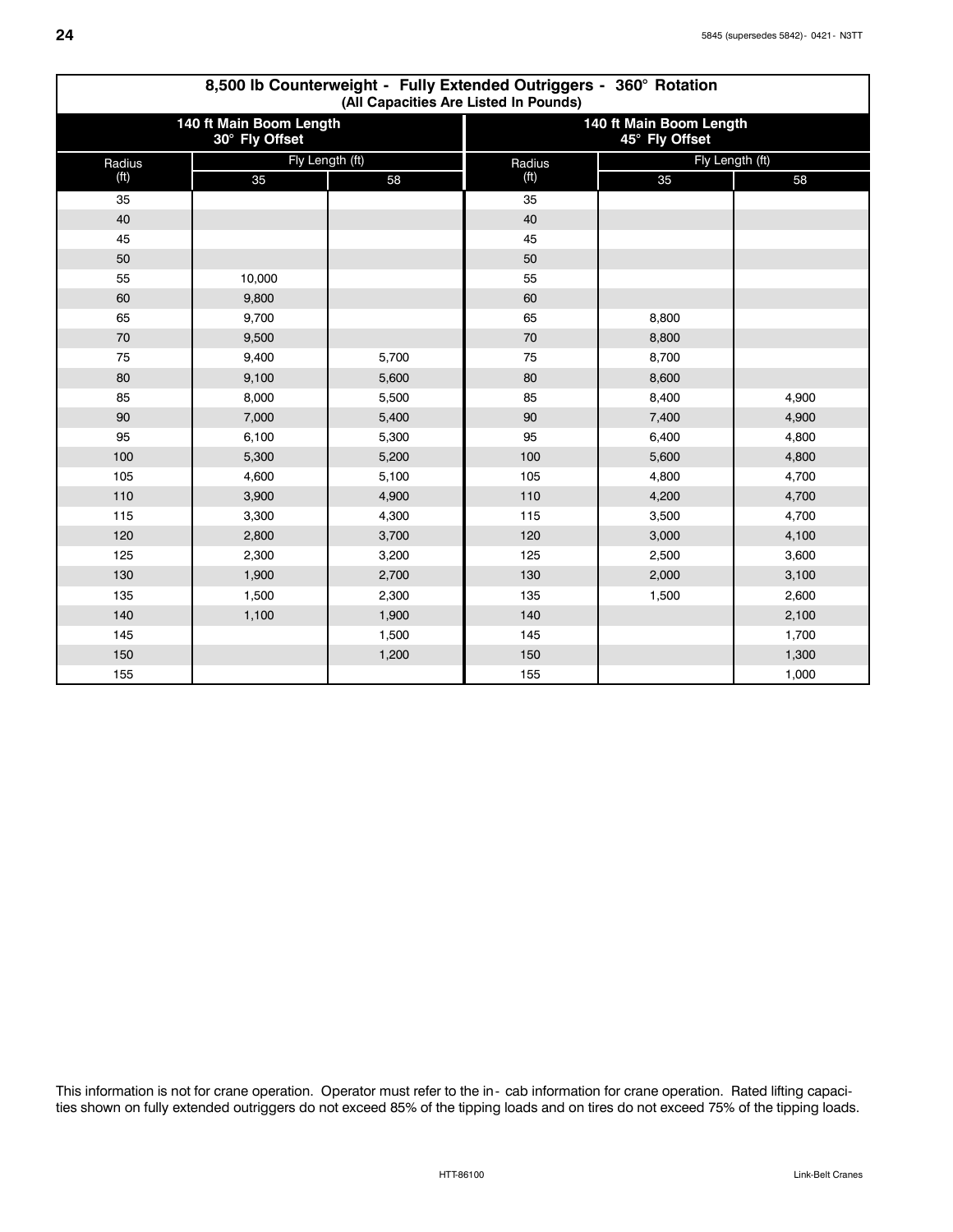|                   |        |                                          | 11,500 lb Counterweight - Fully Extended Outriggers - 360° Rotation<br>(All Capacities Are Listed In Pounds) |                                           |        |                 |       |  |  |
|-------------------|--------|------------------------------------------|--------------------------------------------------------------------------------------------------------------|-------------------------------------------|--------|-----------------|-------|--|--|
|                   |        | 140 ft Main Boom Length<br>2° Fly Offset |                                                                                                              | 140 ft Main Boom Length<br>15° Fly Offset |        |                 |       |  |  |
| Radius            |        | Fly Length (ft)                          |                                                                                                              | Radius                                    |        | Fly Length (ft) |       |  |  |
| (f <sup>t</sup> ) | 35     | 58                                       | 74                                                                                                           | (f <sup>t</sup> )                         | 35     | 58              | 74    |  |  |
| 35                | 12,100 |                                          |                                                                                                              | 35                                        |        |                 |       |  |  |
| 40                | 12,100 |                                          |                                                                                                              | 40                                        |        |                 |       |  |  |
| 45                | 12,100 | 8,500                                    |                                                                                                              | 45                                        | 11,500 |                 |       |  |  |
| 50                | 12,100 | 8,400                                    | 6,600                                                                                                        | 50                                        | 11,400 |                 |       |  |  |
| 55                | 12,100 | 8,300                                    | 6,600                                                                                                        | 55                                        | 11,200 |                 |       |  |  |
| 60                | 12,100 | 8,100                                    | 6,600                                                                                                        | 60                                        | 11,000 | 7,200           |       |  |  |
| 65                | 11,900 | 8,000                                    | 6,600                                                                                                        | 65                                        | 10,800 | 7,000           | 6,300 |  |  |
| 70                | 11,500 | 7,800                                    | 6,600                                                                                                        | 70                                        | 10,600 | 6,800           | 6,000 |  |  |
| 75                | 10,000 | 7,700                                    | 6,600                                                                                                        | 75                                        | 10,400 | 6,700           | 5,700 |  |  |
| 80                | 8,700  | 7,500                                    | 6,400                                                                                                        | 80                                        | 9,400  | 6,500           | 5,400 |  |  |
| 85                | 7,600  | 7,300                                    | 6,000                                                                                                        | 85                                        | 8,200  | 6,300           | 5,100 |  |  |
| 90                | 6,700  | 7,100                                    | 5,700                                                                                                        | 90                                        | 7,200  | 6,200           | 4,900 |  |  |
| 95                | 5,800  | 6,300                                    | 5,400                                                                                                        | 95                                        | 6,300  | 6,000           | 4,600 |  |  |
| 100               | 5,100  | 5,500                                    | 5,100                                                                                                        | 100                                       | 5,500  | 5,900           | 4,400 |  |  |
| 105               | 4,400  | 4,900                                    | 4,800                                                                                                        | 105                                       | 4,800  | 5,600           | 4,200 |  |  |
| 110               | 3,800  | 4,300                                    | 4,200                                                                                                        | 110                                       | 4,200  | 4,900           | 4,100 |  |  |
| 115               | 3,300  | 3,700                                    | 3,600                                                                                                        | 115                                       | 3,600  | 4,300           | 3,900 |  |  |
| 120               | 2,800  | 3,200                                    | 3,100                                                                                                        | 120                                       | 3,100  | 3,800           | 3,600 |  |  |
| 125               | 2,300  | 2,800                                    | 2,700                                                                                                        | 125                                       | 2,600  | 3,300           | 3,100 |  |  |
| 130               | 1,900  | 2,300                                    | 2,200                                                                                                        | 130                                       | 2,200  | 2,800           | 2,700 |  |  |
| 135               | 1,600  | 2,000                                    | 1,900                                                                                                        | 135                                       | 1,800  | 2,400           | 2,300 |  |  |
| 140               | 1,200  | 1,600                                    | 1,500                                                                                                        | 140                                       | 1,400  | 2,000           | 1,900 |  |  |
| 145               | 900    | 1,300                                    | 1,200                                                                                                        | 145                                       | 1,100  | 1,700           | 1,500 |  |  |
|                   |        |                                          |                                                                                                              | 150                                       |        | 1,300           | 1,200 |  |  |
|                   |        |                                          |                                                                                                              | 155                                       |        | 1,000           |       |  |  |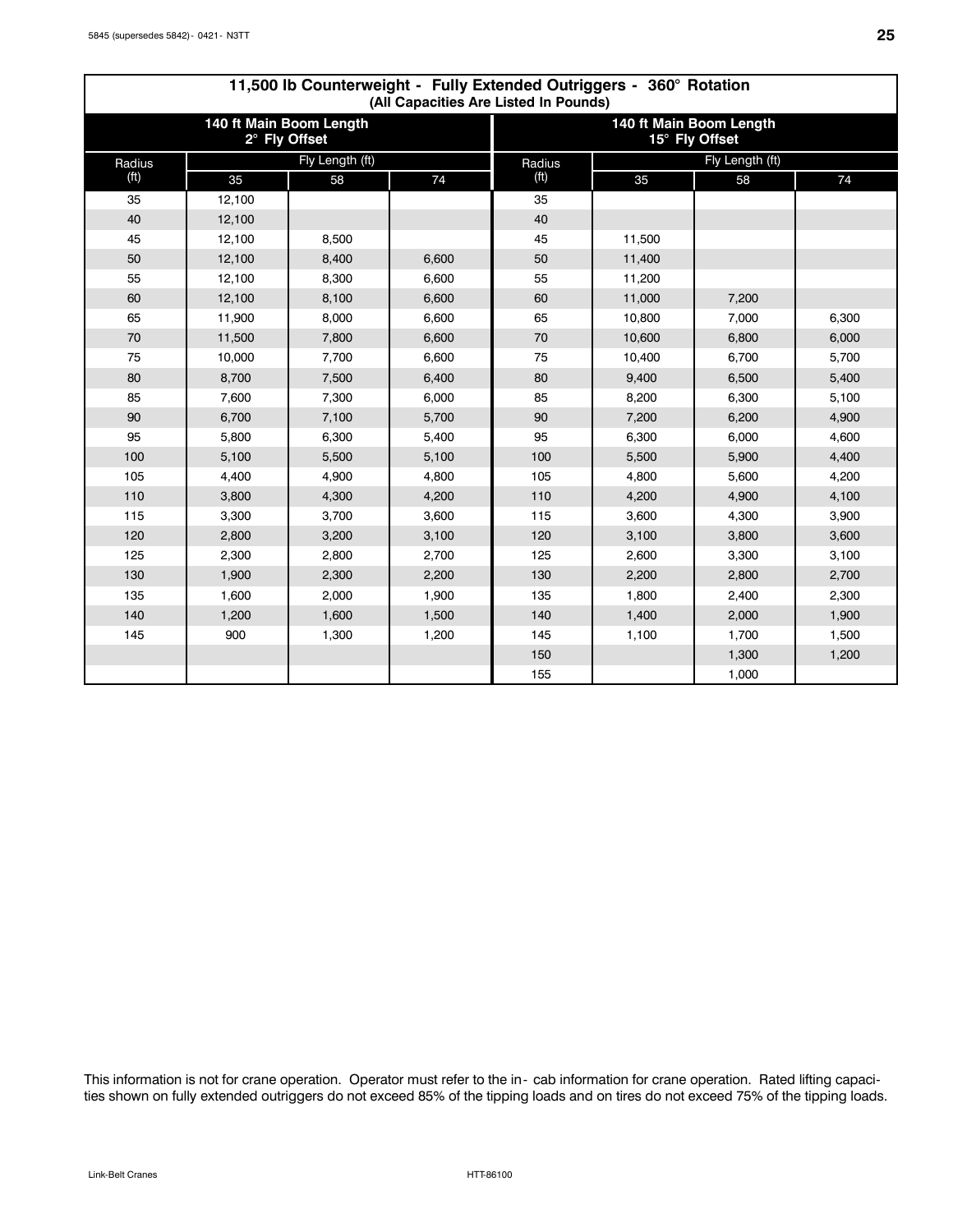|                   | 11,500 lb Counterweight - Fully Extended Outriggers - 360° Rotation<br>(All Capacities Are Listed In Pounds) |                                           |       |                                           |                 |       |       |  |  |  |  |  |
|-------------------|--------------------------------------------------------------------------------------------------------------|-------------------------------------------|-------|-------------------------------------------|-----------------|-------|-------|--|--|--|--|--|
|                   |                                                                                                              | 140 ft Main Boom Length<br>30° Fly Offset |       | 140 ft Main Boom Length<br>45° Fly Offset |                 |       |       |  |  |  |  |  |
| Radius            |                                                                                                              | Fly Length (ft)                           |       | Radius                                    | Fly Length (ft) |       |       |  |  |  |  |  |
| (f <sup>t</sup> ) | 35                                                                                                           | 58                                        | 74    | (f <sup>t</sup> )                         | 35              | 58    | 74    |  |  |  |  |  |
| 35                |                                                                                                              |                                           |       | 35                                        |                 |       |       |  |  |  |  |  |
| 40                |                                                                                                              |                                           |       | 40                                        |                 |       |       |  |  |  |  |  |
| 45                |                                                                                                              |                                           |       | 45                                        |                 |       |       |  |  |  |  |  |
| 50                |                                                                                                              |                                           |       | 50                                        |                 |       |       |  |  |  |  |  |
| 55                | 10,000                                                                                                       |                                           |       | 55                                        |                 |       |       |  |  |  |  |  |
| 60                | 9,800                                                                                                        |                                           |       | 60                                        |                 |       |       |  |  |  |  |  |
| 65                | 9,700                                                                                                        |                                           |       | 65                                        | 8,800           |       |       |  |  |  |  |  |
| 70                | 9,500                                                                                                        |                                           |       | 70                                        | 8,800           |       |       |  |  |  |  |  |
| 75                | 9,400                                                                                                        | 5,700                                     | 4,600 | 75                                        | 8,700           |       |       |  |  |  |  |  |
| 80                | 9,200                                                                                                        | 5,600                                     | 4,400 | 80                                        | 8,600           |       |       |  |  |  |  |  |
| 85                | 8,800                                                                                                        | 5,500                                     | 4,200 | 85                                        | 8,600           | 4,900 | 3,700 |  |  |  |  |  |
| 90                | 7,700                                                                                                        | 5,400                                     | 4,100 | 90                                        | 8,100           | 4,900 | 3,500 |  |  |  |  |  |
| 95                | 6,800                                                                                                        | 5,300                                     | 3,900 | 95                                        | 7,200           | 4,800 | 3,400 |  |  |  |  |  |
| 100               | 6,000                                                                                                        | 5,200                                     | 3,700 | 100                                       | 6,300           | 4,800 | 3,300 |  |  |  |  |  |
| 105               | 5,200                                                                                                        | 5,100                                     | 3,600 | 105                                       | 5,500           | 4,700 | 3,200 |  |  |  |  |  |
| 110               | 4,500                                                                                                        | 5,000                                     | 3,500 | 110                                       | 4,800           | 4,700 | 3,100 |  |  |  |  |  |
| 115               | 3,900                                                                                                        | 4,900                                     | 3,300 | 115                                       | 4,100           | 4,700 | 3,000 |  |  |  |  |  |
| 120               | 3,400                                                                                                        | 4,300                                     | 3,200 | 120                                       | 3,500           | 4,600 | 2,900 |  |  |  |  |  |
| 125               | 2,900                                                                                                        | 3,800                                     | 3,100 | 125                                       | 3,000           | 4,100 | 2,800 |  |  |  |  |  |
| 130               | 2,400                                                                                                        | 3,300                                     | 3,000 | 130                                       | 2,500           | 3,600 | 2,700 |  |  |  |  |  |
| 135               | 2,000                                                                                                        | 2,800                                     | 2,700 | 135                                       | 2,000           | 3,100 | 2,700 |  |  |  |  |  |
| 140               | 1,600                                                                                                        | 2,400                                     | 2,300 | 140                                       |                 | 2,600 | 2,600 |  |  |  |  |  |
| 145               | 1,200                                                                                                        | 2,000                                     | 1,900 | 145                                       |                 | 2,200 | 2,200 |  |  |  |  |  |
| 150               | 900                                                                                                          | 1,600                                     | 1,600 | 150                                       |                 | 1,800 | 1,800 |  |  |  |  |  |
| 155               |                                                                                                              | 1,300                                     | 1,200 | 155                                       |                 | 1,400 | 1,400 |  |  |  |  |  |
| 160               |                                                                                                              | 1,000                                     | 900   | 160                                       |                 | 1,000 | 1,100 |  |  |  |  |  |
|                   |                                                                                                              |                                           |       | 165                                       |                 |       | 800   |  |  |  |  |  |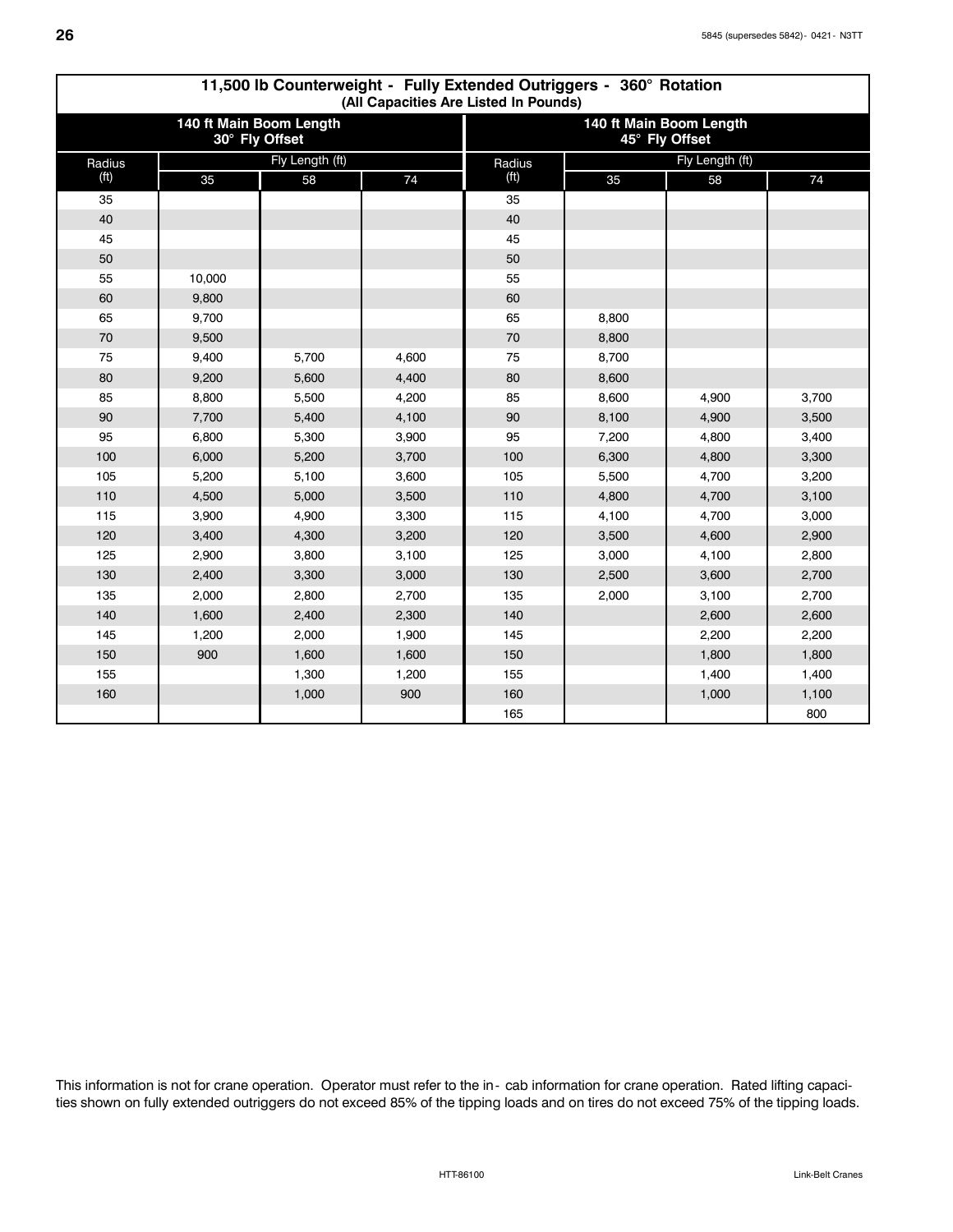| 32,500 lb Counterweight - Fully Extended Outriggers - 360° Rotation<br>(All Capacities Are Listed In Pounds) |        |                                          |       |       |                   |        |                                           |       |       |  |  |  |  |
|--------------------------------------------------------------------------------------------------------------|--------|------------------------------------------|-------|-------|-------------------|--------|-------------------------------------------|-------|-------|--|--|--|--|
|                                                                                                              |        | 140 ft Main Boom Length<br>2° Fly Offset |       |       |                   |        | 140 ft Main Boom Length<br>15° Fly Offset |       |       |  |  |  |  |
| Radius                                                                                                       |        | Fly Length (ft)                          |       |       | Radius            |        | Fly Length (ft)                           |       |       |  |  |  |  |
| (f <sup>t</sup> )                                                                                            | 35     | 58                                       | 74    | 90    | (f <sup>t</sup> ) | 35     | 58                                        | 74    | 90    |  |  |  |  |
| 35                                                                                                           | 12,100 |                                          |       |       | 35                |        |                                           |       |       |  |  |  |  |
| 40                                                                                                           | 12,100 |                                          |       |       | 40                |        |                                           |       |       |  |  |  |  |
| 45                                                                                                           | 12,100 | 8,500                                    |       |       | 45                | 11,500 |                                           |       |       |  |  |  |  |
| 50                                                                                                           | 12,100 | 8,400                                    | 6,600 |       | 50                | 11,400 |                                           |       |       |  |  |  |  |
| 55                                                                                                           | 12,100 | 8,300                                    | 6,600 | 5,200 | 55                | 11,200 |                                           |       |       |  |  |  |  |
| 60                                                                                                           | 12,100 | 8,100                                    | 6,600 | 5,200 | 60                | 11,000 | 7,200                                     |       |       |  |  |  |  |
| 65                                                                                                           | 11,900 | 8,000                                    | 6,600 | 5,200 | 65                | 10,800 | 7,000                                     | 6,300 |       |  |  |  |  |
| 70                                                                                                           | 11,700 | 7,800                                    | 6,600 | 5,200 | 70                | 10,600 | 6,800                                     | 6,000 | 4,800 |  |  |  |  |
| 75                                                                                                           | 11,500 | 7,700                                    | 6,600 | 5,100 | 75                | 10,400 | 6,700                                     | 5,700 | 4,500 |  |  |  |  |
| 80                                                                                                           | 11,300 | 7,500                                    | 6,400 | 4,800 | 80                | 10,200 | 6,500                                     | 5,400 | 4,200 |  |  |  |  |
| 85                                                                                                           | 11,000 | 7,300                                    | 6,000 | 4,500 | 85                | 10,000 | 6,300                                     | 5,100 | 4,000 |  |  |  |  |
| 90                                                                                                           | 10,500 | 7,100                                    | 5,700 | 4,200 | 90                | 9,700  | 6,200                                     | 4,900 | 3,700 |  |  |  |  |
| 95                                                                                                           | 10,100 | 6,900                                    | 5,400 | 4,000 | 95                | 9,400  | 6,000                                     | 4,600 | 3,500 |  |  |  |  |
| 100                                                                                                          | 9,700  | 6,700                                    | 5,100 | 3,700 | 100               | 9,000  | 5,900                                     | 4,400 | 3,300 |  |  |  |  |
| 105                                                                                                          | 8,800  | 6,500                                    | 4,900 | 3,500 | 105               | 8,700  | 5,700                                     | 4,200 | 3,100 |  |  |  |  |
| 110                                                                                                          | 8,000  | 6,300                                    | 4,700 | 3,300 | 110               | 8,400  | 5,600                                     | 4,100 | 3,000 |  |  |  |  |
| 115                                                                                                          | 7,300  | 6,000                                    | 4,500 | 3,200 | 115               | 7,600  | 5,500                                     | 3,900 | 2,800 |  |  |  |  |
| 120                                                                                                          | 6,600  | 5,800                                    | 4,300 | 3,000 | 120               | 6,900  | 5,300                                     | 3,700 | 2,700 |  |  |  |  |
| 125                                                                                                          | 6,000  | 5,600                                    | 4,100 | 2,800 | 125               | 6,300  | 5,100                                     | 3,600 | 2,500 |  |  |  |  |
| 130                                                                                                          | 5,500  | 5,300                                    | 3,900 | 2,700 | 130               | 5,700  | 4,900                                     | 3,500 | 2,400 |  |  |  |  |
| 135                                                                                                          | 5,000  | 5,200                                    | 3,800 | 2,500 | 135               | 5,200  | 4,700                                     | 3,300 | 2,300 |  |  |  |  |
| 140                                                                                                          | 4,500  | 4,900                                    | 3,600 | 2,400 | 140               | 4,700  | 4,600                                     | 3,200 | 2,200 |  |  |  |  |
| 145                                                                                                          | 4,100  | 4,400                                    | 3,500 | 2,300 | 145               | 4,200  | 4,400                                     | 3,100 | 2,100 |  |  |  |  |
| 150                                                                                                          | 3,700  | 4,000                                    | 3,400 | 2,200 | 150               | 3,800  | 4,300                                     | 3,000 | 2,000 |  |  |  |  |
| 155                                                                                                          | 3,300  | 3,700                                    | 3,200 | 2,100 | 155               | 3,400  | 4,000                                     | 2,900 | 1,900 |  |  |  |  |
| 160                                                                                                          | 2,900  | 3,300                                    | 3,100 | 2,000 | 160               | 3,000  | 3,600                                     | 2,900 | 1,800 |  |  |  |  |
| 165                                                                                                          | 2,500  | 2,900                                    | 2,700 | 1,900 | 165               | 2,600  | 3,200                                     | 2,800 | 1,700 |  |  |  |  |
| 170                                                                                                          |        | 2,600                                    | 2,400 | 1,800 | 170               |        | 2,800                                     | 2,700 | 1,600 |  |  |  |  |
| 175                                                                                                          |        | 2,300                                    | 2,100 | 1,800 | 175               |        | 2,500                                     | 2,300 | 1,600 |  |  |  |  |
| 180                                                                                                          |        | 2,000                                    | 1,800 | 1,700 | 180               |        | 2,100                                     | 2,000 | 1,500 |  |  |  |  |
| 185                                                                                                          |        | 1,700                                    | 1,500 | 1,400 | 185               |        | 1,800                                     | 1,700 | 1,500 |  |  |  |  |
| 190                                                                                                          |        |                                          | 1,200 | 1,200 | 190               |        |                                           | 1,400 | 1,400 |  |  |  |  |
| 195                                                                                                          |        |                                          | 1,000 | 900   | 195               |        |                                           | 1,100 | 1,100 |  |  |  |  |
| 200                                                                                                          |        |                                          | 800   |       | 200               |        |                                           | 800   | 900   |  |  |  |  |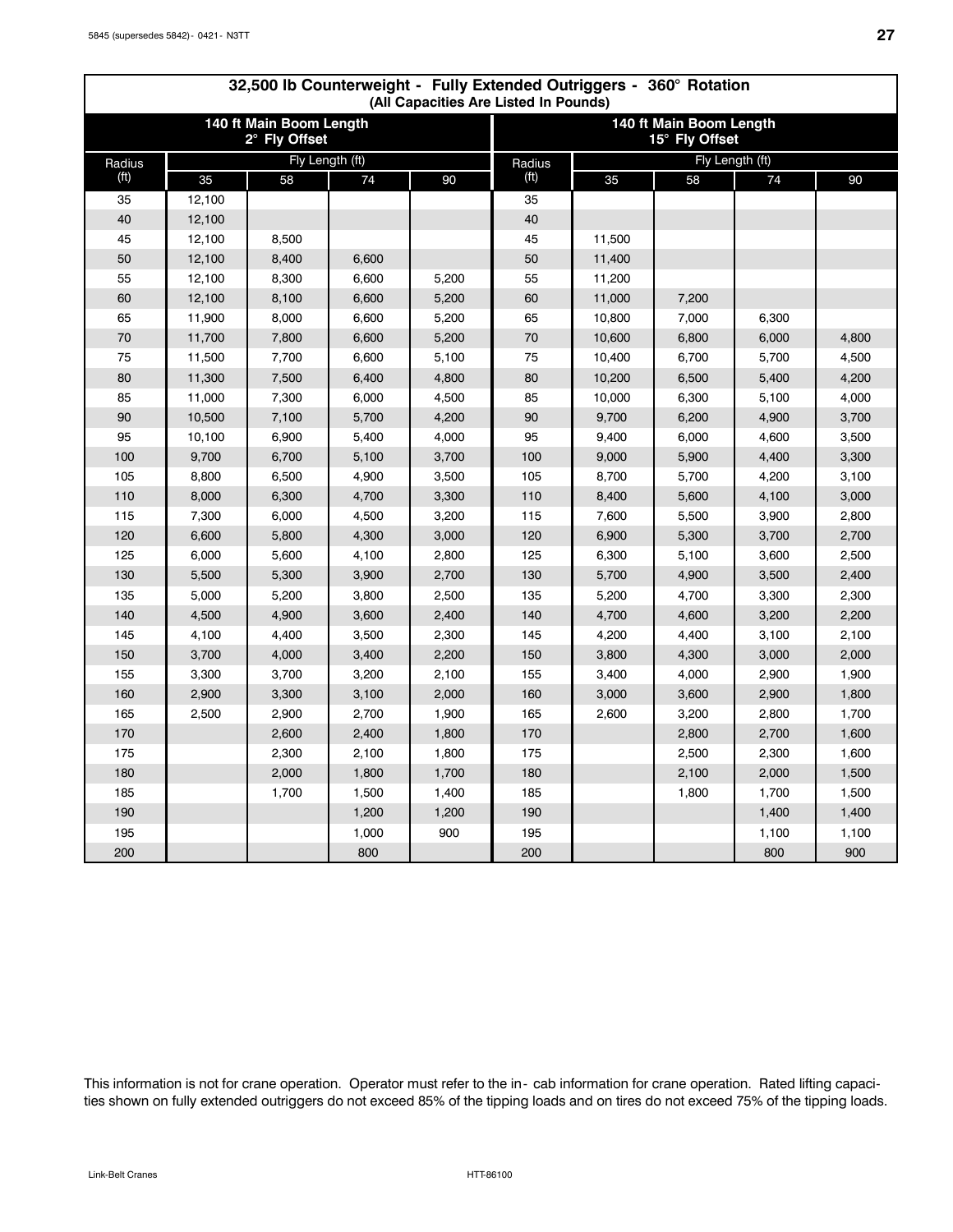|                   | 32,500 lb Counterweight - Fully Extended Outriggers - 360° Rotation<br>(All Capacities Are Listed In Pounds) |                                           |       |       |                   |       |                                           |                 |       |  |  |  |  |  |
|-------------------|--------------------------------------------------------------------------------------------------------------|-------------------------------------------|-------|-------|-------------------|-------|-------------------------------------------|-----------------|-------|--|--|--|--|--|
|                   |                                                                                                              | 140 ft Main Boom Length<br>30° Fly Offset |       |       |                   |       | 140 ft Main Boom Length<br>45° Fly Offset |                 |       |  |  |  |  |  |
| Radius            |                                                                                                              | Fly Length (ft)                           |       |       | Radius            |       |                                           | Fly Length (ft) |       |  |  |  |  |  |
| (f <sup>t</sup> ) | 35                                                                                                           | 58                                        | 74    | 90    | (f <sup>t</sup> ) | 35    | 58                                        | 74              | 90    |  |  |  |  |  |
| 35                |                                                                                                              |                                           |       |       | 35                |       |                                           |                 |       |  |  |  |  |  |
| 40                |                                                                                                              |                                           |       |       | 40                |       |                                           |                 |       |  |  |  |  |  |
| 45                |                                                                                                              |                                           |       |       | 45                |       |                                           |                 |       |  |  |  |  |  |
| 50                |                                                                                                              |                                           |       |       | 50                |       |                                           |                 |       |  |  |  |  |  |
| 55                | 10,000                                                                                                       |                                           |       |       | 55                |       |                                           |                 |       |  |  |  |  |  |
| 60                | 9,800                                                                                                        |                                           |       |       | 60                |       |                                           |                 |       |  |  |  |  |  |
| 65                | 9,700                                                                                                        |                                           |       |       | 65                | 8,800 |                                           |                 |       |  |  |  |  |  |
| 70                | 9,500                                                                                                        |                                           |       |       | 70                | 8,800 |                                           |                 |       |  |  |  |  |  |
| 75                | 9,400                                                                                                        | 5,700                                     | 4,600 |       | 75                | 8,700 |                                           |                 |       |  |  |  |  |  |
| 80                | 9,200                                                                                                        | 5,600                                     | 4,400 | 3,600 | 80                | 8,600 |                                           |                 |       |  |  |  |  |  |
| 85                | 9,100                                                                                                        | 5,500                                     | 4,200 | 3,400 | 85                | 8,600 | 4,900                                     | 3,700           |       |  |  |  |  |  |
| 90                | 9,000                                                                                                        | 5,400                                     | 4,100 | 3,200 | 90                | 8,500 | 4,900                                     | 3,500           | 2,900 |  |  |  |  |  |
| 95                | 8,800                                                                                                        | 5,300                                     | 3,900 | 3,000 | 95                | 8,400 | 4,800                                     | 3,400           | 2,700 |  |  |  |  |  |
| 100               | 8,500                                                                                                        | 5,200                                     | 3,700 | 2,900 | 100               | 8,200 | 4,800                                     | 3,300           | 2,600 |  |  |  |  |  |
| 105               | 8,200                                                                                                        | 5,100                                     | 3,600 | 2,700 | 105               | 8,000 | 4,700                                     | 3,200           | 2,400 |  |  |  |  |  |
| 110               | 8,000                                                                                                        | 5,000                                     | 3,500 | 2,600 | 110               | 7,800 | 4,700                                     | 3,100           | 2,300 |  |  |  |  |  |
| 115               | 7,700                                                                                                        | 4,900                                     | 3,300 | 2,400 | 115               | 7,600 | 4,700                                     | 3,000           | 2,200 |  |  |  |  |  |
| 120               | 7,200                                                                                                        | 4,800                                     | 3,200 | 2,300 | 120               | 7,400 | 4,600                                     | 2,900           | 2,100 |  |  |  |  |  |
| 125               | 6,500                                                                                                        | 4,700                                     | 3,100 | 2,200 | 125               | 6,700 | 4,500                                     | 2,800           | 2,000 |  |  |  |  |  |
| 130               | 5,900                                                                                                        | 4,500                                     | 3,000 | 2,100 | 130               | 6,000 | 4,400                                     | 2,700           | 1,900 |  |  |  |  |  |
| 135               | 5,400                                                                                                        | 4,400                                     | 2,900 | 2,000 | 135               | 5,400 | 4,300                                     | 2,700           | 1,800 |  |  |  |  |  |
| 140               | 4,800                                                                                                        | 4,300                                     | 2,800 | 1,900 | 140               |       | 4,200                                     | 2,600           | 1,800 |  |  |  |  |  |
| 145               | 4,400                                                                                                        | 4,200                                     | 2,800 | 1,800 | 145               |       | 4,100                                     | 2,600           | 1,700 |  |  |  |  |  |
| 150               | 3,900                                                                                                        | 4,100                                     | 2,700 | 1,700 | 150               |       | 4,000                                     | 2,500           | 1,600 |  |  |  |  |  |
| 155               | 3,500                                                                                                        | 4,000                                     | 2,600 | 1,700 | 155               |       | 4,000                                     | 2,500           | 1,600 |  |  |  |  |  |
| 160               |                                                                                                              | 3,800                                     | 2,600 | 1,600 | 160               |       | 3,900                                     | 2,500           | 1,500 |  |  |  |  |  |
| 165               |                                                                                                              | 3,400                                     | 2,500 | 1,500 | 165               |       |                                           | 2,500           | 1,500 |  |  |  |  |  |
| 170               |                                                                                                              | 3,000                                     | 2,500 | 1,500 | 170               |       |                                           | 2,500           | 1,400 |  |  |  |  |  |
| 175               |                                                                                                              | 2,600                                     | 2,500 | 1,400 | 175               |       |                                           | 2,500           | 1,400 |  |  |  |  |  |
| 180               |                                                                                                              | 2,200                                     | 2,200 | 1,400 | 180               |       |                                           |                 | 1,400 |  |  |  |  |  |
| 185               |                                                                                                              |                                           | 1,800 | 1,400 | 185               |       |                                           |                 | 1,400 |  |  |  |  |  |
| 190               |                                                                                                              |                                           | 1,500 | 1,300 | 190               |       |                                           |                 | 1,400 |  |  |  |  |  |
| 195               |                                                                                                              |                                           | 1,200 | 1,300 |                   |       |                                           |                 |       |  |  |  |  |  |
| 200               |                                                                                                              |                                           |       | 1,000 |                   |       |                                           |                 |       |  |  |  |  |  |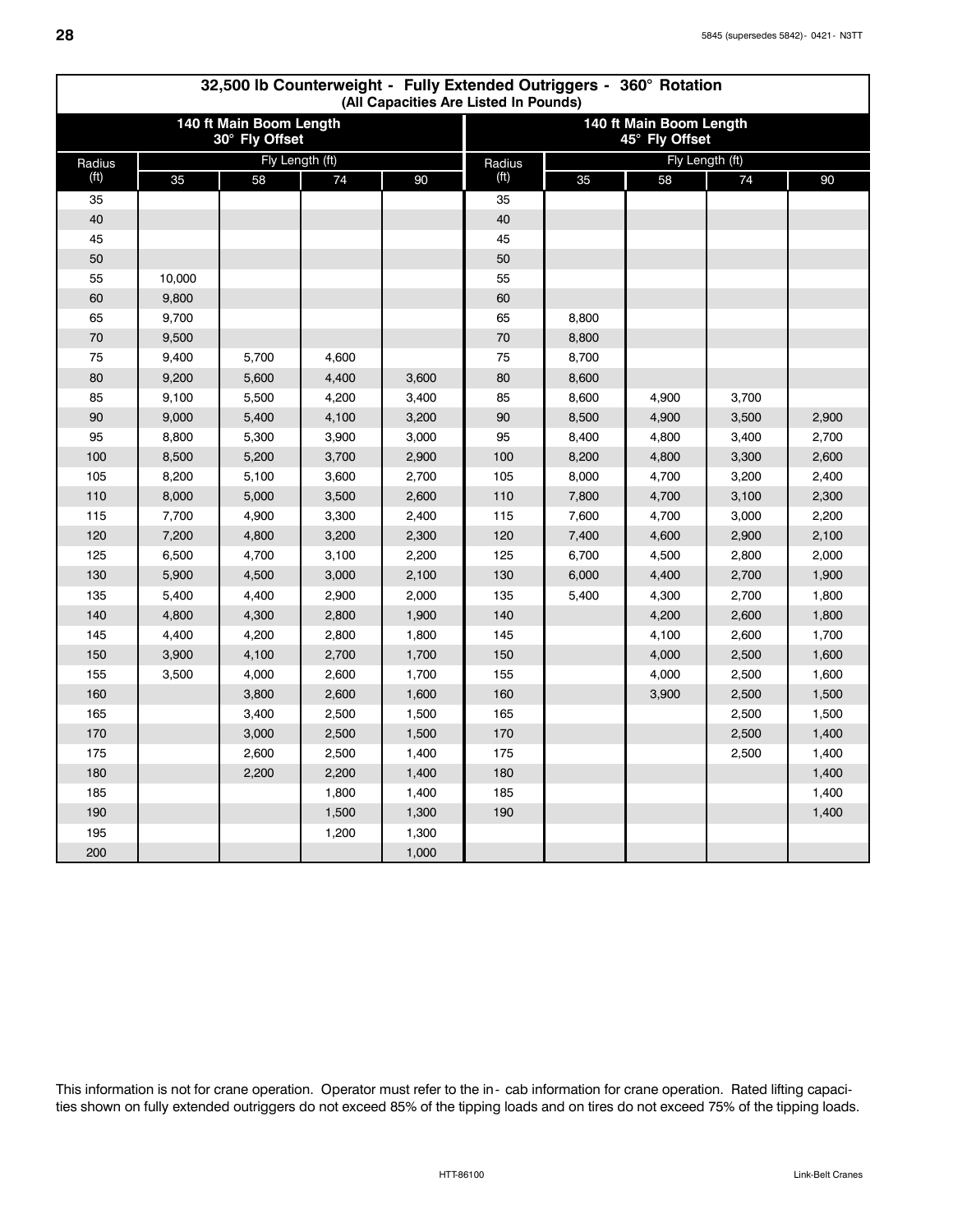|                   | 39,500 lb Counterweight - Fully Extended Outriggers - 360° Rotation<br>(All Capacities Are Listed In Pounds) |                                          |       |       |                   |        |                                           |       |       |  |  |  |  |  |
|-------------------|--------------------------------------------------------------------------------------------------------------|------------------------------------------|-------|-------|-------------------|--------|-------------------------------------------|-------|-------|--|--|--|--|--|
|                   |                                                                                                              | 140 ft Main Boom Length<br>2° Fly Offset |       |       |                   |        | 140 ft Main Boom Length<br>15° Fly Offset |       |       |  |  |  |  |  |
| Radius            |                                                                                                              | Fly Length (ft)                          |       |       | Radius            |        | Fly Length (ft)                           |       |       |  |  |  |  |  |
| (f <sup>t</sup> ) | 35                                                                                                           | 58                                       | 74    | 90    | (f <sup>t</sup> ) | 35     | 58                                        | 74    | 90    |  |  |  |  |  |
| 35                | 12,100                                                                                                       |                                          |       |       | 35                |        |                                           |       |       |  |  |  |  |  |
| 40                | 12,100                                                                                                       |                                          |       |       | 40                |        |                                           |       |       |  |  |  |  |  |
| 45                | 12,100                                                                                                       | 8,500                                    |       |       | 45                | 11,500 |                                           |       |       |  |  |  |  |  |
| 50                | 12,100                                                                                                       | 8,400                                    | 6,600 |       | 50                | 11,400 |                                           |       |       |  |  |  |  |  |
| 55                | 12,100                                                                                                       | 8,300                                    | 6,600 | 5,200 | 55                | 11,200 |                                           |       |       |  |  |  |  |  |
| 60                | 12,100                                                                                                       | 8,100                                    | 6,600 | 5,200 | 60                | 11,000 | 7,200                                     |       |       |  |  |  |  |  |
| 65                | 11,900                                                                                                       | 8,000                                    | 6,600 | 5,200 | 65                | 10,800 | 7,000                                     | 6,300 |       |  |  |  |  |  |
| 70                | 11,700                                                                                                       | 7,800                                    | 6,600 | 5,200 | 70                | 10,600 | 6,800                                     | 6,000 | 4,800 |  |  |  |  |  |
| 75                | 11,500                                                                                                       | 7,700                                    | 6,600 | 5,100 | 75                | 10,400 | 6,700                                     | 5,700 | 4,500 |  |  |  |  |  |
| 80                | 11,300                                                                                                       | 7,500                                    | 6,400 | 4,800 | 80                | 10,200 | 6,500                                     | 5,400 | 4,200 |  |  |  |  |  |
| 85                | 11,000                                                                                                       | 7,300                                    | 6,000 | 4,500 | 85                | 10,000 | 6,300                                     | 5,100 | 4,000 |  |  |  |  |  |
| 90                | 10,500                                                                                                       | 7,100                                    | 5,700 | 4,200 | 90                | 9,700  | 6,200                                     | 4,900 | 3,700 |  |  |  |  |  |
| 95                | 10,100                                                                                                       | 6,900                                    | 5,400 | 4,000 | 95                | 9,400  | 6,000                                     | 4,600 | 3,500 |  |  |  |  |  |
| 100               | 9,700                                                                                                        | 6,700                                    | 5,100 | 3,700 | 100               | 9,000  | 5,900                                     | 4,400 | 3,300 |  |  |  |  |  |
| 105               | 9,300                                                                                                        | 6,500                                    | 4,900 | 3,500 | 105               | 8,700  | 5,700                                     | 4,200 | 3,100 |  |  |  |  |  |
| 110               | 8,900                                                                                                        | 6,300                                    | 4,700 | 3,300 | 110               | 8,400  | 5,600                                     | 4,100 | 3,000 |  |  |  |  |  |
| 115               | 8,500                                                                                                        | 6,000                                    | 4,500 | 3,200 | 115               | 8,100  | 5,500                                     | 3,900 | 2,800 |  |  |  |  |  |
| 120               | 7,800                                                                                                        | 5,800                                    | 4,300 | 3,000 | 120               | 7,900  | 5,300                                     | 3,700 | 2,700 |  |  |  |  |  |
| 125               | 7,100                                                                                                        | 5,600                                    | 4,100 | 2,800 | 125               | 7,400  | 5,100                                     | 3,600 | 2,500 |  |  |  |  |  |
| 130               | 6,500                                                                                                        | 5,300                                    | 3,900 | 2,700 | 130               | 6,800  | 4,900                                     | 3,500 | 2,400 |  |  |  |  |  |
| 135               | 6,000                                                                                                        | 5,200                                    | 3,800 | 2,500 | 135               | 6,200  | 4,700                                     | 3,300 | 2,300 |  |  |  |  |  |
| 140               | 5,500                                                                                                        | 5,000                                    | 3,600 | 2,400 | 140               | 5,700  | 4,600                                     | 3,200 | 2,200 |  |  |  |  |  |
| 145               | 5,000                                                                                                        | 4,800                                    | 3,500 | 2,300 | 145               | 5,200  | 4,400                                     | 3,100 | 2,100 |  |  |  |  |  |
| 150               | 4,500                                                                                                        | 4,700                                    | 3,400 | 2,200 | 150               | 4,700  | 4,300                                     | 3,000 | 2,000 |  |  |  |  |  |
| 155               | 4,100                                                                                                        | 4,500                                    | 3,200 | 2,100 | 155               | 4,300  | 4,200                                     | 2,900 | 1,900 |  |  |  |  |  |
| 160               | 3,700                                                                                                        | 4,100                                    | 3,100 | 2,000 | 160               | 3,800  | 4,100                                     | 2,900 | 1,800 |  |  |  |  |  |
| 165               | 3,400                                                                                                        | 3,700                                    | 3,100 | 1,900 | 165               | 3,400  | 4,000                                     | 2,800 | 1,700 |  |  |  |  |  |
| 170               |                                                                                                              | 3,400                                    | 3,000 | 1,800 | 170               |        | 3,600                                     | 2,700 | 1,600 |  |  |  |  |  |
| 175               |                                                                                                              | 3,000                                    | 2,800 | 1,800 | 175               |        | 3,200                                     | 2,700 | 1,600 |  |  |  |  |  |
| 180               |                                                                                                              | 2,700                                    | 2,500 | 1,700 | 180               |        | 2,900                                     | 2,600 | 1,500 |  |  |  |  |  |
| 185               |                                                                                                              | 2,400                                    | 2,200 | 1,600 | 185               |        | 2,500                                     | 2,400 | 1,500 |  |  |  |  |  |
| 190               |                                                                                                              |                                          | 1,900 | 1,600 | 190               |        |                                           | 2,100 | 1,400 |  |  |  |  |  |
| 195               |                                                                                                              |                                          | 1,700 | 1,500 | 195               |        |                                           | 1,800 | 1,400 |  |  |  |  |  |
| 200               |                                                                                                              |                                          | 1,400 | 1,300 | 200               |        |                                           | 1,500 | 1,400 |  |  |  |  |  |
| 205               |                                                                                                              |                                          |       | 1,100 | 205               |        |                                           |       | 1,300 |  |  |  |  |  |
| 210               |                                                                                                              |                                          |       | 900   | 210               |        |                                           |       | 1,000 |  |  |  |  |  |
|                   |                                                                                                              |                                          |       |       | 215               |        |                                           |       | 800   |  |  |  |  |  |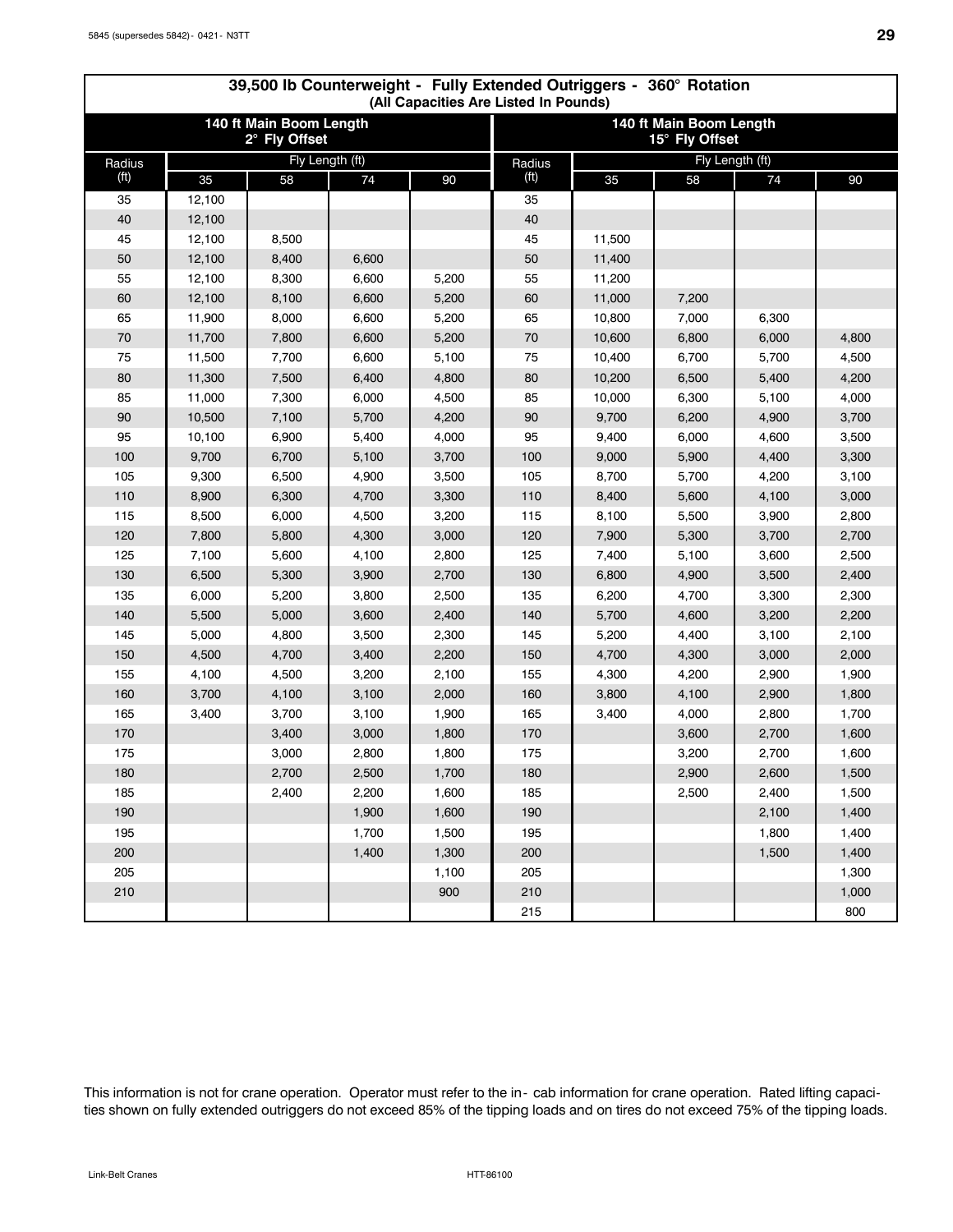|                   | 39,500 lb Counterweight - Fully Extended Outriggers - 360° Rotation<br>(All Capacities Are Listed In Pounds) |                                           |                 |       |                   |       |                                           |                 |       |  |  |  |  |  |
|-------------------|--------------------------------------------------------------------------------------------------------------|-------------------------------------------|-----------------|-------|-------------------|-------|-------------------------------------------|-----------------|-------|--|--|--|--|--|
|                   |                                                                                                              | 140 ft Main Boom Length<br>30° Fly Offset |                 |       |                   |       | 140 ft Main Boom Length<br>45° Fly Offset |                 |       |  |  |  |  |  |
| Radius            |                                                                                                              |                                           | Fly Length (ft) |       | Radius            |       |                                           | Fly Length (ft) |       |  |  |  |  |  |
| (f <sup>t</sup> ) | 35                                                                                                           | 58                                        | 74              | 90    | (f <sup>t</sup> ) | 35    | 58                                        | 74              | 90    |  |  |  |  |  |
| 35                |                                                                                                              |                                           |                 |       | 35                |       |                                           |                 |       |  |  |  |  |  |
| 40                |                                                                                                              |                                           |                 |       | 40                |       |                                           |                 |       |  |  |  |  |  |
| 45                |                                                                                                              |                                           |                 |       | 45                |       |                                           |                 |       |  |  |  |  |  |
| 50                |                                                                                                              |                                           |                 |       | 50                |       |                                           |                 |       |  |  |  |  |  |
| 55                | 10,000                                                                                                       |                                           |                 |       | 55                |       |                                           |                 |       |  |  |  |  |  |
| 60                | 9,800                                                                                                        |                                           |                 |       | 60                |       |                                           |                 |       |  |  |  |  |  |
| 65                | 9,700                                                                                                        |                                           |                 |       | 65                | 8,800 |                                           |                 |       |  |  |  |  |  |
| 70                | 9,500                                                                                                        |                                           |                 |       | 70                | 8,800 |                                           |                 |       |  |  |  |  |  |
| 75                | 9,400                                                                                                        | 5,700                                     | 4,600           |       | 75                | 8,700 |                                           |                 |       |  |  |  |  |  |
| 80                | 9,200                                                                                                        | 5,600                                     | 4,400           | 3,600 | 80                | 8,600 |                                           |                 |       |  |  |  |  |  |
| 85                | 9,100                                                                                                        | 5,500                                     | 4,200           | 3,400 | 85                | 8,600 | 4,900                                     | 3,700           |       |  |  |  |  |  |
| 90                | 9,000                                                                                                        | 5,400                                     | 4,100           | 3,200 | 90                | 8,500 | 4,900                                     | 3,500           | 2,900 |  |  |  |  |  |
| 95                | 8,800                                                                                                        | 5,300                                     | 3,900           | 3,000 | 95                | 8,400 | 4,800                                     | 3,400           | 2,700 |  |  |  |  |  |
| 100               | 8,500                                                                                                        | 5,200                                     | 3,700           | 2,900 | 100               | 8,200 | 4,800                                     | 3,300           | 2,600 |  |  |  |  |  |
| 105               | 8,200                                                                                                        | 5,100                                     | 3,600           | 2,700 | 105               | 8,000 | 4,700                                     | 3,200           | 2,400 |  |  |  |  |  |
| 110               | 8,000                                                                                                        | 5,000                                     | 3,500           | 2,600 | 110               | 7,800 | 4,700                                     | 3,100           | 2,300 |  |  |  |  |  |
| 115               | 7,700                                                                                                        | 4,900                                     | 3,300           | 2,400 | 115               | 7,600 | 4,700                                     | 3,000           | 2,200 |  |  |  |  |  |
| 120               | 7,500                                                                                                        | 4,800                                     | 3,200           | 2,300 | 120               | 7,400 | 4,600                                     | 2,900           | 2,100 |  |  |  |  |  |
| 125               | 7,300                                                                                                        | 4,700                                     | 3,100           | 2,200 | 125               | 7,200 | 4,500                                     | 2,800           | 2,000 |  |  |  |  |  |
| 130               | 7,000                                                                                                        | 4,500                                     | 3,000           | 2,100 | 130               | 7,100 | 4,400                                     | 2,700           | 1,900 |  |  |  |  |  |
| 135               | 6,400                                                                                                        | 4,400                                     | 2,900           | 2,000 | 135               | 6,400 | 4,300                                     | 2,700           | 1,800 |  |  |  |  |  |
| 140               | 5,800                                                                                                        | 4,300                                     | 2,800           | 1,900 | 140               |       | 4,200                                     | 2,600           | 1,800 |  |  |  |  |  |
| 145               | 5,300                                                                                                        | 4,200                                     | 2,800           | 1,800 | 145               |       | 4,100                                     | 2,600           | 1,700 |  |  |  |  |  |
| 150               | 4,800                                                                                                        | 4,100                                     | 2,700           | 1,700 | 150               |       | 4,000                                     | 2,500           | 1,600 |  |  |  |  |  |
| 155               | 4,300                                                                                                        | 4,000                                     | 2,600           | 1,700 | 155               |       | 4,000                                     | 2,500           | 1,600 |  |  |  |  |  |
| 160               |                                                                                                              | 3,900                                     | 2,600           | 1,600 | 160               |       | 4,000                                     | 2,500           | 1,500 |  |  |  |  |  |
| 165               |                                                                                                              | 3,900                                     | 2,500           | 1,500 | 165               |       | 4,000                                     | 2,500           | 1,500 |  |  |  |  |  |
| 170               |                                                                                                              | 3,700                                     | 2,500           | 1,500 | 170               |       |                                           | 2,500           | 1,400 |  |  |  |  |  |
| 175               |                                                                                                              | 3,300                                     | 2,500           | 1,400 | 175               |       |                                           | 2,500           | 1,400 |  |  |  |  |  |
| 180               |                                                                                                              | 2,900                                     | 2,500           | 1,400 | 180               |       |                                           |                 | 1,400 |  |  |  |  |  |
| 185               |                                                                                                              |                                           | 2,500           | 1,400 | 185               |       |                                           |                 | 1,400 |  |  |  |  |  |
| 190               |                                                                                                              |                                           | 2,200           | 1,300 | 190               |       |                                           |                 | 1,400 |  |  |  |  |  |
| 195               |                                                                                                              |                                           | 1,900           | 1,300 |                   |       |                                           |                 |       |  |  |  |  |  |
| 200               |                                                                                                              |                                           |                 | 1,300 |                   |       |                                           |                 |       |  |  |  |  |  |
| 205               |                                                                                                              |                                           |                 | 1,300 |                   |       |                                           |                 |       |  |  |  |  |  |
| 210               |                                                                                                              |                                           |                 | 1,100 |                   |       |                                           |                 |       |  |  |  |  |  |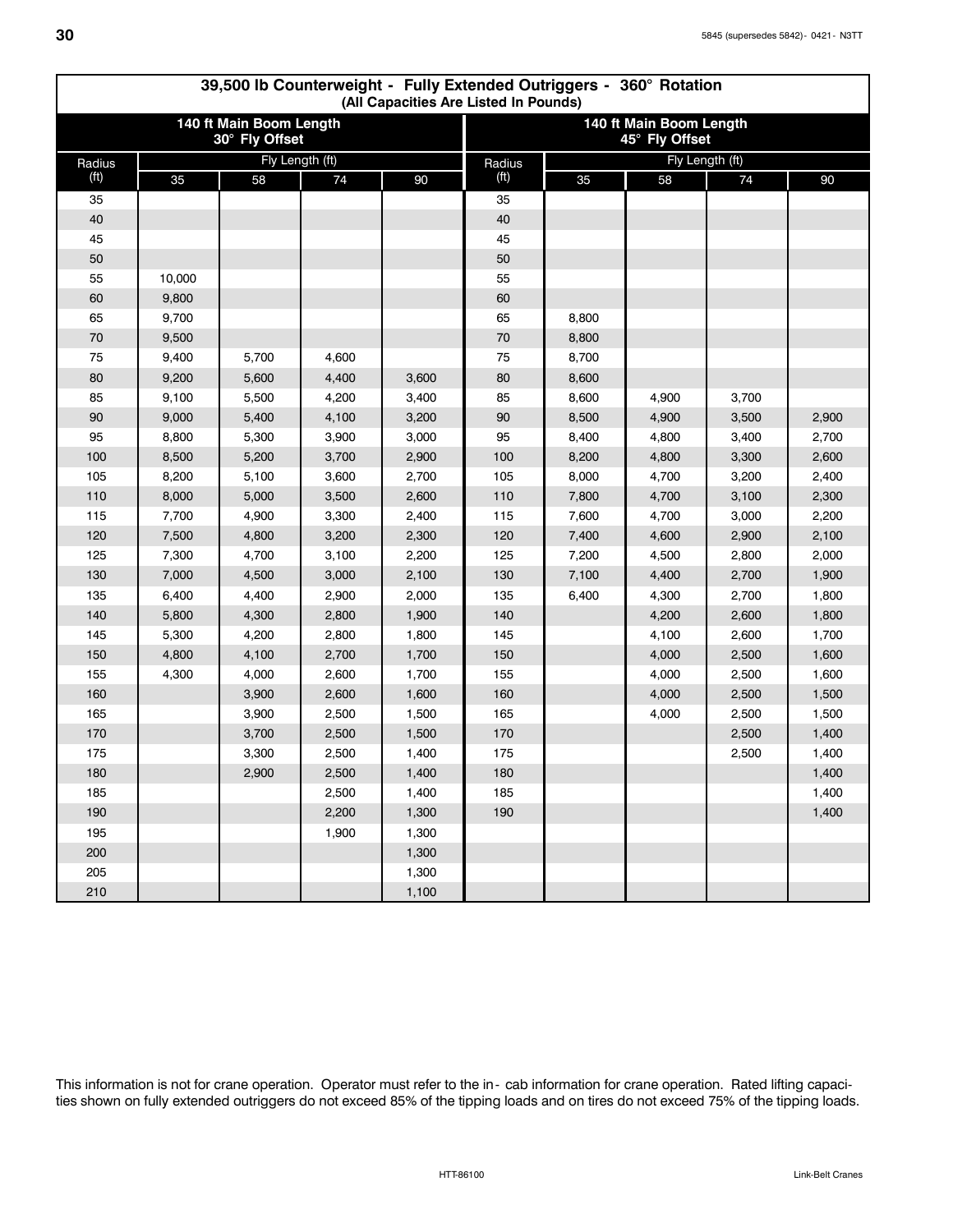# **Main Boom Lift Capacity Charts - Metric 75%**

|                | 3.8t Counterweight - Fully Extended Outriggers - 360° Rotation<br>(All Capacities Are Listed In Kilograms) |         |        |         |         |                 |         |         |         |         |         |                |  |  |
|----------------|------------------------------------------------------------------------------------------------------------|---------|--------|---------|---------|-----------------|---------|---------|---------|---------|---------|----------------|--|--|
| Radius         |                                                                                                            |         |        |         |         | Boom Length (m) |         |         |         |         |         | <b>Radius</b>  |  |  |
| (m)            | 11.58                                                                                                      | 15.2    | 18.3   | 21.3    | 24.4    | 27.4            | 30.5    | 33.5    | 36.6    | 39.6    | 42.67   | (m)            |  |  |
| 3              | 70 800*                                                                                                    | 69 550* | 53 450 | 40 850  |         |                 |         |         |         |         |         | 3              |  |  |
| 3.5            | 61 350*                                                                                                    | 62 250* | 50 350 | 39 100  |         |                 |         |         |         |         |         | 3.5            |  |  |
| 4              | 53 500                                                                                                     | 54 450  | 48 900 | 37 450  | 37 400  |                 |         |         |         |         |         | 4              |  |  |
| 4.5            | 47 250                                                                                                     | 48 250  | 48 350 | 35 950  | 35 750  | 26 150          |         |         |         |         |         | 4.5            |  |  |
| 5              | 42 200                                                                                                     | 43 200  | 43 400 | 34 600  | 35 250  | 26 150          |         |         |         |         |         | 5              |  |  |
| 6              | 34 500                                                                                                     | 35 550  | 35 750 | 32 150  | 34 700  | 25 450          | 22 250  | 19 250  |         |         |         | 6              |  |  |
| $\overline{7}$ | 26 600                                                                                                     | 27 850  | 28 200 | 28 850  | 28 700  | 25 200          | 21 150  | 19 250  |         |         |         | $\overline{7}$ |  |  |
| 8              | 20 500                                                                                                     | 22 000  | 22 450 | 22 550  | 22 450  | 22 200          | 20 650  | 18 800  | 14 950  | 13 400  |         | 8              |  |  |
| 9              | 16 350                                                                                                     | 17800   | 18 250 | 18 500  | 18 200  | 18 150          | 17950   | 17 550  | 14 200  | 13 300  | 11 050  | 9              |  |  |
| 10             |                                                                                                            | 14 850  | 15 250 | 15 550  | 15 600  | 15 600          | 15 600  | 15 400  | 14 050  | 13 200  | 10 950  | 10             |  |  |
| 12             |                                                                                                            | 10750   | 11 450 | 11 700  | 11 850  | 11 700          | 11 850  | 11 800  | 11 650  | 11 500  | 10850   | 12             |  |  |
| 14             |                                                                                                            |         | 8800   | 9 1 0 0 | 9 2 5 0 | 9 3 0 0         | 9 2 5 0 | 9 200   | 9 0 5 0 | 8 9 0 0 | 8750    | 14             |  |  |
| 16             |                                                                                                            |         | 6850   | 7150    | 7 3 5 0 | 7 400           | 7 3 5 0 | 7 300   | 7 150   | 6950    | 6850    | 16             |  |  |
| 18             |                                                                                                            |         |        | 5800    | 5950    | 6 0 0 0         | 5950    | 5 9 0 0 | 5750    | 5 6 5 0 | 5 500   | 18             |  |  |
| 20             |                                                                                                            |         |        |         | 4 9 0 0 | 4 9 5 0         | 4 9 0 0 | 4 8 5 0 | 4750    | 4 600   | 4 4 5 0 | 20             |  |  |
| 22             |                                                                                                            |         |        |         | 4 0 5 0 | 4 1 5 0         | 4 100   | 4 0 5 0 | 3 9 0 0 | 3750    | 3 6 5 0 | 22             |  |  |
| 24             |                                                                                                            |         |        |         |         | 3 4 5 0         | 3 4 0 0 | 3 4 0 0 | 3 2 5 0 | 3 100   | 2950    | 24             |  |  |
| 26             |                                                                                                            |         |        |         |         |                 | 2850    | 2850    | 2700    | 2 5 5 0 | 2 4 5 0 | 26             |  |  |
| 28             |                                                                                                            |         |        |         |         |                 | 2 4 0 0 | 2 400   | 2 2 5 0 | 2 100   | 2 0 0 0 | 28             |  |  |
| 30             |                                                                                                            |         |        |         |         |                 |         | 2 0 0 0 | 1850    | 1 700   | 1 600   | 30             |  |  |
| 32             |                                                                                                            |         |        |         |         |                 |         | 800     | 1 5 5 0 | 1 400   | 1 2 5 0 | 32             |  |  |
| 34             |                                                                                                            |         |        |         |         |                 |         |         | 1 2 5 0 | 1 100   | 1 0 0 0 | 34             |  |  |
| 36             |                                                                                                            |         |        |         |         |                 |         |         |         | 850     | 750     | 36             |  |  |
| 38             |                                                                                                            |         |        |         |         |                 |         |         |         |         | 500     | 38             |  |  |
| 40             |                                                                                                            |         |        |         |         |                 |         |         |         |         | 350     | 40             |  |  |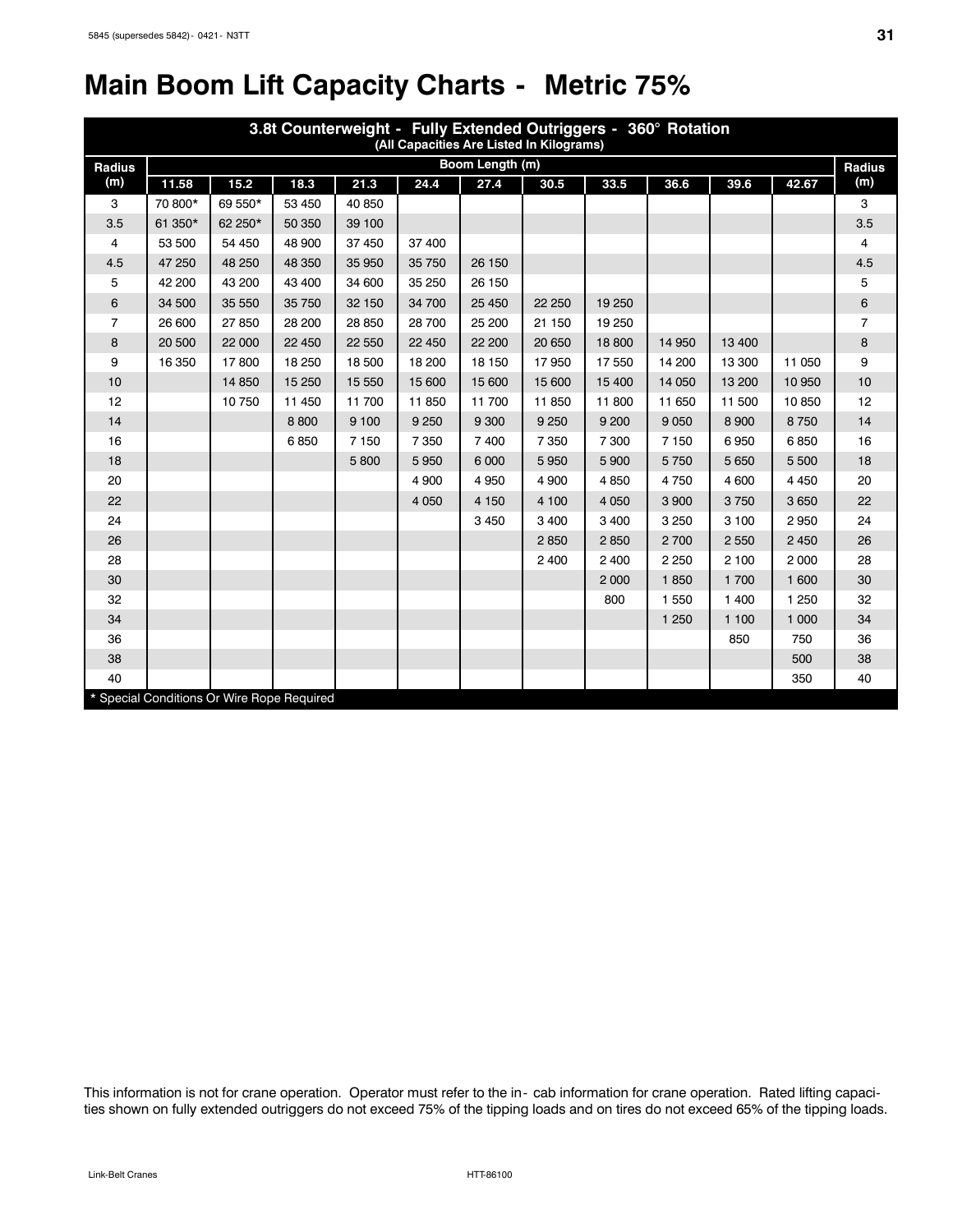| 3.8t Counterweight - On Tires - Stationary - Boom Centered Over Rear<br>(All Capacities Are Listed In Kilograms) |         |         |         |                 |         |         |         |                |  |  |  |  |
|------------------------------------------------------------------------------------------------------------------|---------|---------|---------|-----------------|---------|---------|---------|----------------|--|--|--|--|
| Radius                                                                                                           |         |         |         | Boom Length (m) |         |         |         | Radius         |  |  |  |  |
| (m)                                                                                                              | 11.58   | 15.2    | 18.3    | 21.3            | 24.4    | 27.4    | 30.5    | (m)            |  |  |  |  |
| 3                                                                                                                | 11 000  |         |         |                 |         |         |         | 3              |  |  |  |  |
| 3.5                                                                                                              | 10 150  | 10 450  |         |                 |         |         |         | 3.5            |  |  |  |  |
| 4                                                                                                                | 9 2 5 0 | 9 9 0 0 |         |                 |         |         |         | 4              |  |  |  |  |
| 4.5                                                                                                              | 8 4 5 0 | 9 100   | 9 3 5 0 |                 |         |         |         | 4.5            |  |  |  |  |
| 5                                                                                                                | 7700    | 8 4 5 0 | 8800    |                 |         |         |         | 5              |  |  |  |  |
| 6                                                                                                                | 6450    | 7 200   | 7600    | 7700            |         |         |         | 6              |  |  |  |  |
| $\overline{7}$                                                                                                   | 5 4 0 0 | 6 200   | 6 600   | 6800            |         |         |         | $\overline{7}$ |  |  |  |  |
| 8                                                                                                                | 4 500   | 5 3 5 0 | 5800    | 6 0 0 0         | 6 100   |         |         | 8              |  |  |  |  |
| 9                                                                                                                | 3650    | 4 600   | 5 100   | 5 300           | 5 4 5 0 | 4850    | 3750    | 9              |  |  |  |  |
| 10                                                                                                               |         | 3800    | 4 300   | 4 5 5 0         | 4 700   | 4 800   | 3750    | 10             |  |  |  |  |
| 12                                                                                                               |         | 2 5 5 0 | 3 0 5 0 | 3 3 0 0         | 3 4 5 0 | 3500    | 3500    | 12             |  |  |  |  |
| 14                                                                                                               |         |         | 2 1 5 0 | 2 4 0 0         | 2 500   | 2 600   | 2 600   | 14             |  |  |  |  |
| 16                                                                                                               |         |         | 1 500   | 1700            | 1850    | 1950    | 1 900   | 16             |  |  |  |  |
| 18                                                                                                               |         |         |         | 1 200           | 1 3 5 0 | 1 4 5 0 | 1 400   | 18             |  |  |  |  |
| 20                                                                                                               |         |         |         |                 | 950     | 1 000   | 1 0 0 0 | 20             |  |  |  |  |
| 22                                                                                                               |         |         |         |                 | 650     | 700     | 650     | 22             |  |  |  |  |
| 24                                                                                                               |         |         |         |                 |         | 450     | 400     | 24             |  |  |  |  |

#### **3.8t Counterweight - On Tires - Pick & Carry (1.6 km/h) - Boom Centered Over Rear (All Capacities Are Listed In Kilograms)**

| <b>Radius</b>  |         |         |         | Boom Length (m) |         |         |         | <b>Radius</b>  |
|----------------|---------|---------|---------|-----------------|---------|---------|---------|----------------|
| (m)            | 11.58   | 15.2    | 18.3    | 21.3            | 24.4    | 27.4    | 30.5    | (m)            |
| 3              | 6 200   |         |         |                 |         |         |         | 3              |
| 3.5            | 5 500   | 5750    |         |                 |         |         |         | 3.5            |
| 4              | 4 9 0 0 | 5 500   |         |                 |         |         |         | 4              |
| 4.5            | 4 300   | 5 0 0 0 | 5 2 5 0 |                 |         |         |         | 4.5            |
| 5              | 3800    | 4 5 5 0 | 4 9 0 0 |                 |         |         |         | 5              |
| 6              | 2 9 0 0 | 3 6 5 0 | 4 0 5 0 | 4 1 5 0         |         |         |         | 6              |
| $\overline{7}$ | 2 100   | 2950    | 3 3 5 0 | 3 600           |         |         |         | $\overline{7}$ |
| 8              | 1 4 5 0 | 2 3 5 0 | 2800    | 3 0 0 0         | 3 1 5 0 |         |         | 8              |
| 9              | 900     | 1800    | 2 2 5 0 | 2 500           | 2650    | 2 600   | 2 600   | 9              |
| 10             |         | 1 350   | 1850    | 2 0 5 0         | 2 2 0 0 | 2 3 0 0 | 2 2 5 0 | 10             |
| 12             |         | 600     | 1 100   | 1 350           | 500     | 1 550   | 1 550   | 12             |
| 14             |         |         | 500     | 750             | 900     | 1 000   | 1 000   | 14             |
| 16             |         |         |         |                 | 450     | 550     | 550     | 16             |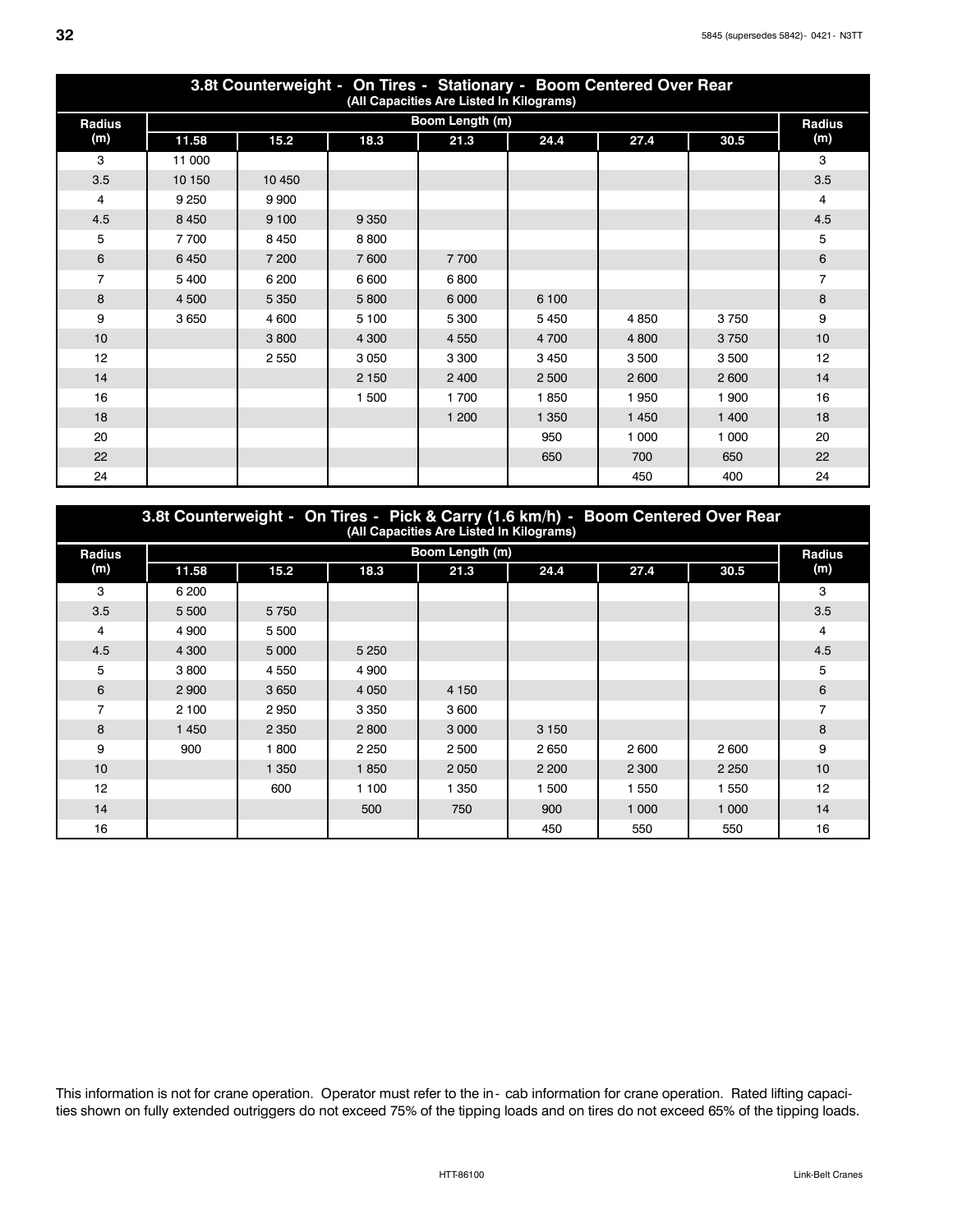| 5.2t Counterweight - Fully Extended Outriggers - 360° Rotation<br>(All Capacities Are Listed In Kilograms) |         |                                            |         |         |         |                 |         |         |         |         |         |                |
|------------------------------------------------------------------------------------------------------------|---------|--------------------------------------------|---------|---------|---------|-----------------|---------|---------|---------|---------|---------|----------------|
| Radius                                                                                                     |         |                                            |         |         |         | Boom Length (m) |         |         |         |         |         | Radius         |
| (m)                                                                                                        | 11.58   | 15.2                                       | 18.3    | 21.3    | 24.4    | 27.4            | 30.5    | 33.5    | 36.6    | 39.6    | 42.67   | (m)            |
| 3                                                                                                          | 71 100* | 69 550*                                    | 53 450  | 40 850  |         |                 |         |         |         |         |         | 3              |
| 3.5                                                                                                        | 62 600* | 63 450*                                    | 50 350  | 39 100  |         |                 |         |         |         |         |         | 3.5            |
| 4                                                                                                          | 54 600  | 55 550                                     | 48 900  | 37 450  | 37 400  |                 |         |         |         |         |         | 4              |
| 4.5                                                                                                        | 48 250  | 49 200                                     | 48 350  | 35 950  | 35 750  | 26 150          |         |         |         |         |         | 4.5            |
| 5                                                                                                          | 43 100  | 44 100                                     | 44 250  | 34 600  | 35 250  | 26 150          |         |         |         |         |         | 5              |
| 6                                                                                                          | 35 250  | 36 250                                     | 36 450  | 32 150  | 34 700  | 25 450          | 22 250  | 19 250  |         |         |         | 6              |
| 7                                                                                                          | 28 250  | 29 450                                     | 29 700  | 30 000  | 29 400  | 25 200          | 21 150  | 19 250  |         |         |         | $\overline{7}$ |
| 8                                                                                                          | 21 800  | 23 300                                     | 23 750  | 23 850  | 23 700  | 23 450          | 20 650  | 18 800  | 14 950  | 13 400  |         | 8              |
| 9                                                                                                          | 17 450  | 18 900                                     | 19 350  | 19 450  | 19 300  | 19 100          | 19 050  | 17 550  | 14 200  | 13 300  | 11 050  | 9              |
| 10                                                                                                         |         | 15 800                                     | 16 200  | 16 500  | 16 150  | 16 550          | 15 950  | 16 300  | 14 050  | 13 200  | 10 950  | 10             |
| 12                                                                                                         |         | 11 500                                     | 12 000  | 12 200  | 12 600  | 12 250          | 12 450  | 12 3 50 | 12 3 50 | 11 800  | 10850   | 12             |
| 14                                                                                                         |         |                                            | 9 4 0 0 | 9700    | 9850    | 9 9 0 0         | 9850    | 9800    | 9650    | 9 500   | 9 3 5 0 | 14             |
| 16                                                                                                         |         |                                            | 7450    | 7750    | 7900    | 8 0 0 0         | 7950    | 7 9 0 0 | 7750    | 7 600   | 7450    | 16             |
| 18                                                                                                         |         |                                            |         | 6 3 0 0 | 6450    | 6 500           | 6450    | 6 400   | 6 2 5 0 | 6 100   | 5950    | 18             |
| 20                                                                                                         |         |                                            |         |         | 5 3 5 0 | 5 4 0 0         | 5 4 0 0 | 5 3 5 0 | 5 200   | 5 0 5 0 | 4 9 0 0 | 20             |
| 22                                                                                                         |         |                                            |         |         | 4 4 5 0 | 4 5 5 0         | 4 500   | 4 4 5 0 | 4 3 5 0 | 4 1 5 0 | 4 0 5 0 | 22             |
| 24                                                                                                         |         |                                            |         |         |         | 3850            | 3800    | 3750    | 3 600   | 3 4 5 0 | 3 3 5 0 | 24             |
| 26                                                                                                         |         |                                            |         |         |         |                 | 3 200   | 3 1 5 0 | 3 0 5 0 | 2 9 0 0 | 2750    | 26             |
| 28                                                                                                         |         |                                            |         |         |         |                 | 2700    | 2700    | 2 5 5 0 | 2 4 0 0 | 2 3 0 0 | 28             |
| 30                                                                                                         |         |                                            |         |         |         |                 |         | 2 2 5 0 | 2 1 5 0 | 2 0 0 0 | 1 900   | 30             |
| 32                                                                                                         |         |                                            |         |         |         |                 |         | 1 0 5 0 | 1800    | 1 6 5 0 | 1 550   | 32             |
| 34                                                                                                         |         |                                            |         |         |         |                 |         |         | 1 500   | 1 3 5 0 | 1 2 5 0 | 34             |
| 36                                                                                                         |         |                                            |         |         |         |                 |         |         |         | 1 100   | 950     | 36             |
| 38                                                                                                         |         |                                            |         |         |         |                 |         |         |         |         | 750     | 38             |
| 40                                                                                                         |         |                                            |         |         |         |                 |         |         |         |         | 550     | 40             |
|                                                                                                            |         | * Special Conditions Or Wire Rope Required |         |         |         |                 |         |         |         |         |         |                |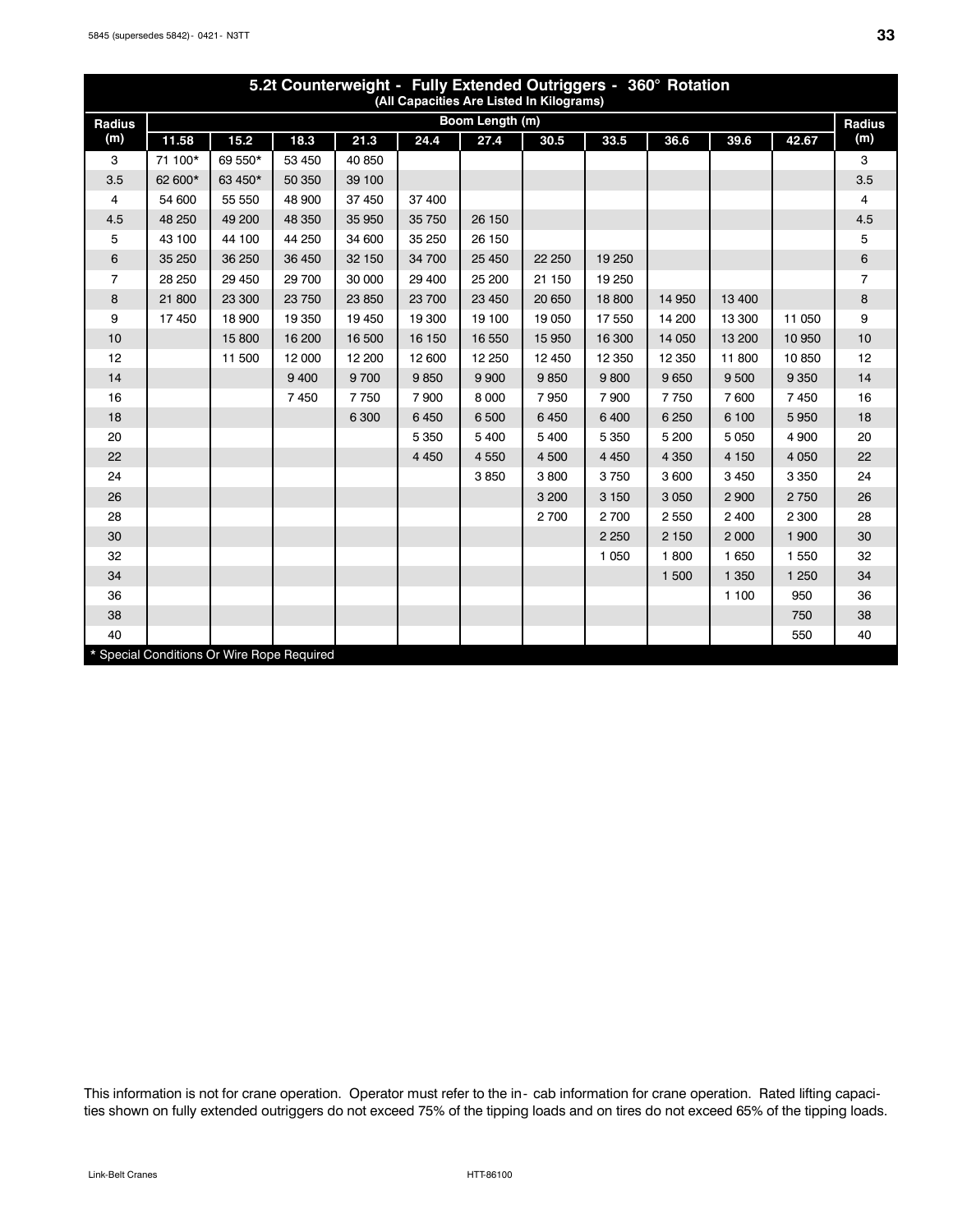| 5.2t Counterweight - On Tires - Stationary - Boom Centered Over Rear<br>(All Capacities Are Listed In Kilograms) |         |         |         |                 |         |         |         |                |  |  |  |  |
|------------------------------------------------------------------------------------------------------------------|---------|---------|---------|-----------------|---------|---------|---------|----------------|--|--|--|--|
| Radius                                                                                                           |         |         |         | Boom Length (m) |         |         |         | Radius         |  |  |  |  |
| (m)                                                                                                              | 11.58   | 15.2    | 18.3    | 21.3            | 24.4    | 27.4    | 30.5    | (m)            |  |  |  |  |
| 3                                                                                                                | 10750   |         |         |                 |         |         |         | 3              |  |  |  |  |
| 3.5                                                                                                              | 9 9 0 0 | 10 200  |         |                 |         |         |         | 3.5            |  |  |  |  |
| 4                                                                                                                | 9 0 0 0 | 9650    |         |                 |         |         |         | 4              |  |  |  |  |
| 4.5                                                                                                              | 8 2 5 0 | 8 9 0 0 | 9 1 5 0 |                 |         |         |         | 4.5            |  |  |  |  |
| 5                                                                                                                | 7500    | 8 2 5 0 | 8 600   |                 |         |         |         | 5              |  |  |  |  |
| 6                                                                                                                | 6 2 5 0 | 7 0 5 0 | 7 4 5 0 | 7500            |         |         |         | 6              |  |  |  |  |
| $\overline{7}$                                                                                                   | 5 2 5 0 | 6050    | 6450    | 6650            |         |         |         | $\overline{7}$ |  |  |  |  |
| 8                                                                                                                | 4 3 5 0 | 5 200   | 5 6 5 0 | 5850            | 5950    |         |         | 8              |  |  |  |  |
| 9                                                                                                                | 3550    | 4 500   | 4950    | 5 1 5 0         | 5 300   | 5 300   | 4 2 5 0 | 9              |  |  |  |  |
| 10                                                                                                               |         | 3850    | 4 3 5 0 | 4 5 5 0         | 4700    | 4750    | 4 2 5 0 | 10             |  |  |  |  |
| 12 <sup>2</sup>                                                                                                  |         | 2800    | 3 3 0 0 | 3550            | 3700    | 3750    | 3750    | 12             |  |  |  |  |
| 14                                                                                                               |         |         | 2 4 5 0 | 2650            | 2800    | 2 9 0 0 | 2 9 0 0 | 14             |  |  |  |  |
| 16                                                                                                               |         |         | 1750    | 1950            | 2 100   | 2 2 0 0 | 2 2 0 0 | 16             |  |  |  |  |
| 18                                                                                                               |         |         |         | 1 4 5 0         | 1 600   | 1 6 5 0 | 1 6 5 0 | 18             |  |  |  |  |
| 20                                                                                                               |         |         |         |                 | 1 1 5 0 | 1 250   | 1 200   | 20             |  |  |  |  |
| 22                                                                                                               |         |         |         |                 | 800     | 900     | 850     | 22             |  |  |  |  |
| 24                                                                                                               |         |         |         |                 |         | 600     | 550     | 24             |  |  |  |  |

#### **5.2t Counterweight - On Tires - Pick & Carry (1.6 km/h) - Boom Centered Over Rear (All Capacities Are Listed In Kilograms) Radius (m) Boom Length (m)**<br> **Boom Length (m)**<br> **Boom Length (m)**<br> **Radius**<br> **Radius**<br> **Radius 11.58 15.2 18.3 21.3 24.4 27.4 30.5 (m)** 3 5 950 July 2001 12:00 12:00 12:00 12:00 12:00 12:00 12:00 12:00 12:00 12:00 12:00 12:00 12:00 12:00 12:00 12 3.5 **6 5 400 5 850 3.5 5 3.5 5 400 5 850** 4 4 550 5 500 4

| 4              | 4 5 5 0 | 5 500   |         |         |         |         |         | 4   |
|----------------|---------|---------|---------|---------|---------|---------|---------|-----|
| 4.5            | 4 100   | 4 8 5 0 | 5 3 5 0 |         |         |         |         | 4.5 |
| 5              | 3 600   | 4 300   | 4 6 5 0 |         |         |         |         | 5   |
| 6              | 2 700   | 3 500   | 3 9 0 0 | 3 9 5 0 |         |         |         | 6   |
| $\overline{7}$ | 1950    | 2800    | 3 200   | 3 4 0 0 |         |         |         |     |
| 8              | 1 300   | 2 2 0 0 | 2 6 5 0 | 2850    | 3 0 0 0 |         |         | 8   |
| 9              | 750     | 1700    | 2 1 5 0 | 2 3 5 0 | 2 500   | 2 4 5 0 | 2 4 5 0 | 9   |
| 10             |         | 1 250   | 1 700   | 1950    | 2 0 5 0 | 2 1 5 0 | 2 1 5 0 | 10  |
| 12             |         | 500     | 1 0 0 0 | 1 200   | 400     | 1450    | 1 4 5 0 | 12  |
| 14             |         |         |         | 650     | 800     | 900     | 900     | 14  |
| 16             |         |         |         |         |         | 450     | 450     | 16  |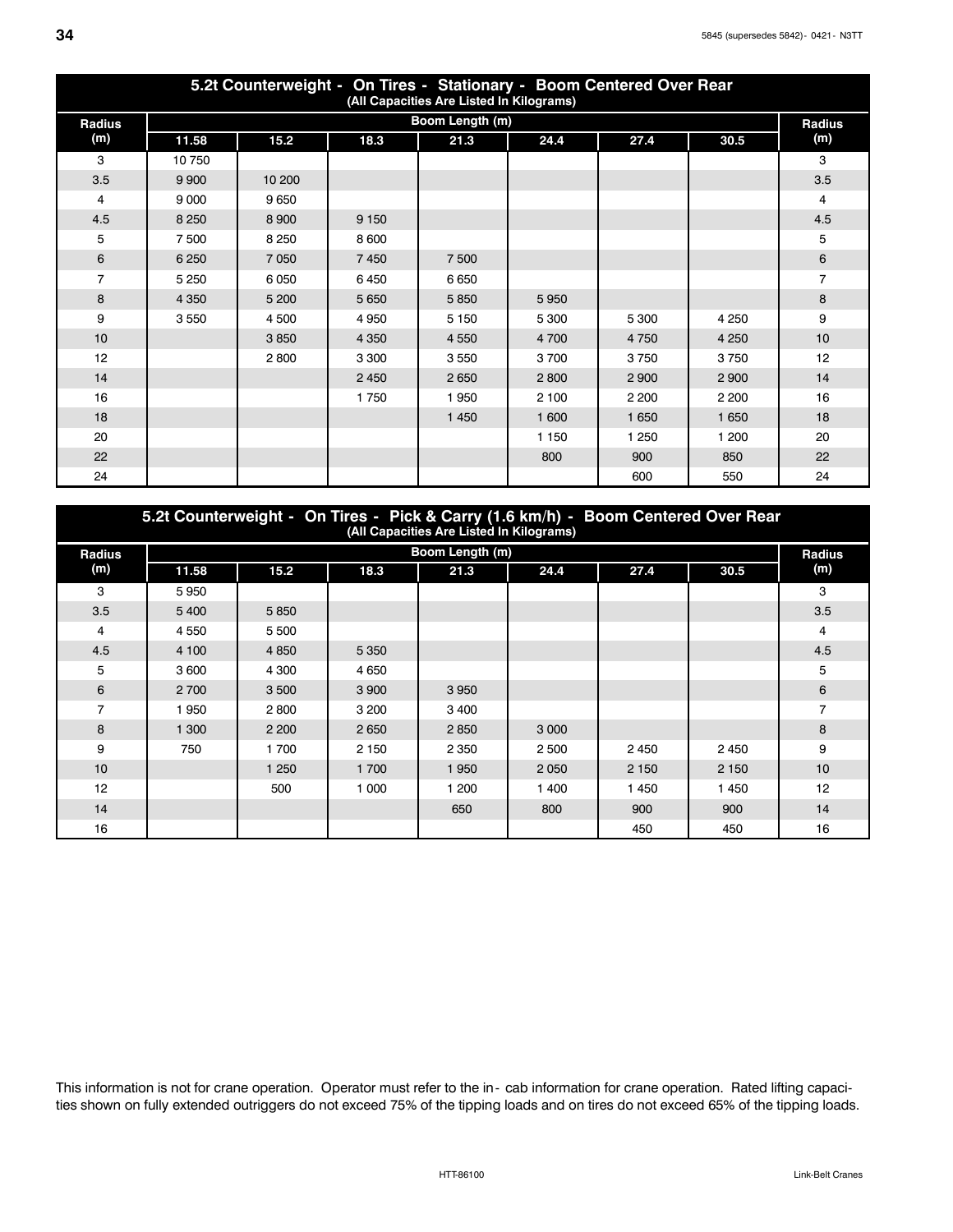# **Main Boom Lift Capacity Charts - Metric 75% - Optional**

| 6.5t Counterweight - On Tires - Stationary - Boom Centered Over Rear<br>(All Capacities Are Listed In Kilograms) |         |         |         |                 |         |         |         |               |  |  |  |
|------------------------------------------------------------------------------------------------------------------|---------|---------|---------|-----------------|---------|---------|---------|---------------|--|--|--|
| <b>Radius</b>                                                                                                    |         |         |         | Boom Length (m) |         |         |         | <b>Radius</b> |  |  |  |
| (m)                                                                                                              | 11.58   | 15.2    | 18.3    | 21.3            | 24.4    | 27.4    | 30.5    | (m)           |  |  |  |
| 3                                                                                                                | 10 400  |         |         |                 |         |         |         | 3             |  |  |  |
| 3.5                                                                                                              | 9 6 5 0 | 9 9 0 0 |         |                 |         |         |         | 3.5           |  |  |  |
| 4                                                                                                                | 8800    | 9400    |         |                 |         |         |         | 4             |  |  |  |
| 4.5                                                                                                              | 8 0 5 0 | 8700    | 8 9 0 0 |                 |         |         |         | 4.5           |  |  |  |
| 5                                                                                                                | 7 300   | 8 0 5 0 | 8 4 0 0 |                 |         |         |         | 5             |  |  |  |
| 6                                                                                                                | 6 100   | 6850    | 7 2 5 0 | 7 300           |         |         |         | 6             |  |  |  |
| 7                                                                                                                | 5 100   | 5900    | 6 300   | 6 500           |         |         |         | 7             |  |  |  |
| 8                                                                                                                | 4 200   | 5 100   | 5 500   | 5750            | 5800    |         |         | 8             |  |  |  |
| 9                                                                                                                | 3 4 5 0 | 4 3 5 0 | 4 800   | 5 0 5 0         | 5 1 5 0 | 5 1 5 0 | 4 2 5 0 | 9             |  |  |  |
| 10                                                                                                               |         | 3750    | 4 200   | 4 4 5 0         | 4 5 5 0 | 4 6 5 0 | 4 2 5 0 | 10            |  |  |  |
| 12                                                                                                               |         | 2700    | 3 200   | 3 4 5 0         | 3 600   | 3650    | 3 6 5 0 | 12            |  |  |  |
| 14                                                                                                               |         |         | 2 4 0 0 | 2650            | 2800    | 2 9 0 0 | 2850    | 14            |  |  |  |
| 16                                                                                                               |         |         | 1750    | 2 0 0 0         | 2 1 5 0 | 2 2 5 0 | 2 2 5 0 | 16            |  |  |  |
| 18                                                                                                               |         |         |         | 1 500           | 1 650   | 1750    | 1 700   | 18            |  |  |  |
| 20                                                                                                               |         |         |         |                 | 1 200   | 1 300   | 1 250   | 20            |  |  |  |
| 22                                                                                                               |         |         |         |                 | 850     | 900     | 900     | 22            |  |  |  |
| 24                                                                                                               |         |         |         |                 |         | 600     | 550     | 24            |  |  |  |

| 6.5t Counterweight - On Tires - Pick & Carry (1.6 km/h) - Boom Centered Over Rear<br>(All Capacities Are Listed In Kilograms) |         |         |         |                 |         |         |         |                |  |  |  |  |
|-------------------------------------------------------------------------------------------------------------------------------|---------|---------|---------|-----------------|---------|---------|---------|----------------|--|--|--|--|
| <b>Radius</b>                                                                                                                 |         |         |         | Boom Length (m) |         |         |         | <b>Radius</b>  |  |  |  |  |
| (m)                                                                                                                           | 11.58   | 15.2    | 18.3    | 21.3            | 24.4    | 27.4    | 30.5    | (m)            |  |  |  |  |
| 3                                                                                                                             | 5750    |         |         |                 |         |         |         | 3              |  |  |  |  |
| 3.5                                                                                                                           | 5 1 5 0 | 5 600   |         |                 |         |         |         | 3.5            |  |  |  |  |
| 4                                                                                                                             | 4 500   | 5 200   |         |                 |         |         |         | 4              |  |  |  |  |
| 4.5                                                                                                                           | 3 9 5 0 | 4 700   | 4 9 5 0 |                 |         |         |         | 4.5            |  |  |  |  |
| 5                                                                                                                             | 3 3 5 0 | 4 200   | 4 600   |                 |         |         |         | 5              |  |  |  |  |
| 6                                                                                                                             | 2 5 5 0 | 3 2 5 0 | 3850    | 3 9 5 0         |         |         |         | 6              |  |  |  |  |
| $\overline{7}$                                                                                                                | 1800    | 2650    | 3 0 0 0 | 3 1 5 0         |         |         |         | $\overline{7}$ |  |  |  |  |
| 8                                                                                                                             | 1 1 5 0 | 2 0 5 0 | 2 500   | 2 700           | 2800    |         |         | 8              |  |  |  |  |
| 9                                                                                                                             | 600     | 1 550   | 2 0 0 0 | 2 2 0 0         | 2 3 5 0 | 2 3 5 0 | 2 3 5 0 | 9              |  |  |  |  |
| 10                                                                                                                            |         | 1 100   | 1 5 5 0 | 1 800           | 1950    | 2 0 0 0 | 2 0 0 0 | 10             |  |  |  |  |
| 12                                                                                                                            |         | 350     | 850     | 1 100           | 1 2 5 0 | 350     | 1 300   | 12             |  |  |  |  |
| 14                                                                                                                            |         |         |         | 550             | 700     | 800     | 800     | 14             |  |  |  |  |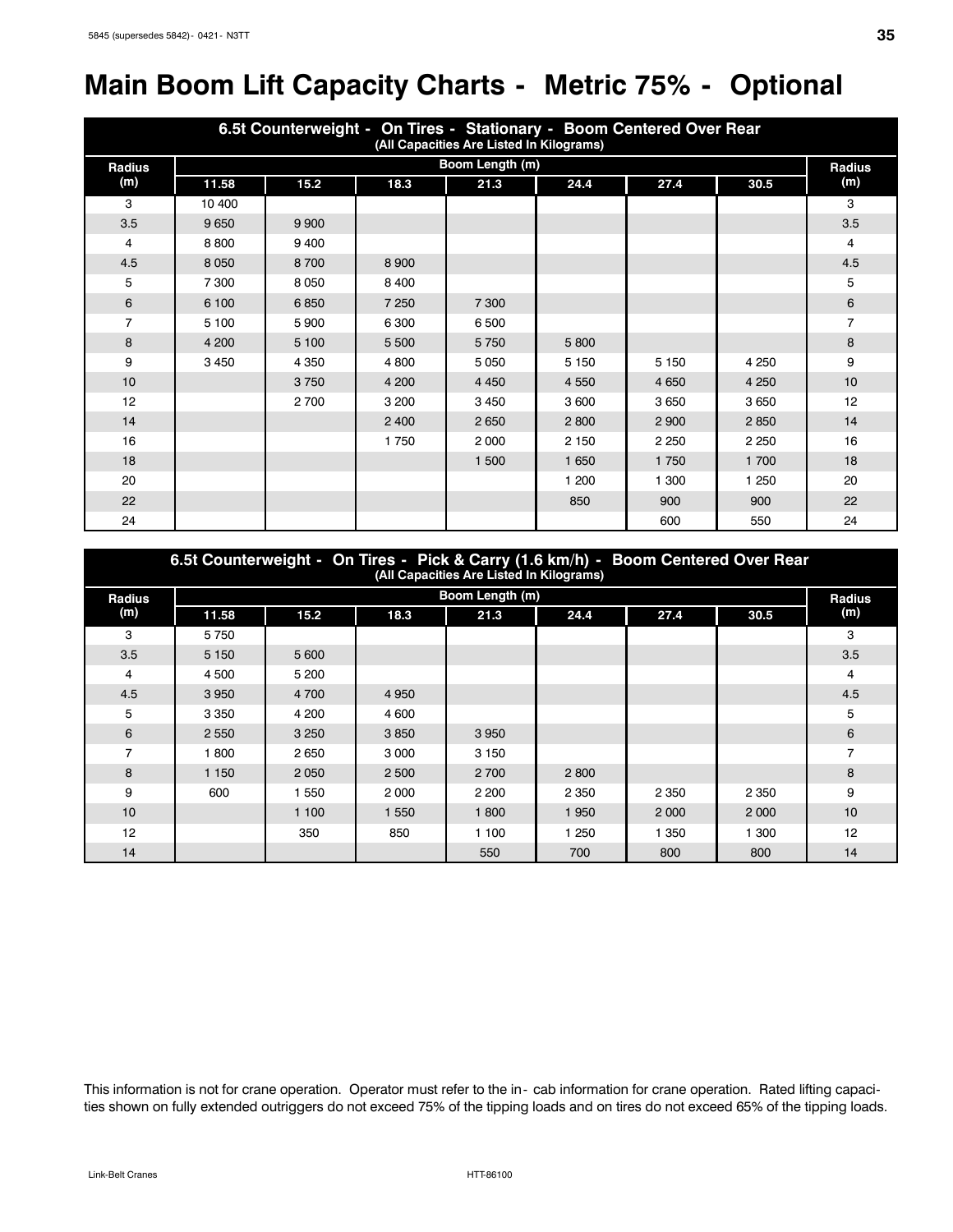| 14.7t Counterweight - Fully Extended Outriggers - 360° Rotation<br>(All Capacities Are Listed In Kilograms) |         |         |        |         |         |                 |         |         |         |         |         |                |  |
|-------------------------------------------------------------------------------------------------------------|---------|---------|--------|---------|---------|-----------------|---------|---------|---------|---------|---------|----------------|--|
| Radius                                                                                                      |         |         |        |         |         | Boom Length (m) |         |         |         |         |         | Radius         |  |
| (m)                                                                                                         | 11.58   | 15.2    | 18.3   | 21.3    | 24.4    | 27.4            | 30.5    | 33.5    | 36.6    | 39.6    | 42.67   | (m)            |  |
| 2.5                                                                                                         | 85 000* |         |        |         |         |                 |         |         |         |         |         | 2.5            |  |
| 3                                                                                                           | 72 400* | 69 550* | 53 450 | 40 850  |         |                 |         |         |         |         |         | 3              |  |
| 3.5                                                                                                         | 66 550* | 64 300* | 50 350 | 39 100  |         |                 |         |         |         |         |         | 3.5            |  |
| $\overline{4}$                                                                                              | 61 000* | 59 950* | 48 900 | 37 450  | 37 400  |                 |         |         |         |         |         | $\overline{4}$ |  |
| 4.5                                                                                                         | 55 050  | 55 950  | 48 350 | 35 950  | 35 750  | 26 150          |         |         |         |         |         | 4.5            |  |
| 5                                                                                                           | 49 250  | 50 200  | 47 000 | 34 600  | 35 250  | 26 150          |         |         |         |         |         | 5              |  |
| 6                                                                                                           | 40 450  | 41 400  | 41 600 | 32 150  | 34 700  | 25 450          | 22 250  | 19 250  |         |         |         | 6              |  |
| $\overline{7}$                                                                                              | 34 000  | 35 050  | 35 250 | 30 000  | 34 700  | 25 200          | 21 150  | 19 250  |         |         |         | $\overline{7}$ |  |
| 8                                                                                                           | 29 150  | 30 200  | 30 400 | 28 150  | 30 200  | 24 950          | 20 650  | 18 800  | 14 950  | 13 400  |         | 8              |  |
| 9                                                                                                           | 25 150  | 26 300  | 26 500 | 26 550  | 27 000  | 24 700          | 20 500  | 17 550  | 14 200  | 13 300  | 11 050  | 9              |  |
| 10                                                                                                          |         | 22 100  | 22 800 | 22 900  | 22 750  | 22 550          | 19750   | 16 450  | 14 050  | 13 200  | 10 950  | 10             |  |
| 12                                                                                                          |         | 16 650  | 17 100 | 17 200  | 17 050  | 16 900          | 16 700  | 15 200  | 13850   | 13 0 50 | 10 850  | 12             |  |
| 14                                                                                                          |         |         | 13 400 | 13 500  | 13 400  | 13 450          | 13 200  | 13 000  | 13 350  | 12750   | 10750   | 14             |  |
| 16                                                                                                          |         |         | 10850  | 11 150  | 11 250  | 11 200          | 11 000  | 11 050  | 10 900  | 11 050  | 10 700  | 16             |  |
| 18                                                                                                          |         |         |        | 9 2 5 0 | 9 3 5 0 | 9 3 5 0         | 9 3 0 0 | 9 3 5 0 | 9450    | 9 3 0 0 | 9 1 5 0 | 18             |  |
| 20                                                                                                          |         |         |        |         | 8 1 5 0 | 7900            | 8 200   | 8 1 5 0 | 8 0 0 0 | 7850    | 7700    | 20             |  |
| 22                                                                                                          |         |         |        |         | 7 0 0 0 | 7 0 0 0         | 7 0 5 0 | 7 000   | 6850    | 6700    | 6 600   | 22             |  |
| 24                                                                                                          |         |         |        |         |         | 6 150           | 6 100   | 6 100   | 5 9 5 0 | 5 800   | 5750    | 24             |  |
| 26                                                                                                          |         |         |        |         |         |                 | 5 3 5 0 | 5 3 5 0 | 5 2 5 0 | 5 100   | 4 9 5 0 | 26             |  |
| 28                                                                                                          |         |         |        |         |         |                 | 4 700   | 4700    | 4 600   | 4 4 5 0 | 4 3 5 0 | 28             |  |
| 30                                                                                                          |         |         |        |         |         |                 |         | 4 1 5 0 | 4 0 5 0 | 3 9 0 0 | 3800    | 30             |  |
| 32                                                                                                          |         |         |        |         |         |                 |         | 2800    | 3550    | 3 4 0 0 | 3 3 0 0 | 32             |  |
| 34                                                                                                          |         |         |        |         |         |                 |         |         | 3 1 5 0 | 3 0 0 0 | 2 9 0 0 | 34             |  |
| 36                                                                                                          |         |         |        |         |         |                 |         |         |         | 2 6 5 0 | 2 5 5 0 | 36             |  |
| 38                                                                                                          |         |         |        |         |         |                 |         |         |         |         | 2 2 0 0 | 38             |  |
| 40                                                                                                          |         |         |        |         |         |                 |         |         |         |         | 1 9 5 0 | 40             |  |
| * Special Conditions Or Wire Rope Required                                                                  |         |         |        |         |         |                 |         |         |         |         |         |                |  |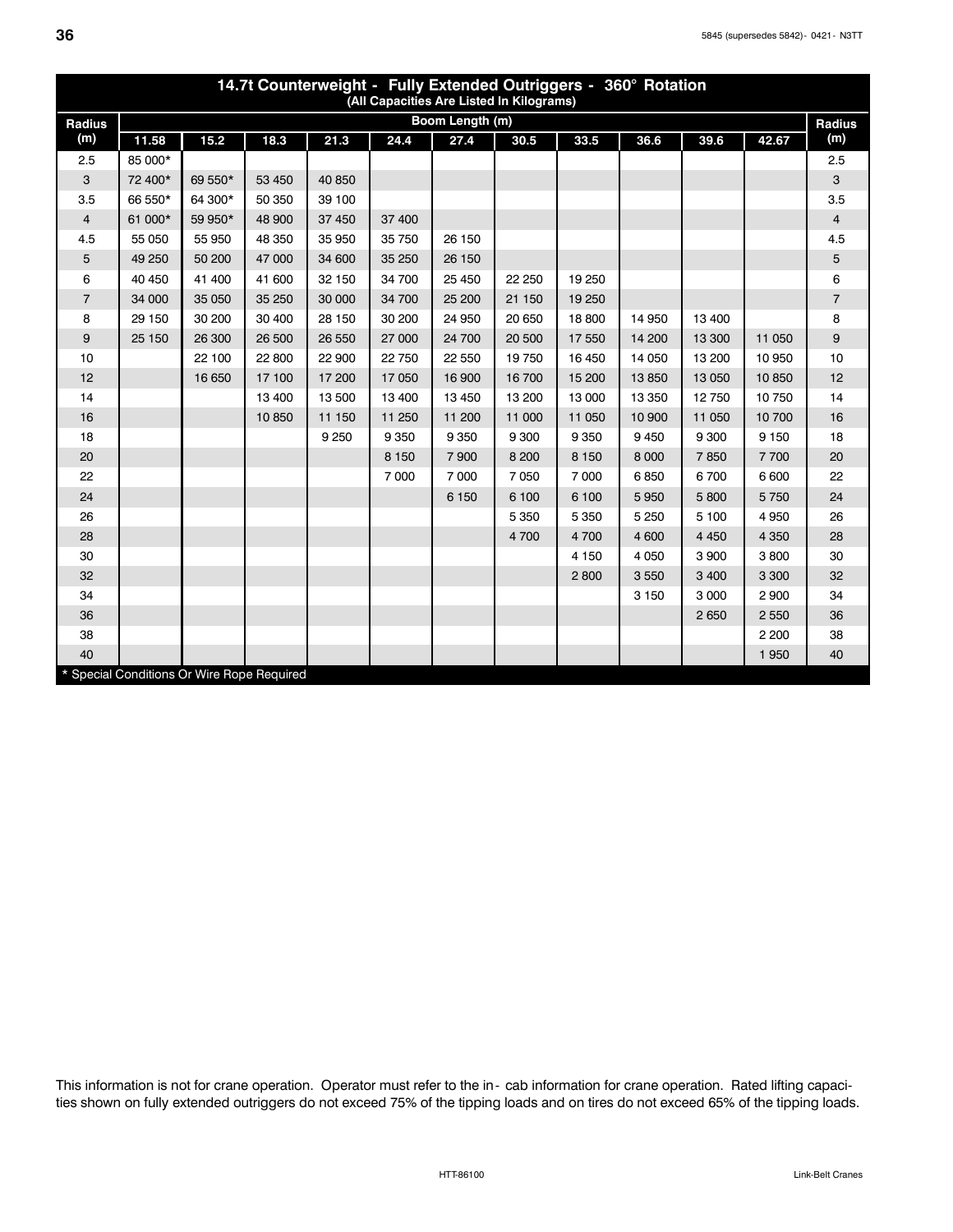| 17.9t Counterweight - Fully Extended Outriggers - 360° Rotation<br>(All Capacities Are Listed In Kilograms) |         |                                            |        |        |         |                 |         |         |         |         |         |                |  |
|-------------------------------------------------------------------------------------------------------------|---------|--------------------------------------------|--------|--------|---------|-----------------|---------|---------|---------|---------|---------|----------------|--|
| Radius                                                                                                      |         |                                            |        |        |         | Boom Length (m) |         |         |         |         |         | <b>Radius</b>  |  |
| (m)                                                                                                         | 11.58   | 15.2                                       | 18.3   | 21.3   | 24.4    | 27.4            | 30.5    | 33.5    | 36.6    | 39.6    | 42.67   | (m)            |  |
| 2.5                                                                                                         | 85 000* |                                            |        |        |         |                 |         |         |         |         |         | 2.5            |  |
| 3                                                                                                           | 72 650* | 69 550*                                    | 53 450 | 40 850 |         |                 |         |         |         |         |         | 3              |  |
| 3.5                                                                                                         | 66 800* | 64 300*                                    | 50 350 | 39 100 |         |                 |         |         |         |         |         | 3.5            |  |
| $\overline{4}$                                                                                              | 61 600* | 59 950*                                    | 48 900 | 37 450 | 37 400  |                 |         |         |         |         |         | $\overline{4}$ |  |
| 4.5                                                                                                         | 56 750  | 56 100                                     | 48 350 | 35 950 | 35 750  | 26 150          |         |         |         |         |         | 4.5            |  |
| 5                                                                                                           | 51 250  | 52 250                                     | 47 000 | 34 600 | 35 250  | 26 150          |         |         |         |         |         | 5              |  |
| 6                                                                                                           | 42 100  | 43 100                                     | 43 300 | 32 150 | 34 700  | 25 450          | 22 250  | 19 250  |         |         |         | 6              |  |
| $\overline{7}$                                                                                              | 35 450  | 36 500                                     | 36 700 | 30 000 | 34 700  | 25 200          | 21 150  | 19 250  |         |         |         | $\overline{7}$ |  |
| 8                                                                                                           | 30 450  | 31 450                                     | 31 700 | 28 150 | 31 500  | 24 950          | 20 650  | 18 800  | 14 950  | 13 400  |         | 8              |  |
| 9                                                                                                           | 26 450  | 27 550                                     | 27 750 | 26 550 | 28 000  | 24 700          | 20 500  | 17 550  | 14 200  | 13 300  | 11 050  | 9              |  |
| 10                                                                                                          |         | 24 250                                     | 24 450 | 25 000 | 24 900  | 24 650          | 19750   | 16 450  | 14 050  | 13 200  | 10 950  | 10             |  |
| 12                                                                                                          |         | 18 300                                     | 18750  | 18850  | 18750   | 18 550          | 17 550  | 15 200  | 13 850  | 13 0 50 | 10 850  | 12             |  |
| 14                                                                                                          |         |                                            | 14 800 | 14 900 | 14 800  | 14 600          | 14 450  | 13 550  | 13 400  | 12750   | 10750   | 14             |  |
| 16                                                                                                          |         |                                            | 12 000 | 12 150 | 12 050  | 12 200          | 11 850  | 11 650  | 12 000  | 11700   | 10 700  | 16             |  |
| 18                                                                                                          |         |                                            |        | 10 250 | 10 300  | 10 350          | 9 9 0 0 | 10 150  | 10 050  | 10 050  | 10 100  | 18             |  |
| 20                                                                                                          |         |                                            |        |        | 8 8 0 0 | 8800            | 8 8 0 0 | 8 600   | 8700    | 8750    | 8 6 5 0 | 20             |  |
| 22                                                                                                          |         |                                            |        |        | 7700    | 7550            | 7700    | 7800    | 7700    | 7550    | 7 400   | 22             |  |
| 24                                                                                                          |         |                                            |        |        |         | 6550            | 6850    | 6800    | 6700    | 6550    | 6 4 0 0 | 24             |  |
| 26                                                                                                          |         |                                            |        |        |         |                 | 6 0 0 0 | 6 0 0 0 | 5850    | 5750    | 5 6 5 0 | 26             |  |
| 28                                                                                                          |         |                                            |        |        |         |                 | 5 3 5 0 | 5 300   | 5 200   | 5 0 5 0 | 4 9 5 0 | 28             |  |
| 30                                                                                                          |         |                                            |        |        |         |                 |         | 4700    | 4 600   | 4 4 5 0 | 4 3 5 0 | 30             |  |
| 32                                                                                                          |         |                                            |        |        |         |                 |         | 3 3 5 0 | 4 100   | 3 9 5 0 | 3850    | 32             |  |
| 34                                                                                                          |         |                                            |        |        |         |                 |         |         | 3 6 5 0 | 3500    | 3 4 0 0 | 34             |  |
| 36                                                                                                          |         |                                            |        |        |         |                 |         |         |         | 3 100   | 3 0 0 0 | 36             |  |
| 38                                                                                                          |         |                                            |        |        |         |                 |         |         |         |         | 2 6 5 0 | 38             |  |
| 40                                                                                                          |         |                                            |        |        |         |                 |         |         |         |         | 2 3 5 0 | 40             |  |
|                                                                                                             |         | * Special Conditions Or Wire Rope Required |        |        |         |                 |         |         |         |         |         |                |  |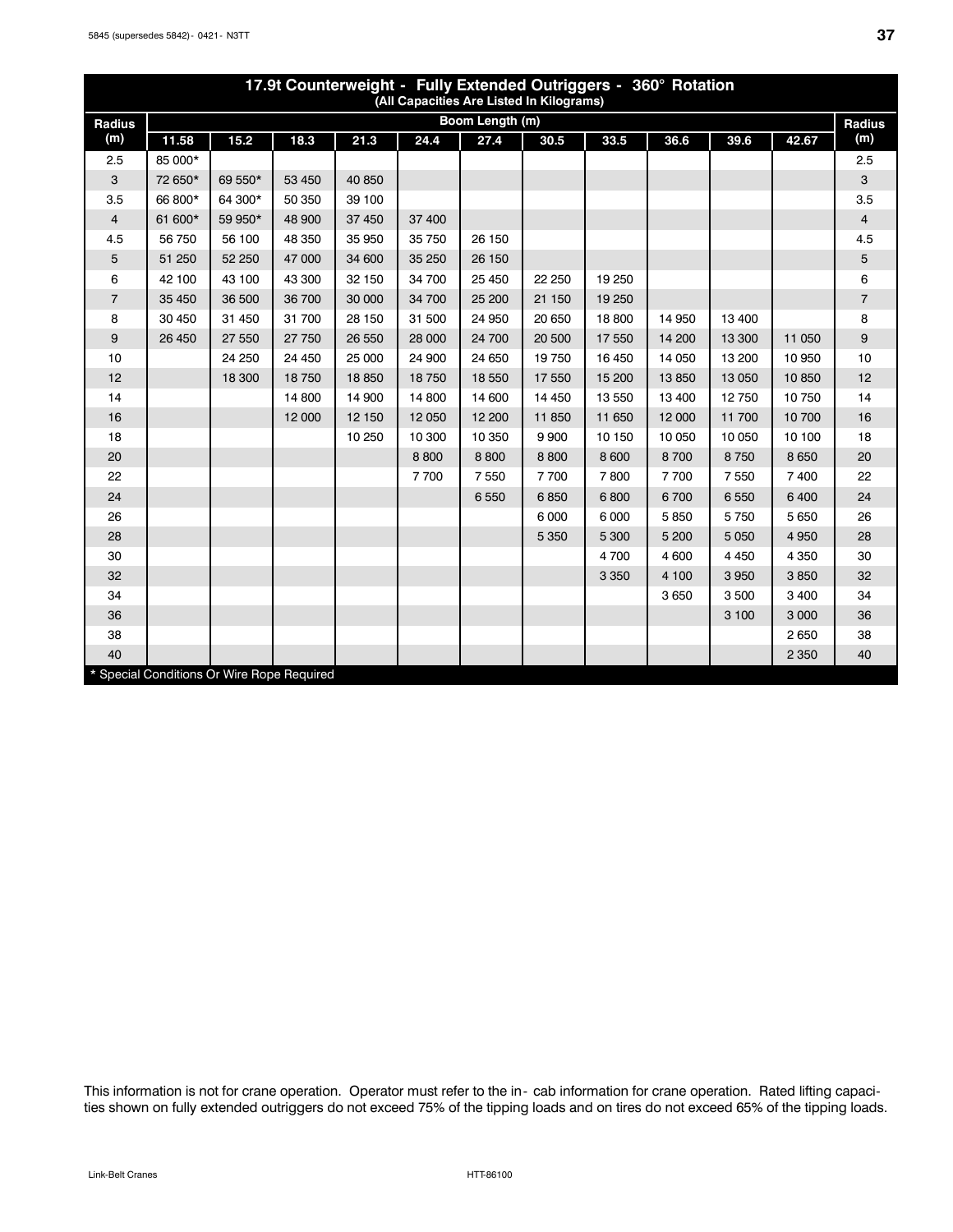# **Fly Attachment Lift Capacity Charts - Metric 75% - Optional**

|        | 3.8t Counterweight - Fully Extended Outriggers - 360° Rotation<br>(All Capacities Are Listed In Kilograms) |         |                                           |                |         |  |  |  |  |  |  |  |  |
|--------|------------------------------------------------------------------------------------------------------------|---------|-------------------------------------------|----------------|---------|--|--|--|--|--|--|--|--|
|        | 42.67m Main Boom Length<br>2° Fly Offset                                                                   |         | 42.67m Main Boom Length<br>15° Fly Offset |                |         |  |  |  |  |  |  |  |  |
| Radius | Fly Length (m)                                                                                             |         | Radius                                    | Fly Length (m) |         |  |  |  |  |  |  |  |  |
| (m)    | 10.67                                                                                                      | 17.68   | (m)                                       | 10.67          | 17.68   |  |  |  |  |  |  |  |  |
| 12     | 5 500                                                                                                      |         | 12                                        |                |         |  |  |  |  |  |  |  |  |
| 14     | 5 500                                                                                                      | 3850    | 14                                        | 5 200          |         |  |  |  |  |  |  |  |  |
| 16     | 5 500                                                                                                      | 3750    | 16                                        | 5 100          |         |  |  |  |  |  |  |  |  |
| 18     | 5 500                                                                                                      | 3700    | 18                                        | 5 0 0 0        | 3 3 0 0 |  |  |  |  |  |  |  |  |
| 20     | 4750                                                                                                       | 3 600   | 20                                        | 4 9 0 0        | 3 1 5 0 |  |  |  |  |  |  |  |  |
| 22     | 3 9 0 0                                                                                                    | 3 500   | 22                                        | 4 200          | 3 0 5 0 |  |  |  |  |  |  |  |  |
| 24     | 3 2 5 0                                                                                                    | 3 400   | 24                                        | 3500           | 2950    |  |  |  |  |  |  |  |  |
| 26     | 2 6 5 0                                                                                                    | 2 900   | 26                                        | 2 9 0 0        | 2850    |  |  |  |  |  |  |  |  |
| 28     | 2 2 0 0                                                                                                    | 2 400   | 28                                        | 2 4 0 0        | 2750    |  |  |  |  |  |  |  |  |
| 30     | 1800                                                                                                       | 2 0 0 0 | 30                                        | 2 0 0 0        | 2 3 0 0 |  |  |  |  |  |  |  |  |
| 32     | 1 500                                                                                                      | 1 650   | 32                                        | 1 650          | 1950    |  |  |  |  |  |  |  |  |
| 34     | 1 200                                                                                                      | 1 3 5 0 | 34                                        | 1 3 5 0        | 1 600   |  |  |  |  |  |  |  |  |
| 36     | 950                                                                                                        | 1 100   | 36                                        | 1 0 5 0        | 1 3 5 0 |  |  |  |  |  |  |  |  |
| 38     | 700                                                                                                        | 900     | 38                                        | 850            | 1 100   |  |  |  |  |  |  |  |  |
| 40     | 500                                                                                                        | 700     | 40                                        | 600            | 850     |  |  |  |  |  |  |  |  |
| 42     |                                                                                                            | 500     | 42                                        | 400            | 650     |  |  |  |  |  |  |  |  |
| 44     |                                                                                                            |         | 44                                        |                | 500     |  |  |  |  |  |  |  |  |

|        | 42.67m Main Boom Length<br>30° Fly Offset |         | 42.67m Main Boom Length<br>45° Fly Offset |                |         |  |  |
|--------|-------------------------------------------|---------|-------------------------------------------|----------------|---------|--|--|
| Radius | Fly Length (m)                            |         | Radius                                    | Fly Length (m) |         |  |  |
| (m)    | 10.67                                     | 17.68   | (m)                                       | 10.67          | 17.68   |  |  |
| 18     | 4 4 5 0                                   |         | 18                                        |                |         |  |  |
| 20     | 4 3 5 0                                   |         | 20                                        | 3 9 5 0        |         |  |  |
| 22     | 4 300                                     |         | 22                                        | 3950           |         |  |  |
| 24     | 3750                                      | 2 5 5 0 | 24                                        | 3 9 0 0        |         |  |  |
| 26     | 3 1 5 0                                   | 2 500   | 26                                        | 3 3 5 0        | 2 2 5 0 |  |  |
| 28     | 2 6 5 0                                   | 2 4 0 0 | 28                                        | 2800           | 2 2 0 0 |  |  |
| 30     | 2 2 0 0                                   | 2 3 5 0 | 30                                        | 2 3 0 0        | 2 1 5 0 |  |  |
| 32     | 1 800                                     | 2 2 5 0 | 32                                        | 1 900          | 2 1 5 0 |  |  |
| 34     | 1 500                                     | 1850    | 34                                        | 1 550          | 2 0 5 0 |  |  |
| 36     | 1 200                                     | 1 550   | 36                                        | 1 2 5 0        | 1750    |  |  |
| 38     | 950                                       | 1 300   | 38                                        | 1 000          | 1 4 5 0 |  |  |
| 40     | 700                                       | 1 0 5 0 | 40                                        | 750            | 1 1 5 0 |  |  |
| 42     | 500                                       | 800     | 42                                        |                | 900     |  |  |
| 44     |                                           | 600     | 44                                        |                | 700     |  |  |
| 46     |                                           | 450     | 46                                        |                | 500     |  |  |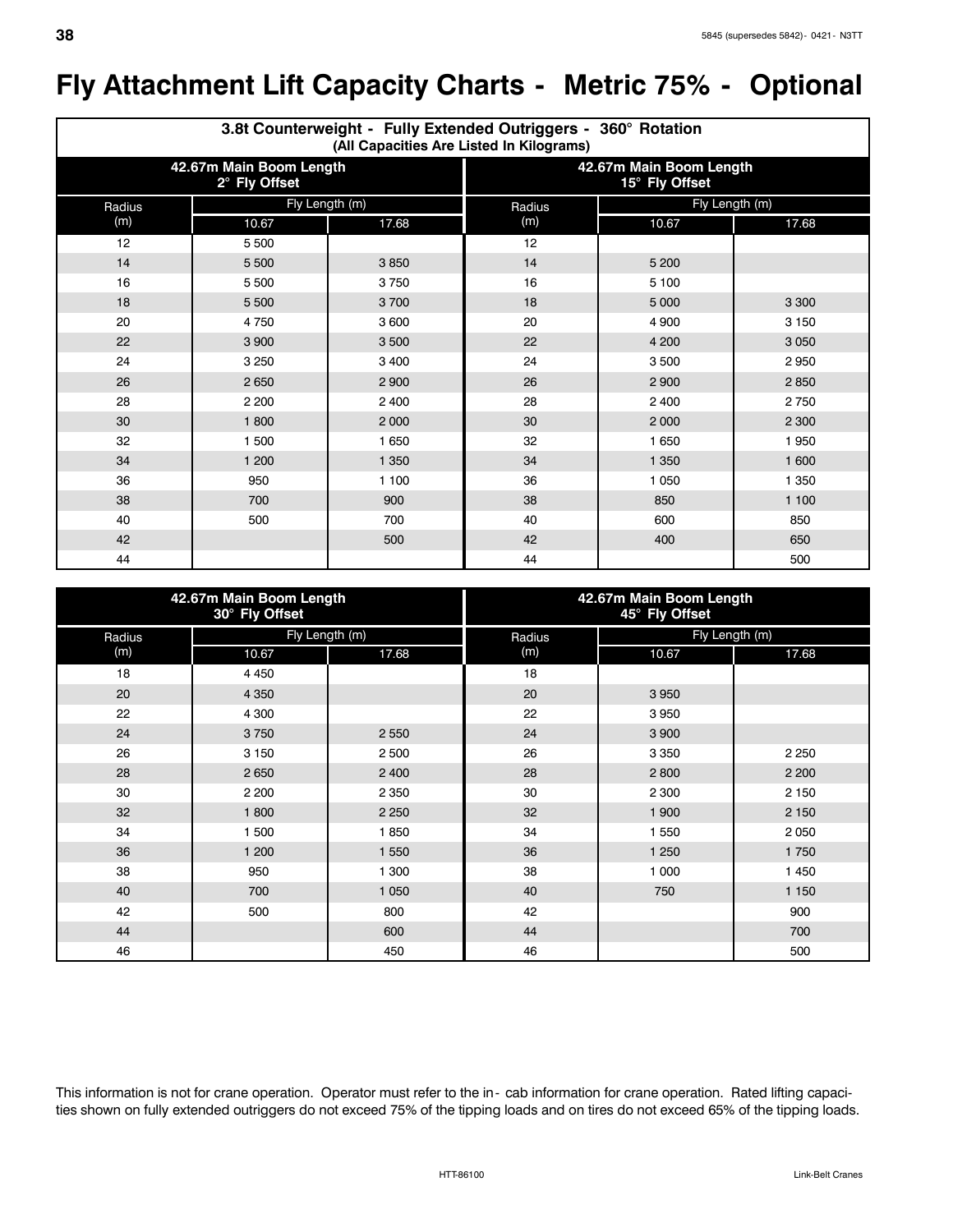Г

|        | 5.2t Counterweight - Fully Extended Outriggers - 360° Rotation<br>(All Capacities Are Listed In Kilograms) |                |         |                                           |                |         |         |  |  |  |  |  |  |  |
|--------|------------------------------------------------------------------------------------------------------------|----------------|---------|-------------------------------------------|----------------|---------|---------|--|--|--|--|--|--|--|
|        | 42.67m Main Boom Length<br>2° Fly Offset                                                                   |                |         | 42.67m Main Boom Length<br>15° Fly Offset |                |         |         |  |  |  |  |  |  |  |
| Radius |                                                                                                            | Fly Length (m) |         | Radius                                    | Fly Length (m) |         |         |  |  |  |  |  |  |  |
| (m)    | 10.67                                                                                                      | 17.68          | 22.56   | (m)                                       | 10.67          | 17.68   | 22.56   |  |  |  |  |  |  |  |
| 12     | 5 500                                                                                                      |                |         | 12                                        |                |         |         |  |  |  |  |  |  |  |
| 14     | 5 500                                                                                                      | 3850           |         | 14                                        | 5 200          |         |         |  |  |  |  |  |  |  |
| 16     | 5 500                                                                                                      | 3750           | 3 0 0 0 | 16                                        | 5 100          |         |         |  |  |  |  |  |  |  |
| 18     | 5 500                                                                                                      | 3700           | 3 0 0 0 | 18                                        | 5 0 0 0        | 3 3 0 0 |         |  |  |  |  |  |  |  |
| 20     | 5 200                                                                                                      | 3 600          | 3 0 0 0 | 20                                        | 4 900          | 3 1 5 0 | 2850    |  |  |  |  |  |  |  |
| 22     | 4 300                                                                                                      | 3500           | 3 0 0 0 | 22                                        | 4 600          | 3 0 5 0 | 2650    |  |  |  |  |  |  |  |
| 24     | 3 600                                                                                                      | 3 4 0 0        | 2950    | 24                                        | 3850           | 2950    | 2 4 5 0 |  |  |  |  |  |  |  |
| 26     | 3 0 0 0                                                                                                    | 3 200          | 2 700   | 26                                        | 3 2 5 0        | 2850    | 2 3 0 0 |  |  |  |  |  |  |  |
| 28     | 2500                                                                                                       | 2700           | 2 5 5 0 | 28                                        | 2750           | 2750    | 2 1 5 0 |  |  |  |  |  |  |  |
| 30     | 2 100                                                                                                      | 2 3 0 0        | 2 2 5 0 | 30                                        | 2 3 0 0        | 2600    | 2 0 5 0 |  |  |  |  |  |  |  |
| 32     | 1750                                                                                                       | 1950           | 1 900   | 32                                        | 1 900          | 2 2 0 0 | 1 900   |  |  |  |  |  |  |  |
| 34     | 1 4 5 0                                                                                                    | 1 600          | 1 600   | 34                                        | 1 600          | 1850    | 1800    |  |  |  |  |  |  |  |
| 36     | 1 150                                                                                                      | 1 3 5 0        | 1 300   | 36                                        | 1 300          | 1 550   | 1 500   |  |  |  |  |  |  |  |
| 38     | 950                                                                                                        | 1 100          | 1 0 5 0 | 38                                        | 1 0 5 0        | 1 300   | 1 2 5 0 |  |  |  |  |  |  |  |
| 40     | 700                                                                                                        | 900            | 850     | 40                                        | 800            | 1 0 5 0 | 1 000   |  |  |  |  |  |  |  |
| 42     | 550                                                                                                        | 700            | 650     | 42                                        | 600            | 850     | 800     |  |  |  |  |  |  |  |
| 44     | 350                                                                                                        | 500            | 450     | 44                                        | 450            | 650     | 600     |  |  |  |  |  |  |  |
| 46     |                                                                                                            |                |         | 46                                        |                | 500     | 450     |  |  |  |  |  |  |  |

|        | 42.67m Main Boom Length | 30° Fly Offset |         | 42.67m Main Boom Length<br>45° Fly Offset |                |         |         |  |  |
|--------|-------------------------|----------------|---------|-------------------------------------------|----------------|---------|---------|--|--|
| Radius |                         | Fly Length (m) |         | Radius                                    | Fly Length (m) |         |         |  |  |
| (m)    | 10.67                   | 17.68          | 22.56   | (m)                                       | 10.67          | 17.68   | 22.56   |  |  |
| 18     | 4 4 5 0                 |                |         | 18                                        |                |         |         |  |  |
| 20     | 4 3 5 0                 |                |         | 20                                        | 3 9 5 0        |         |         |  |  |
| 22     | 4 300                   |                |         | 22                                        | 3950           |         |         |  |  |
| 24     | 4 1 5 0                 | 2 5 5 0        | 2 0 5 0 | 24                                        | 3 9 0 0        |         |         |  |  |
| 26     | 3500                    | 2 500          | 1 900   | 26                                        | 3 6 5 0        | 2 2 5 0 | 1 650   |  |  |
| 28     | 2950                    | 2 4 0 0        | 1800    | 28                                        | 3 100          | 2 2 0 0 | 1 5 5 0 |  |  |
| 30     | 2 4 5 0                 | 2 3 5 0        | 1700    | 30                                        | 2 600          | 2 1 5 0 | 1 500   |  |  |
| 32     | 2 0 5 0                 | 2 3 0 0        | 1 600   | 32                                        | 2 2 0 0        | 2 1 5 0 | 1 4 5 0 |  |  |
| 34     | 1750                    | 2 100          | 1 550   | 34                                        | 1800           | 2 100   | 1 400   |  |  |
| 36     | 1 400                   | 1800           | 1 500   | 36                                        | 1 500          | 1950    | 1 3 5 0 |  |  |
| 38     | 1 150                   | 1 500          | 1 400   | 38                                        | 1 200          | 1 650   | 1 300   |  |  |
| 40     | 900                     | 1 2 5 0        | 1 200   | 40                                        | 950            | 1 3 5 0 | 1 2 5 0 |  |  |
| 42     | 700                     | 1 000          | 1 0 0 0 | 42                                        |                | 1 100   | 1 100   |  |  |
| 44     | 500                     | 800            | 800     | 44                                        |                | 900     | 900     |  |  |
| 46     |                         | 600            | 600     | 46                                        |                | 650     | 700     |  |  |
| 48     |                         | 450            | 400     | 48                                        |                | 450     | 500     |  |  |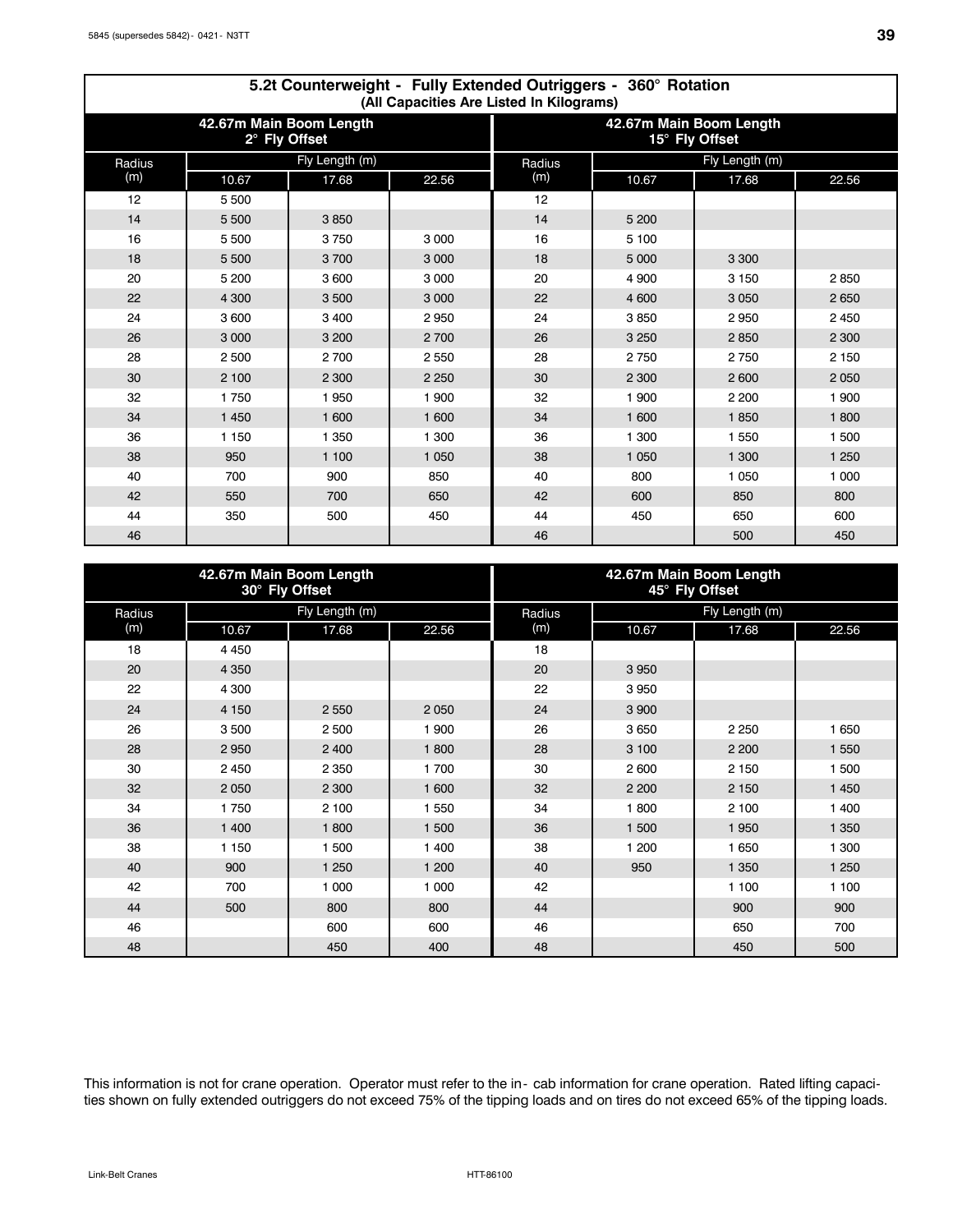|        |         | 17.7 Counterweight - Tuny Extended Odinggers - 000 Trotation<br>(All Capacities Are Listed In Kilograms) |         |         |                                           |         |                |         |         |  |  |  |  |  |  |
|--------|---------|----------------------------------------------------------------------------------------------------------|---------|---------|-------------------------------------------|---------|----------------|---------|---------|--|--|--|--|--|--|
|        |         | 42.67m Main Boom Length<br>2° Fly Offset                                                                 |         |         | 42.67m Main Boom Length<br>15° Fly Offset |         |                |         |         |  |  |  |  |  |  |
| Radius |         | Fly Length (m)                                                                                           |         |         | Radius                                    |         | Fly Length (m) |         |         |  |  |  |  |  |  |
| (m)    | 10.67   | 17.68                                                                                                    | 22.56   | 27.43   | (m)                                       | 10.67   | 17.68          | 22.56   | 27.43   |  |  |  |  |  |  |
| 12     | 5 5 0 0 |                                                                                                          |         |         | 12                                        |         |                |         |         |  |  |  |  |  |  |
| 14     | 5 500   | 3850                                                                                                     |         |         | 14                                        | 5 200   |                |         |         |  |  |  |  |  |  |
| 16     | 5 500   | 3750                                                                                                     | 3 0 0 0 |         | 16                                        | 5 100   |                |         |         |  |  |  |  |  |  |
| 18     | 5 500   | 3700                                                                                                     | 3 0 0 0 | 2 3 5 0 | 18                                        | 5 0 0 0 | 3 3 0 0        |         |         |  |  |  |  |  |  |
| 20     | 5400    | 3 600                                                                                                    | 3 0 0 0 | 2 3 5 0 | 20                                        | 4 9 0 0 | 3 1 5 0        | 2850    |         |  |  |  |  |  |  |
| 22     | 5 3 0 0 | 3500                                                                                                     | 3 0 0 0 | 2 3 5 0 | 22                                        | 4750    | 3 0 5 0        | 2 6 5 0 | 2 100   |  |  |  |  |  |  |
| 24     | 5 1 5 0 | 3 4 0 0                                                                                                  | 2950    | 2 2 0 0 | 24                                        | 4 6 5 0 | 2950           | 2 4 5 0 | 1950    |  |  |  |  |  |  |
| 26     | 5 0 0 0 | 3 3 0 0                                                                                                  | 2700    | 2 0 5 0 | 26                                        | 4 5 5 0 | 2850           | 2 3 0 0 | 1800    |  |  |  |  |  |  |
| 28     | 4550    | 3 200                                                                                                    | 2 5 5 0 | 1850    | 28                                        | 4 3 5 0 | 2750           | 2 150   | 1 6 5 0 |  |  |  |  |  |  |
| 30     | 4 0 0 0 | 3 100                                                                                                    | 2 3 5 0 | 1750    | 30                                        | 4 1 5 0 | 2700           | 2 0 5 0 | 1 5 5 0 |  |  |  |  |  |  |
| 32     | 3500    | 2950                                                                                                     | 2 2 0 0 | 1 600   | 32                                        | 3 6 5 0 | 2 600          | 1 900   | 1 400   |  |  |  |  |  |  |
| 34     | 3 100   | 2800                                                                                                     | 2 100   | 1 500   | 34                                        | 3 2 5 0 | 2 5 5 0        | 1800    | 1 300   |  |  |  |  |  |  |
| 36     | 2750    | 2 6 5 0                                                                                                  | 1950    | 1 400   | 36                                        | 2850    | 2 4 0 0        | 1 700   | 1 2 5 0 |  |  |  |  |  |  |
| 38     | 2 4 0 0 | 2 5 5 0                                                                                                  | 1850    | 1 300   | 38                                        | 2 500   | 2 3 0 0        | 1 650   | 1 1 5 0 |  |  |  |  |  |  |
| 40     | 2 100   | 2 3 0 0                                                                                                  | 1750    | 1 200   | 40                                        | 2 2 0 0 | 2 2 0 0        | 1 5 5 0 | 1 0 5 0 |  |  |  |  |  |  |
| 42     | 1850    | 2 0 0 0                                                                                                  | 1 650   | 1 100   | 42                                        | 1950    | 2 100          | 1 500   | 1 000   |  |  |  |  |  |  |
| 44     | 1 6 5 0 | 1800                                                                                                     | 1 600   | 1 0 5 0 | 44                                        | 1700    | 1950           | 1 400   | 950     |  |  |  |  |  |  |
| 46     | 1 4 5 0 | 1 550                                                                                                    | 1 500   | 1 000   | 46                                        | 1 500   | 1 700          | 1 3 5 0 | 900     |  |  |  |  |  |  |
| 48     | 1 2 5 0 | 1 400                                                                                                    | 1 300   | 900     | 48                                        | 1 300   | 1 500          | 1 300   | 850     |  |  |  |  |  |  |
| 50     | 1 100   | 1 200                                                                                                    | 1 1 5 0 | 850     | 50                                        | 1 100   | 1 300          | 1 2 5 0 | 800     |  |  |  |  |  |  |
| 52     |         | 1 0 5 0                                                                                                  | 1 0 0 0 | 800     | 52                                        |         | 1 100          | 1 0 5 0 | 750     |  |  |  |  |  |  |
| 54     |         | 900                                                                                                      | 850     | 800     | 54                                        |         | 950            | 900     | 700     |  |  |  |  |  |  |
| 56     |         | 750                                                                                                      | 700     | 700     | 56                                        |         | 800            | 750     | 700     |  |  |  |  |  |  |
| 58     |         |                                                                                                          | 550     | 500     | 58                                        |         |                | 600     | 600     |  |  |  |  |  |  |
| 60     |         |                                                                                                          | 400     |         | 60                                        |         |                | 450     | 450     |  |  |  |  |  |  |

# **14.7t Counterweight - Fully Extended Outriggers - 360° Rotation**

This information is not for crane operation. Operator must refer to the in-cab information for crane operation. Rated lifting capacities shown on fully extended outriggers do not exceed 75% of the tipping loads and on tires do not exceed 65% of the tipping loads.

 $\Gamma$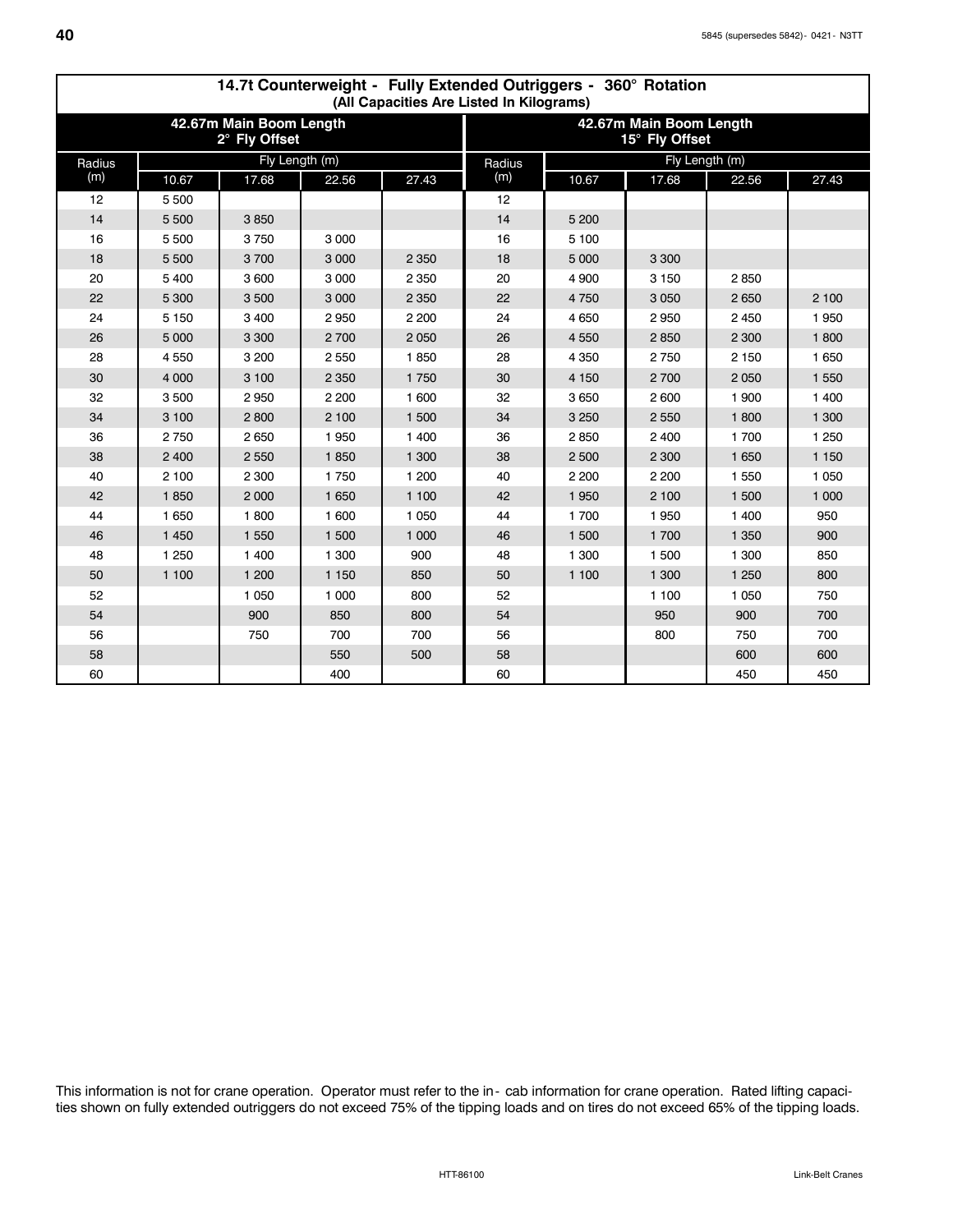|        | 14.7t Counterweight - Fully Extended Outriggers - 360° Rotation<br>(All Capacities Are Listed In Kilograms) |                                           |         |         |                                           |         |                |         |         |  |  |  |  |  |
|--------|-------------------------------------------------------------------------------------------------------------|-------------------------------------------|---------|---------|-------------------------------------------|---------|----------------|---------|---------|--|--|--|--|--|
|        |                                                                                                             | 42.67m Main Boom Length<br>30° Fly Offset |         |         | 42.67m Main Boom Length<br>45° Fly Offset |         |                |         |         |  |  |  |  |  |
| Radius |                                                                                                             | Fly Length (m)                            |         |         | Radius                                    |         | Fly Length (m) |         |         |  |  |  |  |  |
| (m)    | 10.67                                                                                                       | 17.68                                     | 22.56   | 27.43   | (m)                                       | 10.67   | 17.68          | 22.56   | 27.43   |  |  |  |  |  |
| 18     | 4 4 5 0                                                                                                     |                                           |         |         | 18                                        |         |                |         |         |  |  |  |  |  |
| 20     | 4 3 5 0                                                                                                     |                                           |         |         | 20                                        | 3 9 5 0 |                |         |         |  |  |  |  |  |
| 22     | 4 3 0 0                                                                                                     |                                           |         |         | 22                                        | 3 9 5 0 |                |         |         |  |  |  |  |  |
| 24     | 4 200                                                                                                       | 2 5 5 0                                   | 2 0 5 0 | 1 6 5 0 | 24                                        | 3 9 0 0 |                |         |         |  |  |  |  |  |
| 26     | 4 1 5 0                                                                                                     | 2 500                                     | 1 900   | 1 550   | 26                                        | 3 9 0 0 | 2 2 5 0        | 1 650   |         |  |  |  |  |  |
| 28     | 4 0 5 0                                                                                                     | 2 400                                     | 1800    | 1 400   | 28                                        | 3850    | 2 2 0 0        | 1 5 5 0 | 1 2 5 0 |  |  |  |  |  |
| 30     | 3900                                                                                                        | 2 3 5 0                                   | 1700    | 1 300   | 30                                        | 3750    | 2 1 5 0        | 1 500   | 1 200   |  |  |  |  |  |
| 32     | 3700                                                                                                        | 2 3 0 0                                   | 1 600   | 1 2 5 0 | 32                                        | 3 600   | 2 1 5 0        | 1 4 5 0 | 1 100   |  |  |  |  |  |
| 34     | 3 3 5 0                                                                                                     | 2 2 5 0                                   | 1 550   | 1 1 5 0 | 34                                        | 3 4 5 0 | 2 100          | 1 400   | 1 0 5 0 |  |  |  |  |  |
| 36     | 2950                                                                                                        | 2 2 0 0                                   | 1 500   | 1 0 5 0 | 36                                        | 3 0 5 0 | 2 100          | 1 3 5 0 | 950     |  |  |  |  |  |
| 38     | 2600                                                                                                        | 2 1 5 0                                   | 1 400   | 1 000   | 38                                        | 2650    | 2 0 5 0        | 1 300   | 900     |  |  |  |  |  |
| 40     | 2 3 0 0                                                                                                     | 2 0 5 0                                   | 1 3 5 0 | 950     | 40                                        | 2 3 5 0 | 1 9 5 0        | 1 2 5 0 | 850     |  |  |  |  |  |
| 42     | 2000                                                                                                        | 1950                                      | 1 300   | 900     | 42                                        | 2 0 5 0 | 1 900          | 1 200   | 800     |  |  |  |  |  |
| 44     | 1750                                                                                                        | 1 900                                     | 1 2 5 0 | 850     | 44                                        |         | 1850           | 1 1 5 0 | 750     |  |  |  |  |  |
| 46     | 1 500                                                                                                       | 1800                                      | 1 200   | 800     | 46                                        |         | 1800           | 1 150   | 750     |  |  |  |  |  |
| 48     |                                                                                                             | 1 600                                     | 1 200   | 750     | 48                                        |         | 1 600          | 1 1 5 0 | 700     |  |  |  |  |  |
| 50     |                                                                                                             | 1 400                                     | 1 1 5 0 | 700     | 50                                        |         |                | 1 100   | 650     |  |  |  |  |  |
| 52     |                                                                                                             | 1 200                                     | 1 1 5 0 | 650     | 52                                        |         |                | 1 100   | 650     |  |  |  |  |  |
| 54     |                                                                                                             | 1 000                                     | 1 000   | 650     | 54                                        |         |                |         | 600     |  |  |  |  |  |
| 56     |                                                                                                             |                                           | 800     | 600     | 56                                        |         |                |         | 600     |  |  |  |  |  |
| 58     |                                                                                                             |                                           | 650     | 600     | 58                                        |         |                |         | 600     |  |  |  |  |  |
| 60     |                                                                                                             |                                           |         | 550     | 60                                        |         |                |         |         |  |  |  |  |  |
| 62     |                                                                                                             |                                           |         | 350     | 62                                        |         |                |         |         |  |  |  |  |  |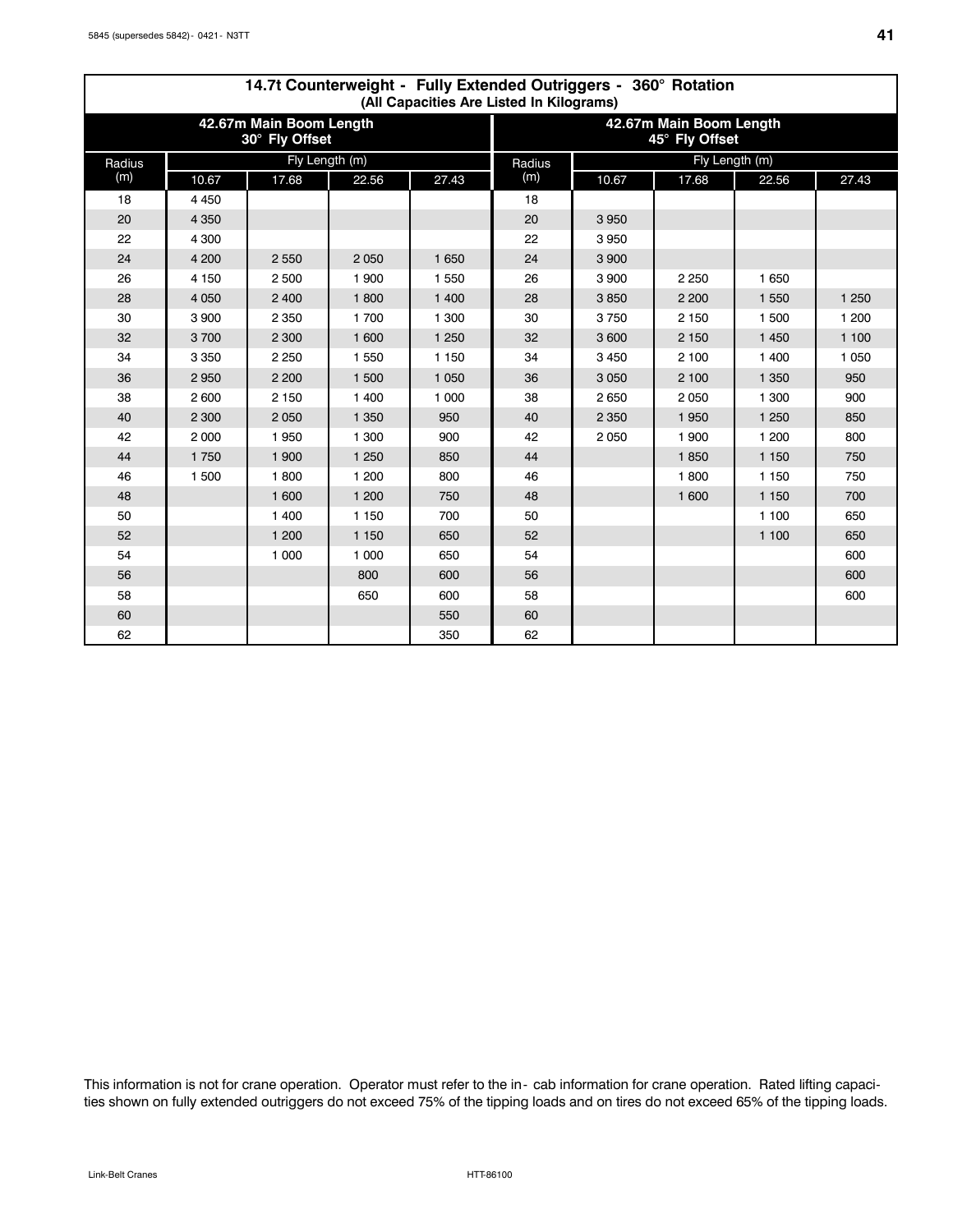|        |         |                                          |         | (All Capacities Are Listed In Kilograms) |                                           | 17.9t Counterweight - Funy Extended Outriggers - 360 Aotation |         |                |         |  |
|--------|---------|------------------------------------------|---------|------------------------------------------|-------------------------------------------|---------------------------------------------------------------|---------|----------------|---------|--|
|        |         | 42.67m Main Boom Length<br>2° Fly Offset |         |                                          | 42.67m Main Boom Length<br>15° Fly Offset |                                                               |         |                |         |  |
| Radius |         | Fly Length (m)                           |         |                                          | Radius                                    |                                                               |         | Fly Length (m) |         |  |
| (m)    | 10.67   | 17.68                                    | 22.56   | 27.43                                    | (m)                                       | 10.67                                                         | 17.68   | 22.56          | 27.43   |  |
| 12     | 5 5 0 0 |                                          |         |                                          | 12                                        |                                                               |         |                |         |  |
| 14     | 5 500   | 3850                                     |         |                                          | 14                                        | 5 200                                                         |         |                |         |  |
| 16     | 5500    | 3750                                     | 3 0 0 0 |                                          | 16                                        | 5 100                                                         |         |                |         |  |
| 18     | 5 5 0 0 | 3700                                     | 3 0 0 0 | 2 3 5 0                                  | 18                                        | 5 0 0 0                                                       | 3 3 0 0 |                |         |  |
| 20     | 5400    | 3 600                                    | 3 0 0 0 | 2 3 5 0                                  | 20                                        | 4 9 0 0                                                       | 3 1 5 0 | 2850           |         |  |
| 22     | 5 3 0 0 | 3 500                                    | 3 0 0 0 | 2 3 5 0                                  | 22                                        | 4750                                                          | 3 0 5 0 | 2 6 5 0        | 2 100   |  |
| 24     | 5 1 5 0 | 3 4 0 0                                  | 2950    | 2 2 0 0                                  | 24                                        | 4 6 5 0                                                       | 2950    | 2 4 5 0        | 1950    |  |
| 26     | 5 0 0 0 | 3 3 0 0                                  | 2700    | 2 0 5 0                                  | 26                                        | 4 5 5 0                                                       | 2850    | 2 3 0 0        | 1800    |  |
| 28     | 4700    | 3 200                                    | 2 5 5 0 | 1850                                     | 28                                        | 4 3 5 0                                                       | 2750    | 2 150          | 1 650   |  |
| 30     | 4 4 5 0 | 3 100                                    | 2 3 5 0 | 1750                                     | 30                                        | 4 1 5 0                                                       | 2700    | 2 0 5 0        | 1 550   |  |
| 32     | 4 0 5 0 | 2950                                     | 2 2 0 0 | 1 600                                    | 32                                        | 3 9 5 0                                                       | 2 600   | 1 900          | 1 400   |  |
| 34     | 3 600   | 2800                                     | 2 100   | 1 500                                    | 34                                        | 3750                                                          | 2 5 5 0 | 1800           | 1 300   |  |
| 36     | 3 2 0 0 | 2650                                     | 1950    | 1 400                                    | 36                                        | 3 3 0 0                                                       | 2 4 0 0 | 1 700          | 1 2 5 0 |  |
| 38     | 2850    | 2 5 5 0                                  | 1850    | 1 300                                    | 38                                        | 2950                                                          | 2 3 0 0 | 1 650          | 1 1 5 0 |  |
| 40     | 2550    | 2 4 0 0                                  | 1750    | 1 200                                    | 40                                        | 2 6 5 0                                                       | 2 2 0 0 | 1 550          | 1 0 5 0 |  |
| 42     | 2 2 5 0 | 2 3 0 0                                  | 1 650   | 1 100                                    | 42                                        | 2 3 5 0                                                       | 2 100   | 1 500          | 1 000   |  |
| 44     | 2000    | 2 1 5 0                                  | 1 600   | 1 0 5 0                                  | 44                                        | 2 100                                                         | 2 0 0 0 | 1 400          | 950     |  |
| 46     | 1800    | 1950                                     | 1 500   | 1 0 0 0                                  | 46                                        | 1850                                                          | 1950    | 1 3 5 0        | 900     |  |
| 48     | 1 600   | 1700                                     | 1 4 5 0 | 900                                      | 48                                        | 1 650                                                         | 1850    | 1 300          | 850     |  |
| 50     | 1 400   | 1 5 5 0                                  | 1 400   | 850                                      | 50                                        | 1 4 5 0                                                       | 1 650   | 1 2 5 0        | 800     |  |
| 52     |         | 1 3 5 0                                  | 1 300   | 800                                      | 52                                        |                                                               | 1 4 5 0 | 1 250          | 750     |  |
| 54     |         | 1 200                                    | 1 1 5 0 | 800                                      | 54                                        |                                                               | 1 2 5 0 | 1 200          | 700     |  |
| 56     |         | 1 0 5 0                                  | 1 0 0 0 | 750                                      | 56                                        |                                                               | 1 100   | 1 0 5 0        | 700     |  |
| 58     |         |                                          | 850     | 700                                      | 58                                        |                                                               |         | 900            | 650     |  |
| 60     |         |                                          | 700     | 700                                      | 60                                        |                                                               |         | 750            | 650     |  |
| 62     |         |                                          | 550     | 550                                      | 62                                        |                                                               |         | 600            | 600     |  |
| 64     |         |                                          |         | 400                                      | 64                                        |                                                               |         |                | 450     |  |

# **17.9t Counterweight - Fully Extended Outriggers - 360° Rotation**

This information is not for crane operation. Operator must refer to the in- cab information for crane operation. Rated lifting capacities shown on fully extended outriggers do not exceed 75% of the tipping loads and on tires do not exceed 65% of the tipping loads.

 $\mathsf{r}$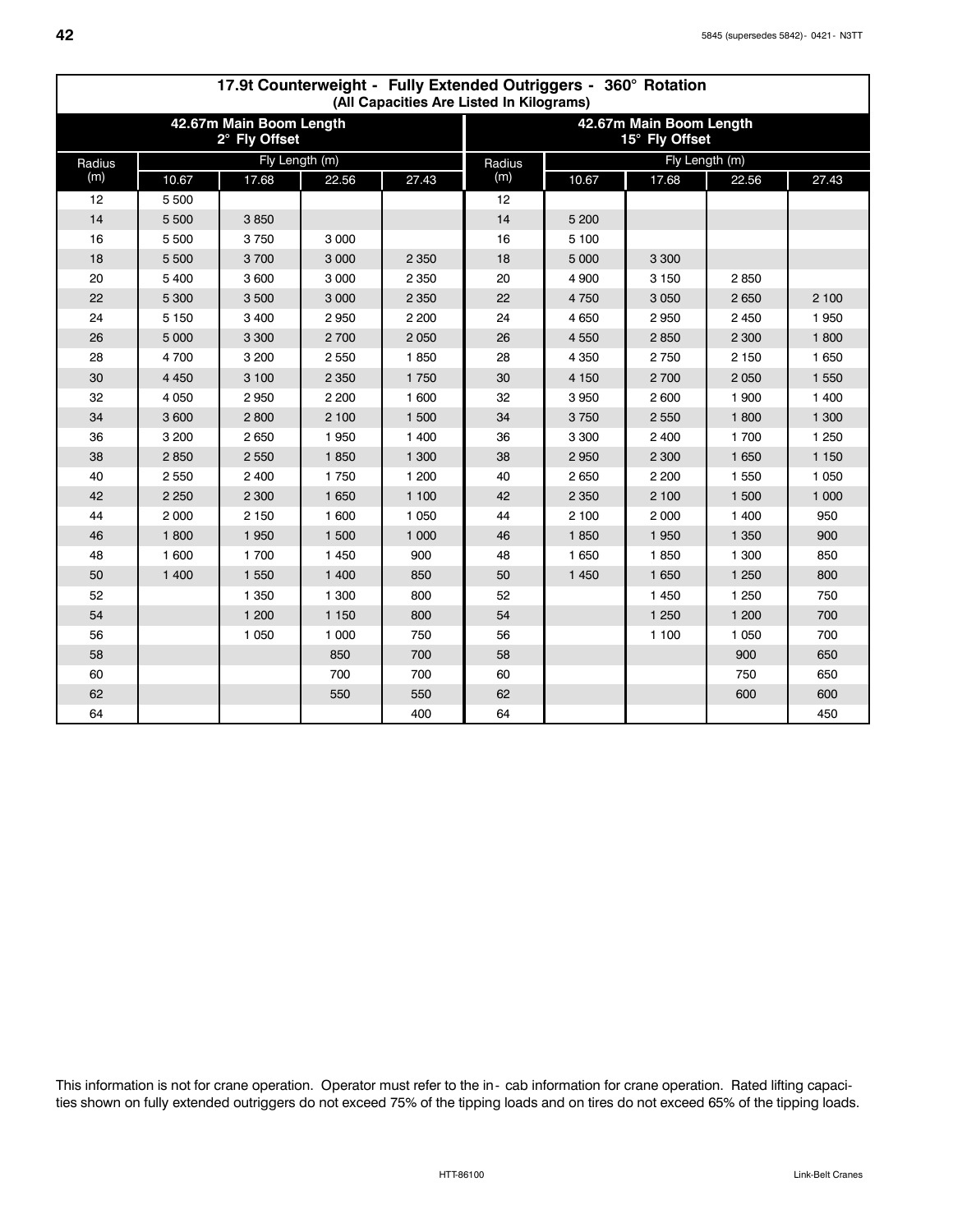|        |         |                                           |         | (All Capacities Are Listed In Kilograms) |                                           | 17.9t Counterweight - Fully Extended Outriggers - 360° Rotation |                |         |         |  |  |
|--------|---------|-------------------------------------------|---------|------------------------------------------|-------------------------------------------|-----------------------------------------------------------------|----------------|---------|---------|--|--|
|        |         | 42.67m Main Boom Length<br>30° Fly Offset |         |                                          | 42.67m Main Boom Length<br>45° Fly Offset |                                                                 |                |         |         |  |  |
| Radius |         | Fly Length (m)                            |         |                                          | Radius                                    |                                                                 | Fly Length (m) |         |         |  |  |
| (m)    | 10.67   | 17.68                                     | 22.56   | 27.43                                    | (m)                                       | 10.67                                                           | 17.68          | 22.56   | 27.43   |  |  |
| 18     | 4 4 5 0 |                                           |         |                                          | 18                                        |                                                                 |                |         |         |  |  |
| 20     | 4 3 5 0 |                                           |         |                                          | 20                                        | 3 9 5 0                                                         |                |         |         |  |  |
| 22     | 4 300   |                                           |         |                                          | 22                                        | 3950                                                            |                |         |         |  |  |
| 24     | 4 200   | 2 5 5 0                                   | 2 0 5 0 | 1 650                                    | 24                                        | 3 9 0 0                                                         |                |         |         |  |  |
| 26     | 4 1 5 0 | 2500                                      | 1 900   | 1 5 5 0                                  | 26                                        | 3 9 0 0                                                         | 2 2 5 0        | 1 650   |         |  |  |
| 28     | 4 0 5 0 | 2 400                                     | 1800    | 1 400                                    | 28                                        | 3850                                                            | 2 2 0 0        | 1 5 5 0 | 1 2 5 0 |  |  |
| 30     | 3900    | 2 3 5 0                                   | 1700    | 1 300                                    | 30                                        | 3750                                                            | 2 1 5 0        | 1 500   | 1 200   |  |  |
| 32     | 3700    | 2 3 0 0                                   | 1 600   | 1 2 5 0                                  | 32                                        | 3 600                                                           | 2 1 5 0        | 1 4 5 0 | 1 100   |  |  |
| 34     | 3550    | 2 2 5 0                                   | 1 550   | 1 150                                    | 34                                        | 3 500                                                           | 2 100          | 1 400   | 1 0 5 0 |  |  |
| 36     | 3 4 5 0 | 2 2 0 0                                   | 1 500   | 1 0 5 0                                  | 36                                        | 3 4 0 0                                                         | 2 100          | 1 3 5 0 | 950     |  |  |
| 38     | 3050    | 2 150                                     | 1 400   | 1 000                                    | 38                                        | 3 100                                                           | 2 0 5 0        | 1 300   | 900     |  |  |
| 40     | 2700    | 2 0 5 0                                   | 1 3 5 0 | 950                                      | 40                                        | 2750                                                            | 1 9 5 0        | 1 2 5 0 | 850     |  |  |
| 42     | 2 4 0 0 | 1950                                      | 1 300   | 900                                      | 42                                        | 2 4 5 0                                                         | 1 900          | 1 200   | 800     |  |  |
| 44     | 2 1 5 0 | 1 900                                     | 1 2 5 0 | 850                                      | 44                                        |                                                                 | 1850           | 1 1 5 0 | 750     |  |  |
| 46     | 1 900   | 1850                                      | 1 200   | 800                                      | 46                                        |                                                                 | 1800           | 1 1 5 0 | 750     |  |  |
| 48     |         | 1800                                      | 1 200   | 750                                      | 48                                        |                                                                 | 1800           | 1 1 5 0 | 700     |  |  |
| 50     |         | 1700                                      | 1 150   | 700                                      | 50                                        |                                                                 | 1 700          | 1 100   | 650     |  |  |
| 52     |         | 1 500                                     | 1 150   | 650                                      | 52                                        |                                                                 |                | 1 100   | 650     |  |  |
| 54     |         | 1 300                                     | 1 100   | 650                                      | 54                                        |                                                                 |                |         | 600     |  |  |
| 56     |         |                                           | 1 100   | 600                                      | 56                                        |                                                                 |                |         | 600     |  |  |
| 58     |         |                                           | 950     | 600                                      | 58                                        |                                                                 |                |         | 600     |  |  |
| 60     |         |                                           |         | 600                                      | 60                                        |                                                                 |                |         |         |  |  |
| 62     |         |                                           |         | 600                                      | 62                                        |                                                                 |                |         |         |  |  |
| 64     |         |                                           |         | 450                                      | 64                                        |                                                                 |                |         |         |  |  |